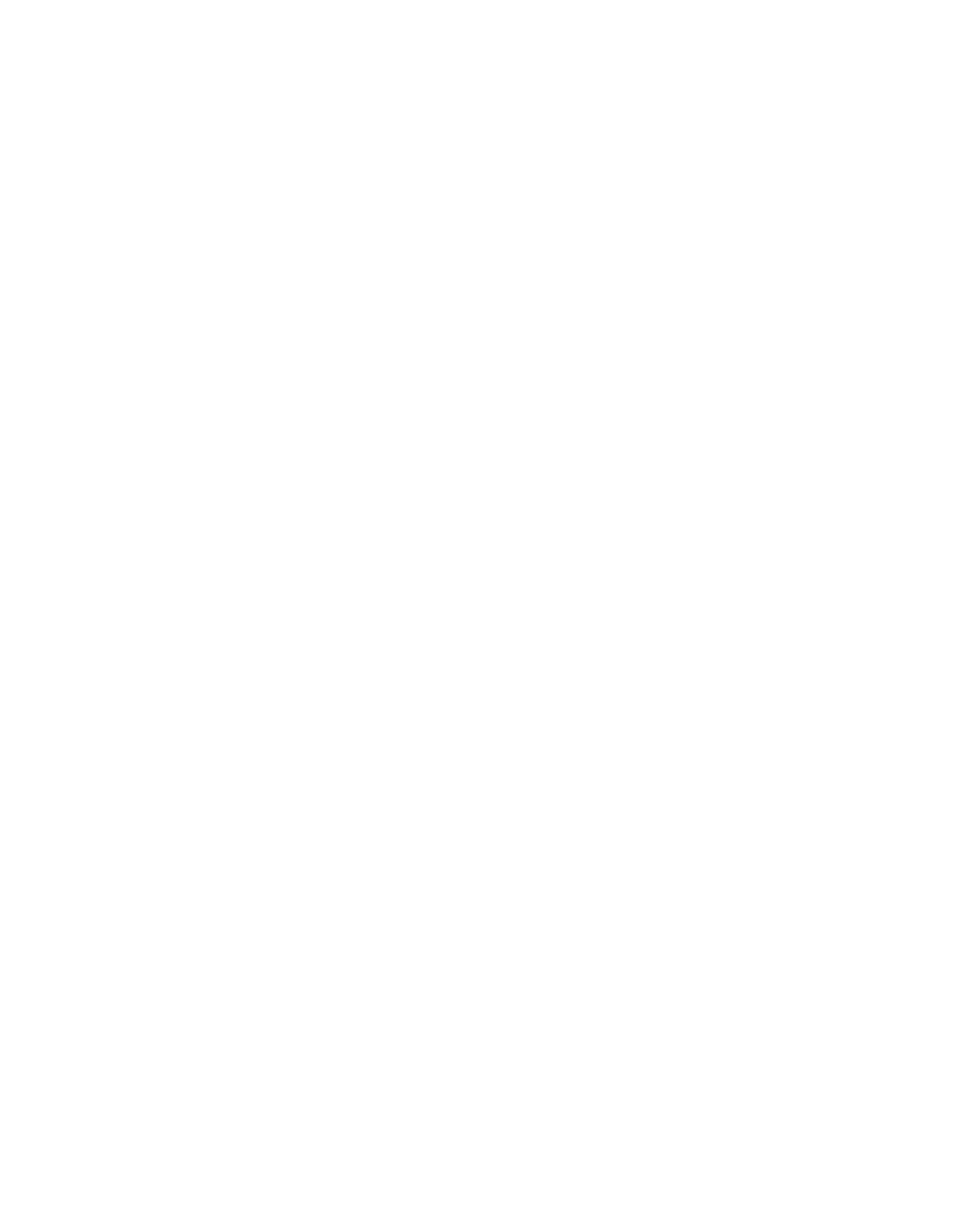| <b>Title</b>                                      | Ireland: 1990 - 2005                                                                                                                                    | Greenhouse Gas Inventories for England, Scotland, Wales and Northern                                                                                                        |
|---------------------------------------------------|---------------------------------------------------------------------------------------------------------------------------------------------------------|-----------------------------------------------------------------------------------------------------------------------------------------------------------------------------|
| <b>Customer</b>                                   |                                                                                                                                                         | Department for Environment, Food and Rural Affairs<br>The Scottish Executive, The Welsh Assembly Government, The Northern<br>Ireland Department of Environment.             |
| <b>Customer reference</b>                         |                                                                                                                                                         |                                                                                                                                                                             |
| Confidentiality,<br>copyright and<br>reproduction |                                                                                                                                                         | Copyright AEA Technology plc 2007. All rights reserved.<br>Enquiries about copyright and reproduction should be addressed to the<br>Commercial Manager, AEA Technology plc. |
| File reference                                    | AEAT/ENV/R/2500                                                                                                                                         |                                                                                                                                                                             |
| Reference number                                  | ED05452200 Draft Final                                                                                                                                  |                                                                                                                                                                             |
|                                                   | AEA Energy & Environment<br>The Gemini Building<br>Fermi Avenue<br><b>Didcot</b><br>Oxfordshire<br>OX11 0QS<br>Tel: 0870 190 3584<br>Fax: 0870 190 6607 | AEA Energy & Environment is a business name of AEA Technology plc<br>AEA is certificated to ISO9001 and ISO14001                                                            |
| <b>Authors</b>                                    | Name                                                                                                                                                    | Joanna Jackson, Yvonne Li, Neil Passant,<br>Glen Thistlethwaite, Amanda Thomson & Laura Cardenas                                                                            |
| <b>Approved by</b>                                | Name                                                                                                                                                    | <b>Glen Thistlethwaite</b>                                                                                                                                                  |
|                                                   | Signature                                                                                                                                               |                                                                                                                                                                             |
|                                                   | Date                                                                                                                                                    | 31st August 2007                                                                                                                                                            |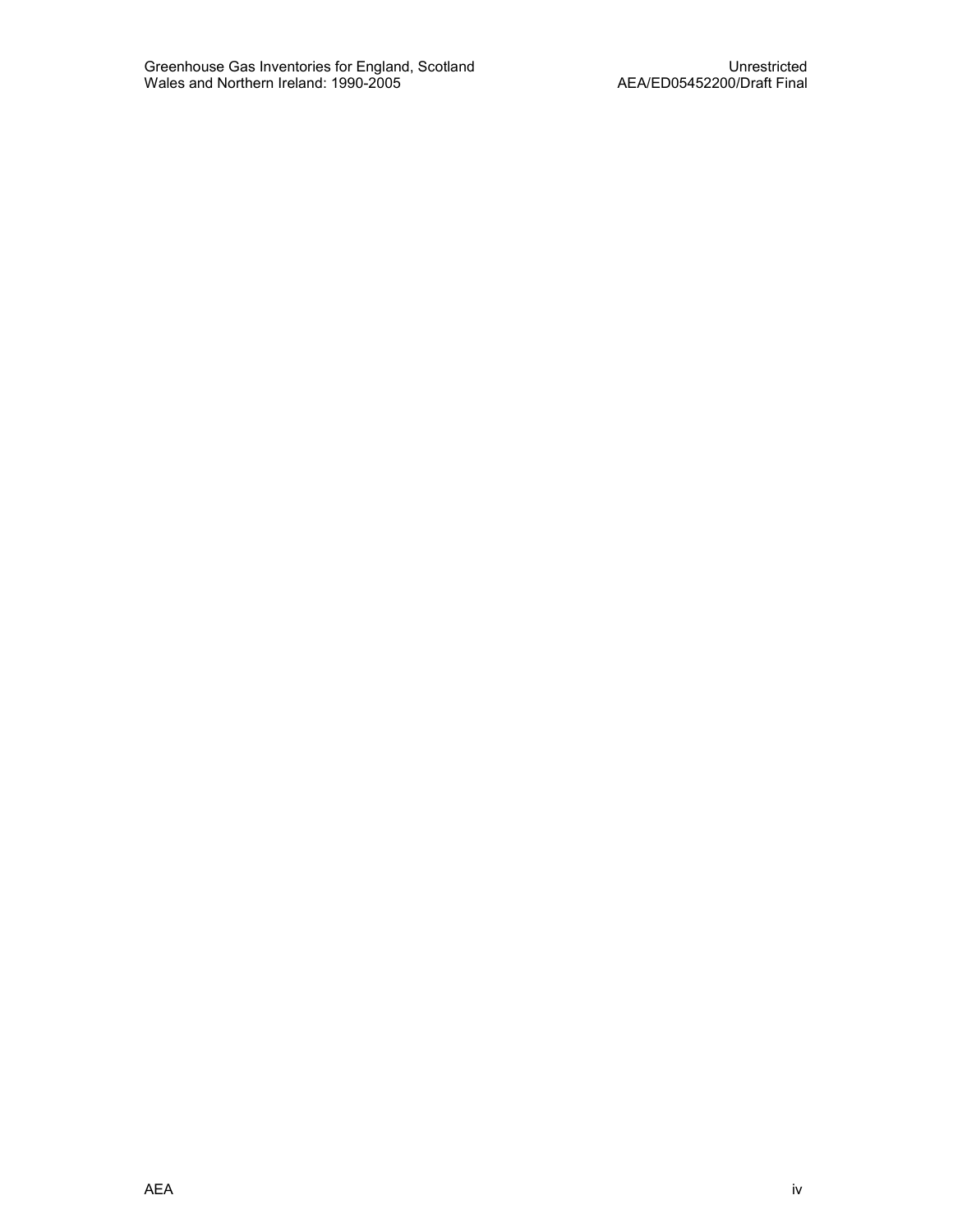## Executive summary

This report presents estimates of greenhouse gas emission inventories for the constituent countries of the UK. Separate greenhouse gas emission inventories have been estimated for England, Scotland, Wales and Northern Ireland for the years 1990, 1995, 1998 to 2005. The greenhouse gases reported are:

- Carbon dioxide  $(CO_2)$
- Methane  $(CH_4)$
- Nitrous oxide  $(N_2O)$
- Hydrofluorocarbons (HFCs)
- Perfluorocarbons (PFCs)
- Sulphur hexafluoride  $(SF_6)$

The estimates are consistent with the United Nations Framework Convention on Climate Change (FCCC) reporting guidelines and the 2005 UK Greenhouse Gas Inventory (Baggott et al., 2007) Issue 1. Emissions from offshore sources cannot be allocated to any country, so an unallocated category is used to report these. UK territorial coverage in this report includes the Crown Dependencies of Jersey, Guernsey and Isle of Man but excludes emissions for those Overseas Territories joining UK instruments of ratification for FCCC and the Kyoto Protocol namely, Cayman Islands, Falkland Islands, Bermuda, Montserrat and Gibraltar. Emissions from the Crown Dependencies are all allocated to England with the exception of domestic aircraft emissions which are presented separately in the unallocated sector.

All percentages quoted in this report are based on net emission estimates held at full precision and may therefore differ slightly from those that can be calculated from summary tables.

The study shows that the UK distribution of regional net greenhouse gas emissions in 2005, expressed in terms of global warming potentials (GWP), is<sup>1</sup>:

- $\triangleright$  England 78.0%
- $\triangleright$  Scotland 8.3%
- $\triangleright$  Wales 7.7%
- $\triangleright$  Northern Ireland 3.2%
- Unallocated 2.8%

Table ES1 (below) presents emissions of the six greenhouse gases in more detail for the base year and 2005. Tables ES2.1.1 to ES 2.5.3 present the time series of emissions for each constituent country, and for unallocated emissions.

 1 The percentages presented in these figures are rounded to one decimal place, but are calculated from emission estimates calculated at full precision.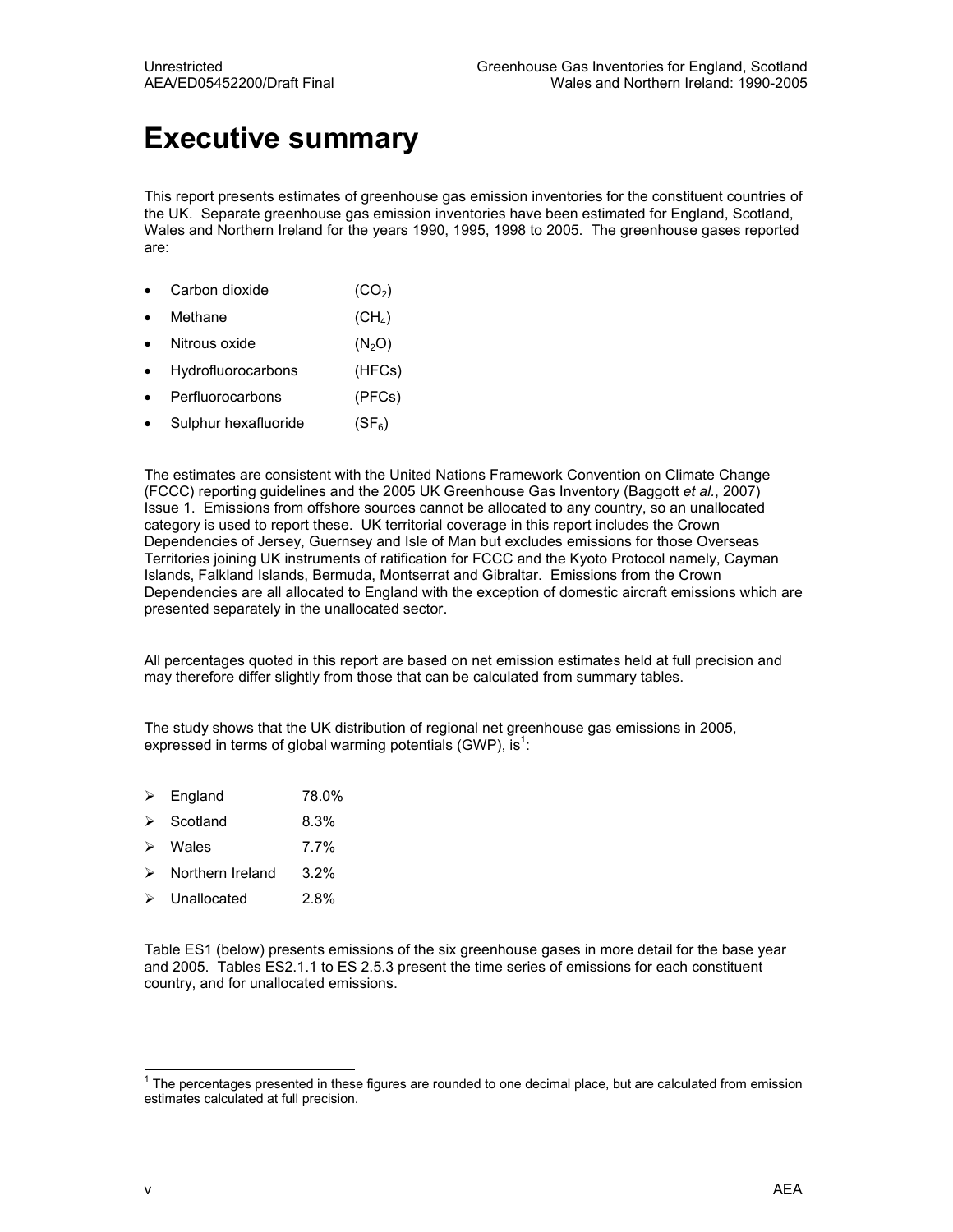UK trends in emissions of greenhouse gases over recent years<sup>2</sup> are as follows:

- Carbon dioxide: Overall UK emissions have fallen by 6.4% between 1990 and 2005, mainly driven by the installation of combined cycle gas turbines (CCGT) in the power generation sector in England and reductions in  $CO<sub>2</sub>$  emissions from industry in England, Scotland and Wales.
- Methane: Overall UK emissions have fallen by 52.3% between 1990 and 2005, due primarily to significant reductions in methane emissions from waste disposal and coal mining sources.
- Nitrous oxide: Overall UK emissions have fallen by 37.7% between 1990 and 2005, driven predominantly by a large reduction in emissions following the installation of abatement measures at an adipic acid plant in England. This overall downward trend is offset to a small degree by a rise across all constituent countries in nitrous oxide emissions from the transport sector over the period due to increased use of three-way catalytic converters.
- HFCs: Overall UK emissions have fallen by 40.6% between 1995 and 2005, mainly due to a big reduction in emissions following the installation of improved abatement equipment at a HCFC plant in England. However, there is a rising trend in emissions across all countries from sources such as losses from refrigeration and air conditioning equipment and emissions from industrial aerosols and metered dose inhalers.
- PFCs: Overall UK emissions have fallen by 25.5% between 1995 and 2005, mainly due to improved control measures in aluminium production in England and Wales and a reduction in aluminium production capacity in Scotland.
- SF<sub>6</sub>: Overall UK emissions have decreased by 7.8% between 1995 and 2005. This is mostly due to decreases in emissions from the magnesium industry.

In the compilation of GHG inventories for the constituent countries of the UK, where possible the same methodology has been used to calculate emission estimates as for the UK Inventory. However, for many emission sources the data available for constituent country emissions are less detailed than for the UK as a whole, and for some sources country-level data are not available at all.

In particular, complete sets of fuel consumption data are not available for England, Wales, Scotland or Northern Ireland. In order to make emission estimates for fuel consumption, therefore, the available data has been supplemented with surrogate statistics. The 1990-2005 inventories have used for the first time a new series of regional energy statistics recently published by the Department for Business, Enterprise and Regulatory Reform (BERR, formerly the Department of Trade and Industry) for 2003 and 2004. These regional energy statistics have been developed to provide estimates of fuel use and CO<sub>2</sub> emissions data at Local Authority level across the UK. The data have been used in conjunction with other data sources to provide  $CO<sub>2</sub>$  emission estimates for unregulated sectors of small-scale combustion sources such as domestic, commercial, public administration and small-scale industry.

For other key emission sources (such as industrial processes, agriculture, land-use change and forestry, waste disposal) there are more reliable and complete country-level datasets available, although some of these are less detailed than data used for the UK Inventory.

1

<sup>2</sup> Base years for UK Greenhouse Gas Emissions are: 1990 for carbon dioxide, methane and nitrous oxide, 1995 for the fluorinated gases.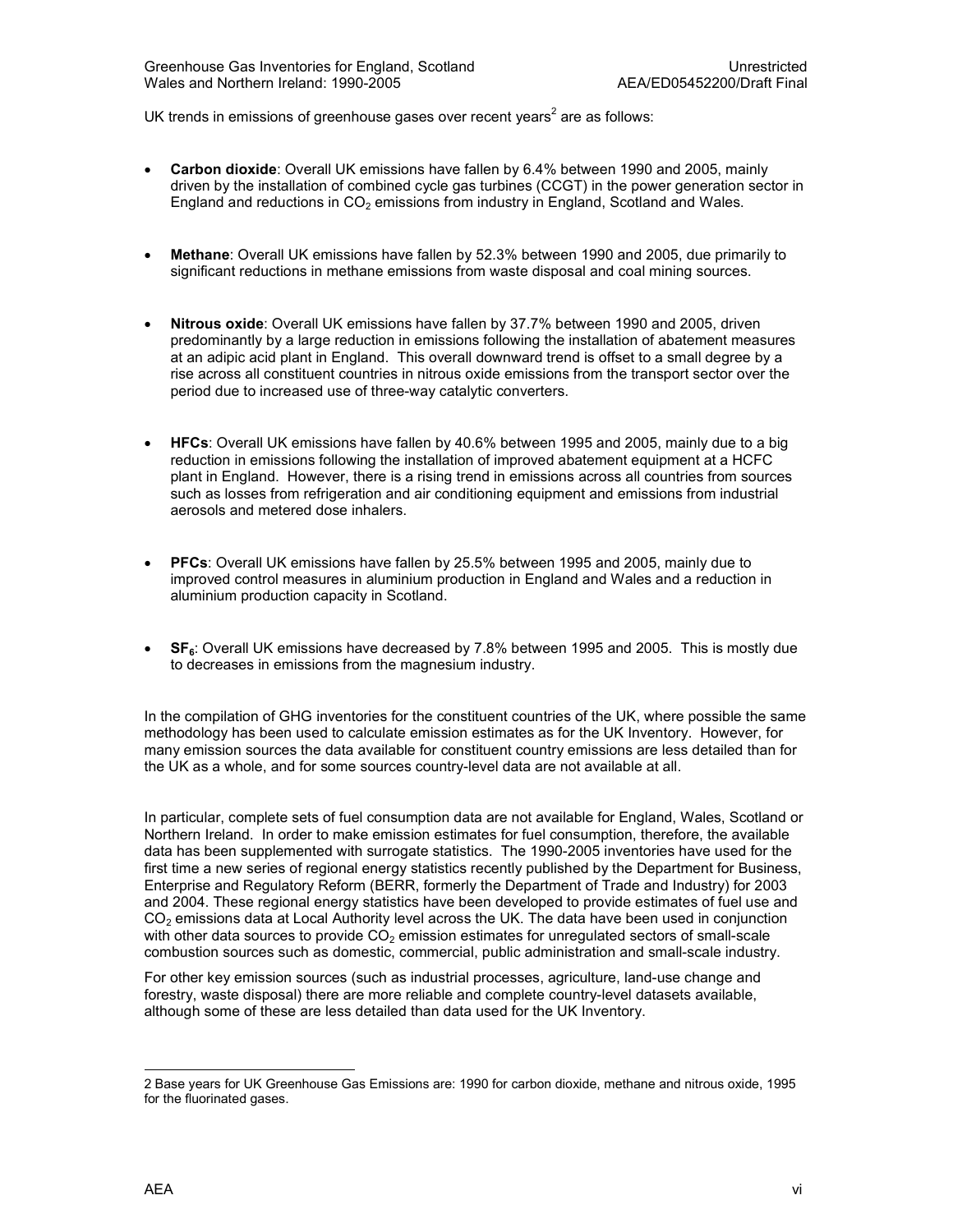As a result of these data availability issues, it should be noted that the emission estimates for the England, Scotland, Wales and Northern Ireland inventories are subject to greater uncertainty than the equivalent UK estimates. Chapter 7 of this report outlines significant changes to inventory methodology that have impacted upon the DA-level estimates for GHG emissions.

A number of sectors which were previously 'unallocated' were allocated to each of the four constituent countries for the first time in the compilation of the 1990 to 2004 inventories (published in 2006). These sectors are domestic aviation and shipping, and military aviation and shipping. The disaggregation methodologies used to allocate emissions from these sectors was experimental and has been reviewed this year, resulting in a change to the methodology used for disaggregating emissions from domestic flights. Emissions from this source are now allocated based on a detailed database of aircraft movement, which includes details of flight origin, destination, fuel type, aircraft and engine type. Emissions of all GHGs from take-off and landing and cruise cycles of domestic flights can therefore be calculated to much greater accuracy, and emissions from a given flight have been allocated to the country of flight origin. This new approach has significantly revised the emissions allocation for domestic flights across the four constituent countries of the UK.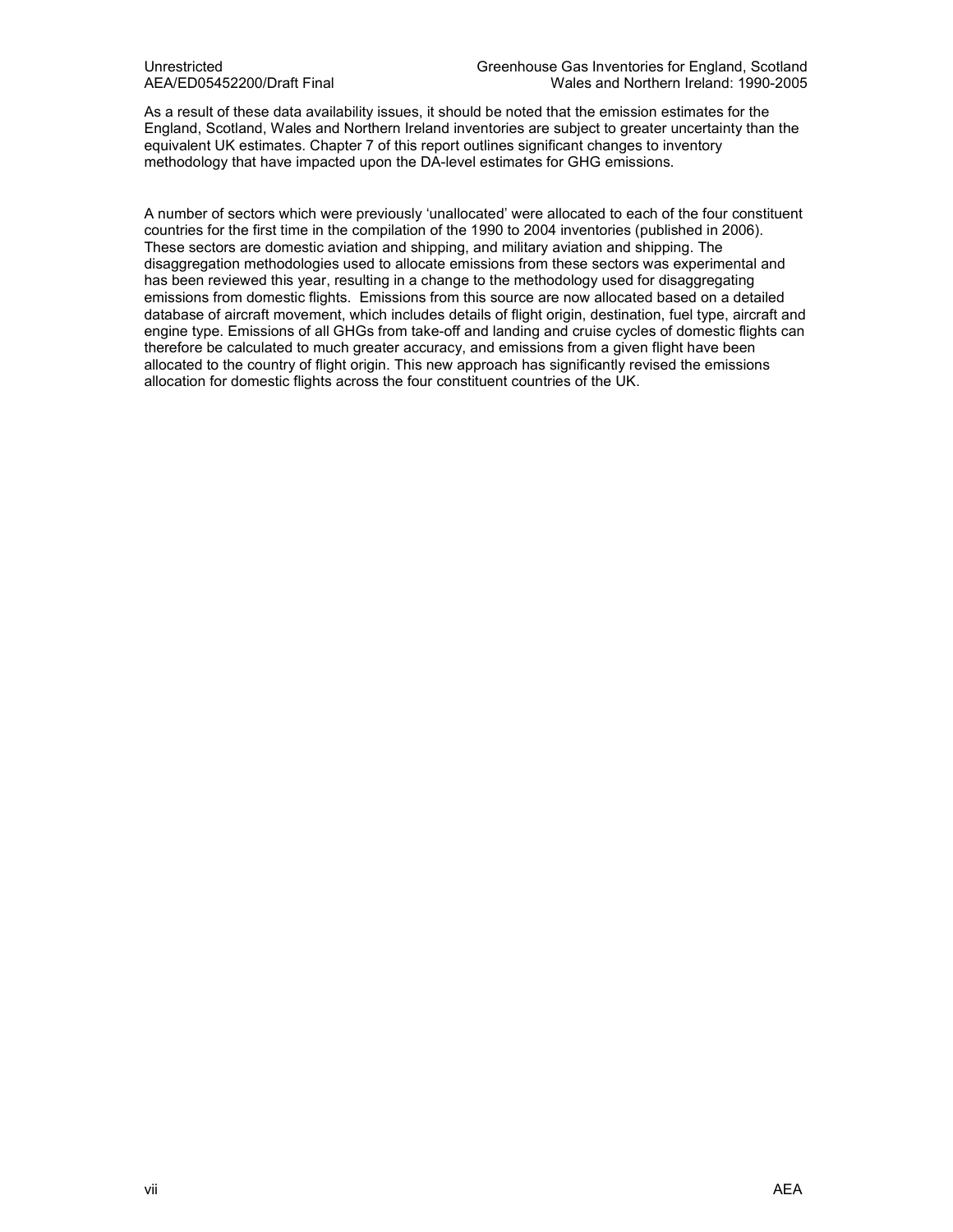#### Revisions and Updates to the Greenhouse Gas Inventories

Each year, the greenhouse gas inventories for England, Scotland, Wales and Northern Ireland are extended and updated.

The time series of the inventories are extended by including a new inventory year – i.e. the previous inventory (published in October 2006) covered the years up to and including 2004, whilst this report gives emission estimates for the years up to and including 2005.

The inventories are also updated to take account of any amendments to core activity or emission factor data, and these amendments may result in revisions to emission estimates for a given year. Core energy statistics (mainly provided by the DTI via their annual publication "The Digest of UK Energy Statistics") are revised annually and hence the data provided (e.g. for "coal used in energy generation in 2003") may be different in the latest edition of the Digest, compared to that used in the compilation of the previous inventory report. In addition, since the previous inventory report, a more representative emission factor for one or more greenhouse gases may have been derived for a given process. Use of a new emission factor in emission estimation calculations may lead to revisions of historic data. The nature of emission inventories is such that ongoing improvements to data collection or estimation techniques will inevitably lead to some revisions of historic data.

In addition, there may also be changes to the methodology used to allocate emissions to each of the DAs, especially where full and consistent sets of fuel use data are not available. For example, where emissions may previously have been allocated using surrogate statistics such as regional GVA or population, this methodology may be improved, should more suitable statistics become available.

Therefore, it is not appropriate to use data from previous reports and compare them with the figures in this report, without taking account of any changes to either the emission estimation methodology or the source data. There is normally a comment in the report to indicate where such changes have occurred.

#### Notes on Table ES1 (Below)

 $^{\text{\#}}$ 1995 is used as the Base Year for emissions of HFCs, PFCs and SF $_6$  in the UK's Climate Change Programme, in accordance with Article 3.8 of the Kyoto Protocol.

All of the CO<sub>2</sub> data are based on the net emissions of CO<sub>2</sub>, including net emissions/removals of CO<sub>2</sub> in Land Use, Land Use Change and Forestry sectors.

The percentage changes presented in this chapter are calculated from emission estimates held at full precision within a database. The emissions quoted in Table ES1 and other tables relevant to this Chapter are values rounded from estimates in the database. The percentages and emissions totals that could be calculated from these tables may therefore differ slightly from percentages that have been calculated from the emission estimates held at full precision.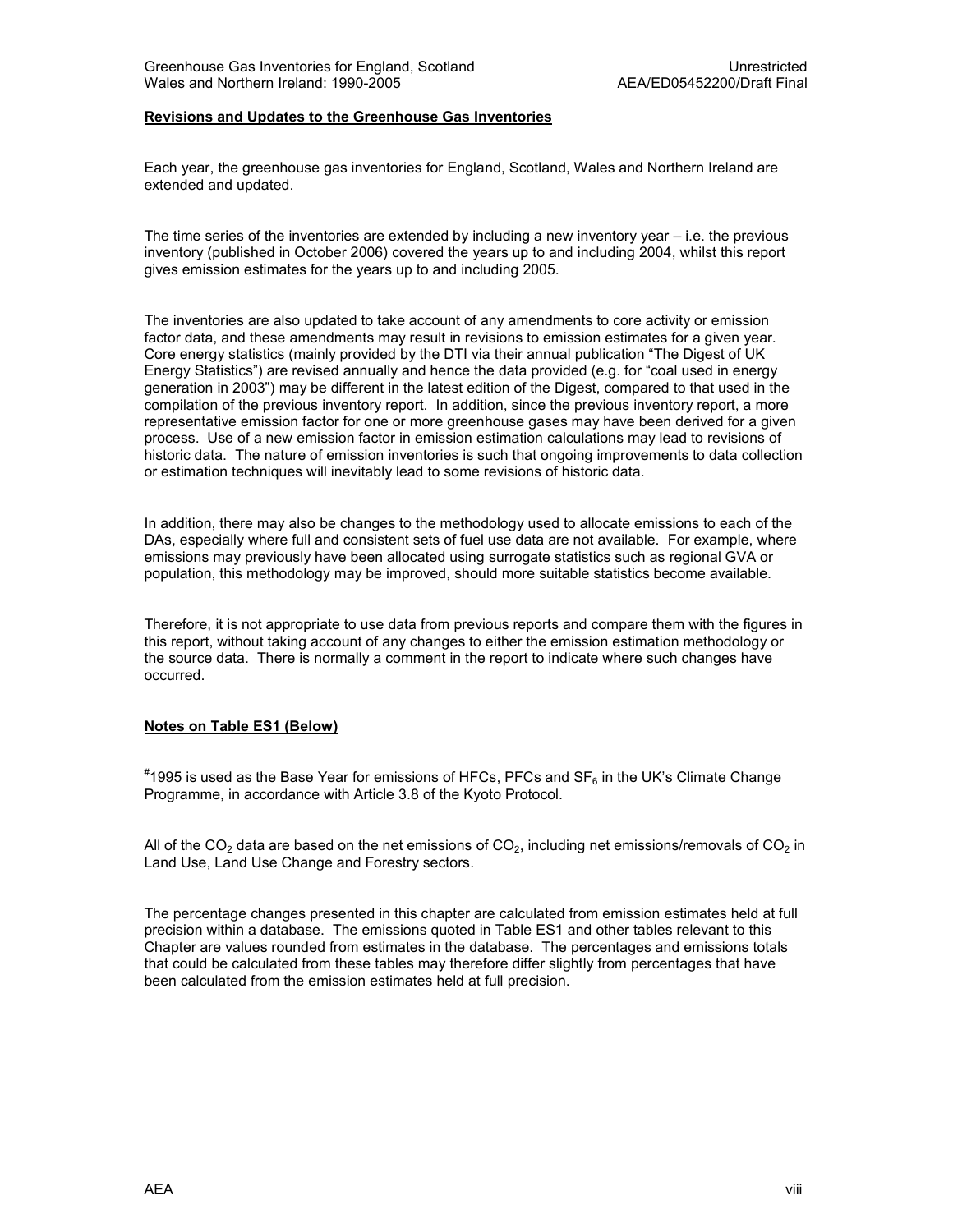Table ES1 Summary of Greenhouse Gas Emission Trends for UK and Constituent Countries (as GWP-Equivalent Mass of Carbon Dioxide)

| Greenhouse Gas   |                           | <b>Units</b>         | England  | Scotland | Wales    | Northern<br>Ireland | Unallocated | <b>UK</b> |
|------------------|---------------------------|----------------------|----------|----------|----------|---------------------|-------------|-----------|
| CO <sub>2</sub>  | 1990                      | kt CO <sub>2</sub> e | 470.071  | 49,951   | 43,324   | 15,672              | 13,114      | 592,133   |
|                  | 1990 Percentage           | %                    | 79.4%    | 8.4%     | 7.3%     | 2.6%                | 2.2%        | 100.0%    |
|                  | 2005                      | kt CO <sub>2</sub> e | 436,571  | 43,698   | 41,722   | 15,113              | 17,090      | 554,193   |
|                  | 2005 Percentage           | %                    | 78.8%    | 7.9%     | 7.5%     | 2.7%                | 3.1%        | 100.0%    |
|                  | Percentage change from BY | $\frac{0}{6}$        | $-7.1%$  | $-12.5%$ | $-3.7%$  | $-3.6%$             | 30.3%       | $-6.4%$   |
| CH <sub>a</sub>  | 1990                      | kt $CO2e$            | 82,610   | 8,185    | 7,692    | 3,139               | 1,808       | 103,434   |
|                  | 1990 Percentage           | %                    | 79.9%    | 7.9%     | 7.4%     | 3.0%                | 1.7%        | 100.0%    |
|                  | 2005                      | kt CO <sub>2</sub> e | 36,057   | 5,060    | 4,529    | 2,804               | 866         | 49,316    |
|                  | 2005 Percentage           | %                    | 73.1%    | 10.3%    | 9.2%     | 5.7%                | 1.8%        | 100.0%    |
|                  | Percentage change from BY | $\frac{0}{0}$        | $-56.4%$ | $-38.2%$ | $-41.1%$ | $-10.6%$            | $-52.1%$    | $-52.3%$  |
| N <sub>2</sub> O | 1990                      | kt $CO2e$            | 50,572   | 6,169    | 3,670    | 3,066               | 111         | 63,588    |
|                  | 1990 Percentage           | $\frac{0}{0}$        | 79.5%    | 9.7%     | 5.8%     | 4.8%                | 0.2%        | 100.0%    |
|                  | 2005                      | kt CO <sub>2</sub> e | 28,464   | 4,891    | 3,372    | 2,519               | 349         | 39,595    |
|                  | 2005 Percentage           | $\%$                 | 71.9%    | 12.4%    | 8.5%     | 6.4%                | 0.9%        | 100.0%    |
|                  | Percentage change from BY | $\frac{0}{2}$        | $-43.7%$ | $-20.7%$ | $-8.1%$  | $-17.8%$            | 212.7%      | $-37.7%$  |
| <b>HFCs</b>      | 1995                      | kt $CO2e$            | 15,259   | 132      | 68       | 39                  | $\mathbf 0$ | 15,498    |
|                  | 1995 Percentage           | %                    | 98.5%    | 0.9%     | 0.4%     | 0.3%                | 0.0%        | 100.0%    |
|                  | 2005                      | kt CO <sub>2</sub> e | 7,855    | 734      | 384      | 233                 | $\mathbf 0$ | 9,206     |
|                  | 2005 Percentage           | %                    | 85.3%    | 8.0%     | 4.2%     | 2.5%                | 0.0%        | 100.0%    |
|                  | Percentage change from BY | %                    | $-48.5%$ | 456.7%   | 467.2%   | 492.7%              | <b>NA</b>   | $-40.6%$  |
| PFCs             | 1995                      | kt CO <sub>2</sub> e | 235      | 88       | 147      | 1                   | $\mathbf 0$ | 471       |
|                  | 1995 Percentage           | $\%$                 | 49.9%    | 18.6%    | 31.3%    | 0.2%                | 0.0%        | 100.0%    |
|                  | 2005                      | kt $CO2e$            | 231      | 70       | 50       | 0                   | $\mathbf 0$ | 351       |
|                  | 2005 Percentage           | %                    | 65.8%    | 20.0%    | 14.2%    | 0.0%                | 0.0%        | 100.0%    |
|                  | Percentage change from BY | $\frac{0}{0}$        | $-1.7%$  | $-19.8%$ | $-66.3%$ | $-100.0%$           | <b>NA</b>   | $-25.5%$  |
| SF <sub>6</sub>  | 1995                      | kt $CO2e$            | 1,124    | 31       | 83       | 2                   | $\mathbf 0$ | 1,239     |
|                  | 1995 Percentage           | %                    | 90.7%    | 2.5%     | 6.7%     | 0.2%                | 0.0%        | 100.0%    |
|                  | 2005                      | kt $CO2e$            | 991      | 69       | 69       | 13                  | 0           | 1,143     |
|                  | 2005 Percentage           | %                    | 86.7%    | 6.1%     | 6.1%     | 1.1%                | 0.0%        | 100.0%    |
|                  | Percentage change from BY | $\frac{0}{0}$        | $-11.8%$ | 125.1%   | $-16.3%$ | 566.0%              | <b>NA</b>   | $-7.8%$   |
| Total            | Base year                 | kt $CO2e$            | 619.871  | 64,555   | 54.984   | 21,919              | 15.033      | 776,362   |
|                  | Base year Percentage      | %                    | 79.8%    | 8.3%     | 7.1%     | 2.8%                | 1.9%        | 100.0%    |
|                  | 2005                      | kt CO <sub>2</sub> e | 510,169  | 54,522   | 50,126   | 20,682              | 18,304      | 653,803   |
|                  | 2005 Percentage           | %                    | 78.0%    | 8.3%     | 7.7%     | 3.2%                | 2.8%        | 100.0%    |
|                  | Percentage change from BY | %                    | $-17.7%$ | $-15.5%$ | $-8.8%$  | $-5.6%$             | <b>NA</b>   | $-15.8%$  |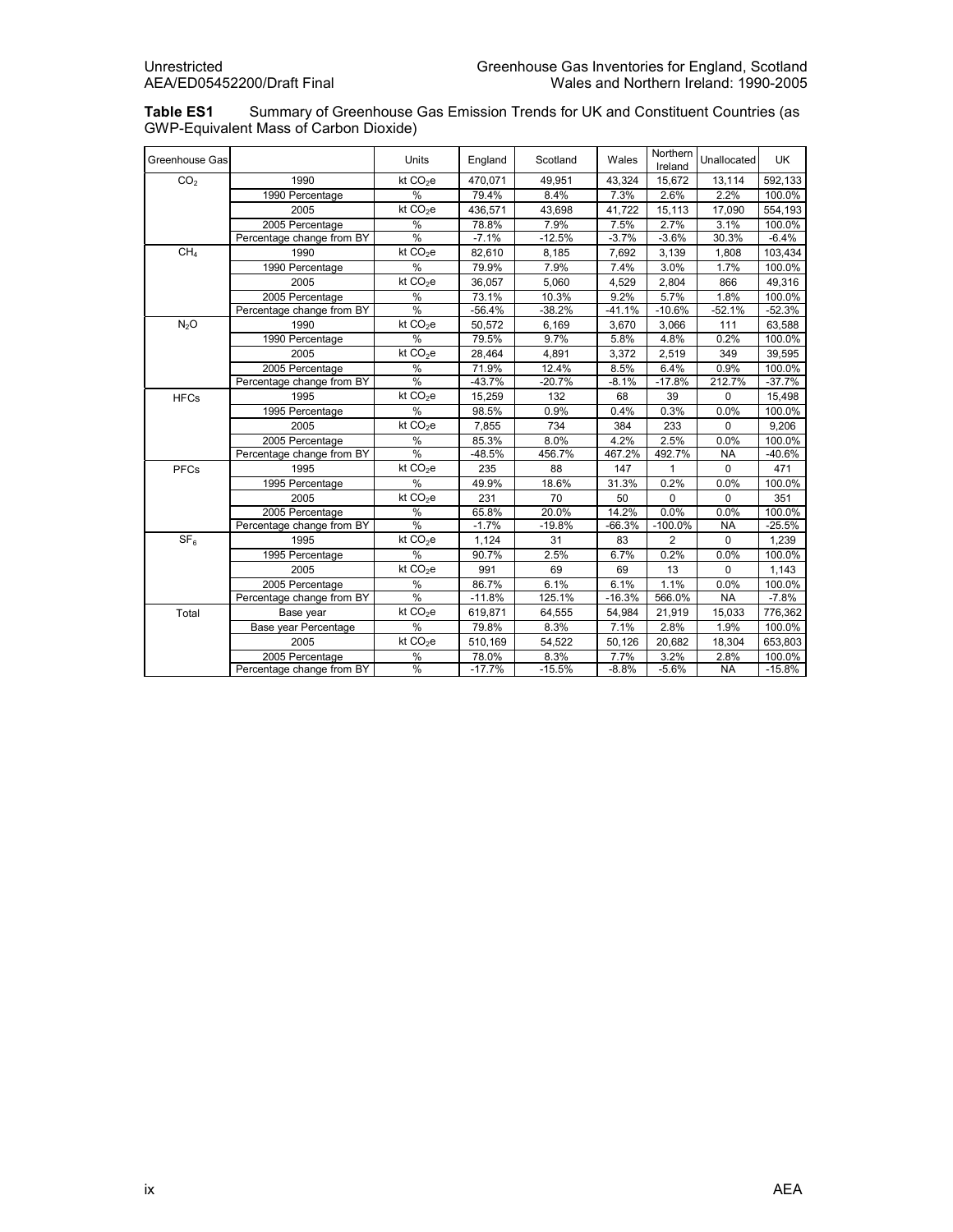## AEA/ED05452200/Draft Final

Tables ES2.1.1 and ES2.1.2 summarise the emissions of each of the greenhouse gases for England expressed in terms of carbon dioxide and carbon equivalent, respectively.

| England                                    |       |       |       |       |       | Mt CO <sub>2</sub> Equivalent |       |       |       |       | % change          |
|--------------------------------------------|-------|-------|-------|-------|-------|-------------------------------|-------|-------|-------|-------|-------------------|
|                                            | 1990  | 1995  | 1998  | 1999  | 2000  | 2001                          | 2002  | 2003  | 2004  | 2005  | <b>BY to 2005</b> |
| CO <sub>2</sub>                            | 470.1 | 428.4 | 426.5 | 417.7 | 421.5 | 434.6                         | 428.0 | 438.6 | 436.0 | 436.6 | -7%               |
| CH <sub>4</sub>                            | 82.6  | 70.9  | 60.2  | 56.0  | 52.1  | 47.1                          | 44.9  | 39.7  | 37.9  | 36.1  | -56%              |
| N <sub>2</sub> O                           | 50.6  | 40.2  | 41.5  | 31.4  | 31.3  | 29.4                          | 28.5  | 28.3  | 29.3  | 28.5  | $-44%$            |
| <b>HFCs</b>                                | 11.4  | 15.3  | 16.5  | 10.0  | 8.1   | 8.6                           | 8.7   | 9.0   | 7.6   | 7.9   | -49%              |
| <b>PFCs</b>                                | 1.0   | 0.2   | 0.2   | 0.2   | 0.3   | 0.2                           | 0.2   | 0.2   | 0.2   | 0.2   | -2%               |
| SF <sub>6</sub>                            | 0.9   | 1.1   | 1.1   | 1.3   | 1.6   | 1.3                           | 1.4   | 1.2   | 1.0   | 1.0   | -12%              |
| <b>Total (Net Emissions)</b>               | 616.5 | 556.0 | 546.1 | 516.5 | 515.0 | 521.2                         | 511.6 | 516.9 | 512.1 | 510.2 | -18%              |
| Net CO <sub>2</sub> Emissions from LULUCF  | 5.7   | 5.1   | 4.2   | 4.0   | 3.9   | 3.8                           | 3.6   | 3.6   | 3.3   | 3.1   |                   |
| Net CH <sub>4</sub> Emissions from LULUCF  | 0.0   | 0.0   | 0.0   | 0.0   | 0.0   | 0.0                           | 0.0   | 0.0   | 0.0   | 0.0   |                   |
| Net N <sub>2</sub> O Emissions from LULUCF | 0.0   | 0.0   | 0.0   | 0.0   | 0.0   | 0.0                           | 0.0   | 0.0   | 0.0   | 0.0   |                   |

#### Table ES2.1.1 GHG emissions for England (MtCO2 equivalent)

Table ES2.1.2 GHG emissions for England (MtC equivalent)

| England                                    |       | <b>Mt Carbon Equivalent</b> |       |       |       |       |       |       |       |       |                   |  |  |  |
|--------------------------------------------|-------|-----------------------------|-------|-------|-------|-------|-------|-------|-------|-------|-------------------|--|--|--|
|                                            | 1990  | 1995                        | 1998  | 1999  | 2000  | 2001  | 2002  | 2003  | 2004  | 2005  | <b>BY to 2005</b> |  |  |  |
| CO <sub>2</sub>                            | 128.2 | 116.8                       | 116.3 | 113.9 | 115.0 | 118.5 | 116.7 | 119.6 | 118.9 | 119.1 | -7%               |  |  |  |
| CH <sub>4</sub>                            | 22.5  | 19.3                        | 16.4  | 15.3  | 14.2  | 12.8  | 12.2  | 10.8  | 10.3  | 9.8   | $-56%$            |  |  |  |
| $N_2O$                                     | 13.8  | 11.0                        | 11.3  | 8.6   | 8.5   | 8.0   | 7.8   | 7.7   | 8.0   | 7.8   | $-44%$            |  |  |  |
| <b>HFCs</b>                                | 3.1   | 4.2                         | 4.5   | 2.7   | 2.2   | 2.3   | 2.4   | 2.4   | 2.1   | 2.1   | -49%              |  |  |  |
| PFCs                                       | 0.3   | 0.1                         | 0.1   | 0.1   | 0.1   | 0.1   | 0.1   | 0.0   | 0.1   | 0.1   | $-2%$             |  |  |  |
| SF <sub>6</sub>                            | 0.3   | 0.3                         | 0.3   | 0.3   | 0.4   | 0.3   | 0.4   | 0.3   | 0.3   | 0.3   | $-12%$            |  |  |  |
| <b>Total (Net Emissions)</b>               | 168.1 | 151.6                       | 148.9 | 140.9 | 140.5 | 142.2 | 139.5 | 141.0 | 139.7 | 139.1 | $-18%$            |  |  |  |
| Net CO <sub>2</sub> Emissions from LULUCF  | 1.6   | 1.4                         | 1.1   | 1.1   | 1.1   | 1.0   | 1.0   | 1.0   | 0.9   | 0.8   |                   |  |  |  |
| Net CH <sub>4</sub> Emissions from LULUCF  | 0.0   | 0.0                         | 0.0   | 0.0   | 0.0   | 0.0   | 0.0   | 0.0   | 0.0   | 0.0   |                   |  |  |  |
| Net N <sub>2</sub> O Emissions from LULUCF | 0.0   | 0.0                         | 0.0   | 0.0   | 0.0   | 0.0   | 0.0   | 0.0   | 0.0   | 0.0   |                   |  |  |  |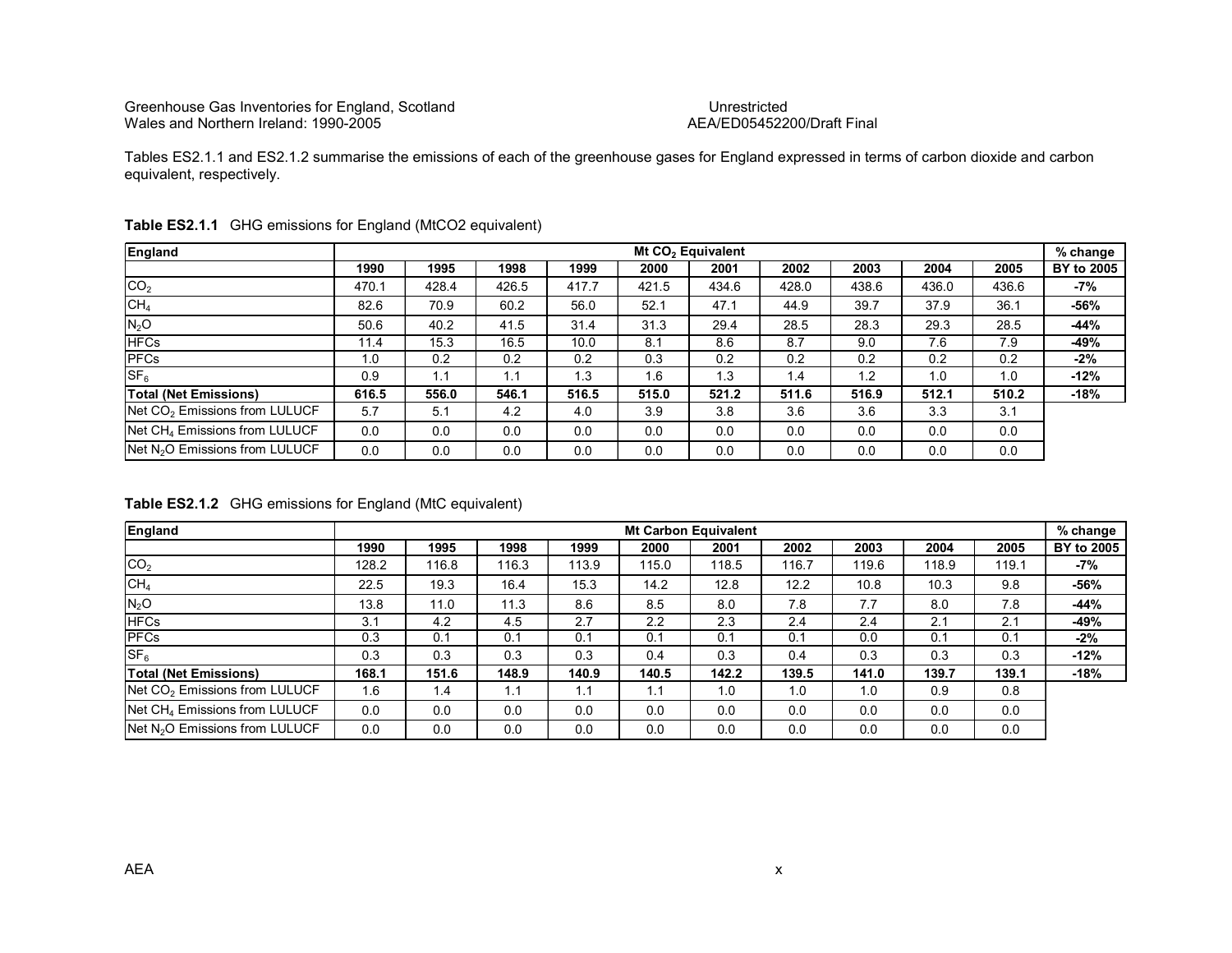Greenhouse Gas Inventories for England, Scotland Unrestricted Wales and Northern Ireland 1990-2005 AEA/ED05452200/Draft Final

| England                                       |       |       |       | <b>Aggregate Emission Trends by Source Category</b> |       |       |       |        |       |       |
|-----------------------------------------------|-------|-------|-------|-----------------------------------------------------|-------|-------|-------|--------|-------|-------|
| <b>Source Category</b>                        | 1990  | 1995  | 1998  | 1999                                                | 2000  | 2001  | 2002  | 2003   | 2004  | 2005  |
| 1. Energy                                     | 481.4 | 435.7 | 432.0 | 422.4                                               | 425.5 | 438.9 | 433.1 | 441. . | 438.3 | 437.8 |
| 12. Industrial Processes                      | 49.0  | 42.2  | 44.2  | 27.7                                                | 26.2  | 25.0  | 23.1  | 23.7   | 23.2  | 22.7  |
| 3. Solvent and Other Product Use <sup>a</sup> | 0.0   | 0.0   | 0.0   | 0.0                                                 | 0.0   | 0.0   | 0.0   | 0.0    | 0.0   | 0.0   |
| 4. Agriculture                                | 34.0  | 32.0  | 31.7  | 31.5                                                | 30.4  | 28.0  | 28.4  | 27.8   | 28.0  | 27.5  |
| <b>15. LULUCF</b>                             | 5.7   | 5.1   | 4.2   | 4.0                                                 | 3.9   | 3.9   | 3.6   | 3.6    | 3.3   | 3.1   |
| 6. Waste                                      | 46.5  | 41.0  | 34.0  | 30.9                                                | 29.0  | 25.5  | 23.4  | 20.7   | 19.4  | 19.1  |
| Total                                         | 616.5 | 556.0 | 546.1 | 516.5                                               | 515.0 | 521.2 | 511.6 | 516.9  | 512.1 | 510.2 |

#### Table ES2.1.3 Aggregated emission trends per source category for England (Mt CO2 Equivalent)

a Solvents and other product use emissions occur as NMVOC and so do not appear in this table, which covers direct greenhouse gases only.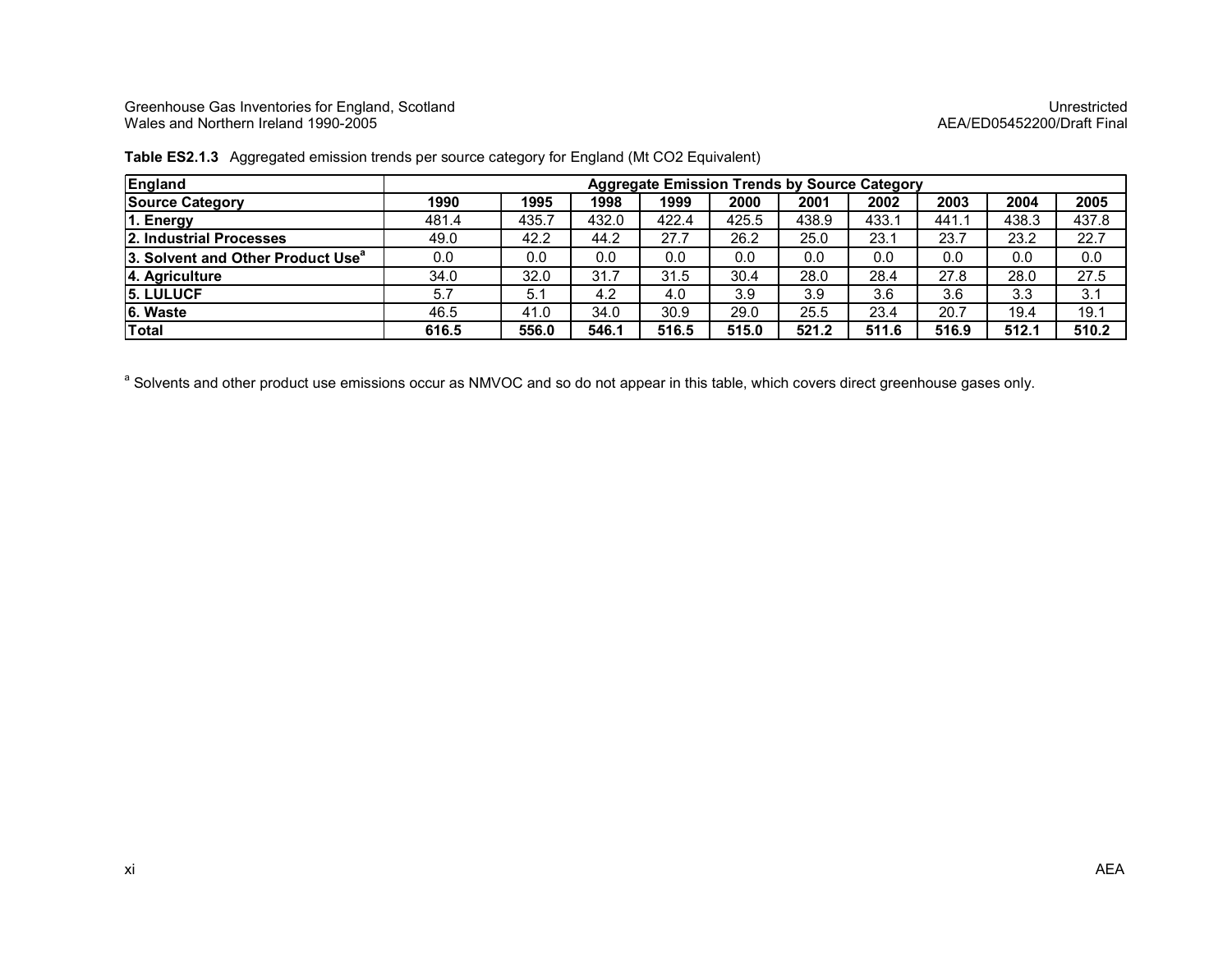## AEA/ED05452200/Draft Final

Tables ES2.2.1 and ES2.2.2 summarise the emissions of each of the greenhouse gases for Scotland expressed in terms of carbon dioxide and carbon equivalent, respectively.

| <b>Scotland</b>                            | Mt CO <sub>2</sub> Equivalent<br>% change |        |        |        |        |        |        |        |        |      |            |  |  |
|--------------------------------------------|-------------------------------------------|--------|--------|--------|--------|--------|--------|--------|--------|------|------------|--|--|
|                                            | 1990                                      | 1995   | 1998   | 1999   | 2000   | 2001   | 2002   | 2003   | 2004   | 2005 | BY to 2005 |  |  |
| CO <sub>2</sub>                            | 50.0                                      | 48.6   | 49.1   | 46.2   | 49.0   | 49.0   | 46.0   | 46.4   | 44.4   | 43.7 | -13%       |  |  |
| CH <sub>4</sub>                            | 8.2                                       | 7.8    | 7.2    | 6.7    | 6.5    | 6.1    | 5.6    | 5.1    | 5.1    | 5.1  | -38%       |  |  |
| N <sub>2</sub> O                           | 6.2                                       | 5.6    | 5.5    | 5.3    | 5.2    | 5.2    | 5.2    | 5.1    | 5.0    | 4.9  | $-21%$     |  |  |
| <b>HFCs</b>                                | 0.0                                       | 0.1    | 0.4    | 0.5    | 0.5    | 0.6    | 0.7    | 0.7    | 0.7    | 0.7  | 457%       |  |  |
| <b>PFCs</b>                                | 0.1                                       | 0.1    | 0.1    | 0.1    | 0.1    | 0.1    | 0.1    | 0.1    | 0.1    | 0.1  | -20%       |  |  |
| SF <sub>6</sub>                            | 0.0                                       | 0.0    | 0.0    | 0.0    | 0.1    | 0.0    | 0.1    | 0.1    | 0.1    | 0.1  | 125%       |  |  |
| <b>Total (Net Emissions)</b>               | 64.4                                      | 62.2   | 62.4   | 58.8   | 61.4   | 61.0   | 57.6   | 57.5   | 55.3   | 54.5 | -16%       |  |  |
| Net CO <sub>2</sub> Emissions from LULUCF  | $-2.5$                                    | $-3.7$ | $-3.9$ | $-3.9$ | $-3.9$ | $-4.0$ | $-4.2$ | $-4.2$ | $-4.6$ | -4.6 |            |  |  |
| Net CH <sub>4</sub> Emissions from LULUCF  | 0.0                                       | 0.0    | 0.0    | 0.0    | 0.0    | 0.0    | 0.0    | 0.0    | 0.0    | 0.0  |            |  |  |
| Net N <sub>2</sub> O Emissions from LULUCF | 0.0                                       | 0.0    | 0.0    | 0.0    | 0.0    | 0.0    | 0.0    | 0.0    | 0.0    | 0.0  |            |  |  |

#### Table ES2.2.1 GHG emissions for Scotland (MtCO2 equivalent)

Table ES2.2.2 GHG emissions for Scotland (MtC equivalent)

| <b>Scotland</b>                            | <b>Mt Carbon Equivalent</b><br>$%$ change |        |        |        |        |        |        |        |        |        |            |  |  |
|--------------------------------------------|-------------------------------------------|--------|--------|--------|--------|--------|--------|--------|--------|--------|------------|--|--|
|                                            | 1990                                      | 1995   | 1998   | 1999   | 2000   | 2001   | 2002   | 2003   | 2004   | 2005   | BY to 2005 |  |  |
| CO <sub>2</sub>                            | 13.6                                      | 13.3   | 13.4   | 12.6   | 13.4   | 13.4   | 12.5   | 12.6   | 12.1   | 11.9   | $-13%$     |  |  |
| CH <sub>4</sub>                            | 2.2                                       | 2.1    | 2.0    | 1.8    | 1.8    | 1.7    | 1.5    | 1.4    | 1.4    | 1.4    | $-38%$     |  |  |
| N <sub>2</sub> O                           | 1.7                                       | 1.5    | 1.5    | 1.5    | 1.4    | 1.4    | 1.4    | 1.4    | 1.4    | 1.3    | $-21%$     |  |  |
| <b>HFCs</b>                                | 0.0                                       | 0.0    | 0.1    | 0.1    | 0.1    | 0.2    | 0.2    | 0.2    | 0.2    | 0.2    | 457%       |  |  |
| <b>PFCs</b>                                | 0.0                                       | 0.0    | 0.0    | 0.0    | 0.0    | 0.0    | 0.0    | 0.0    | 0.0    | 0.0    | $-20%$     |  |  |
| SF <sub>6</sub>                            | 0.0                                       | 0.0    | 0.0    | 0.0    | 0.0    | 0.0    | 0.0    | 0.0    | 0.0    | 0.0    | 125%       |  |  |
| <b>Total (Net Emissions)</b>               | 17.6                                      | 17.0   | 17.0   | 16.0   | 16.8   | 16.6   | 15.7   | 15.7   | 15.1   | 14.9   | $-16%$     |  |  |
| Net CO <sub>2</sub> Emissions from LULUCF  | $-0.7$                                    | $-1.0$ | $-1.1$ | $-1.1$ | $-1.1$ | $-1.1$ | $-1.1$ | $-1.2$ | $-1.3$ | $-1.2$ |            |  |  |
| Net CH <sub>4</sub> Emissions from LULUCF  | 0.0                                       | 0.0    | 0.0    | 0.0    | 0.0    | 0.0    | 0.0    | 0.0    | 0.0    | 0.0    |            |  |  |
| Net N <sub>2</sub> O Emissions from LULUCF | 0.0                                       | 0.0    | 0.0    | 0.0    | 0.0    | 0.0    | 0.0    | 0.0    | 0.0    | 0.0    |            |  |  |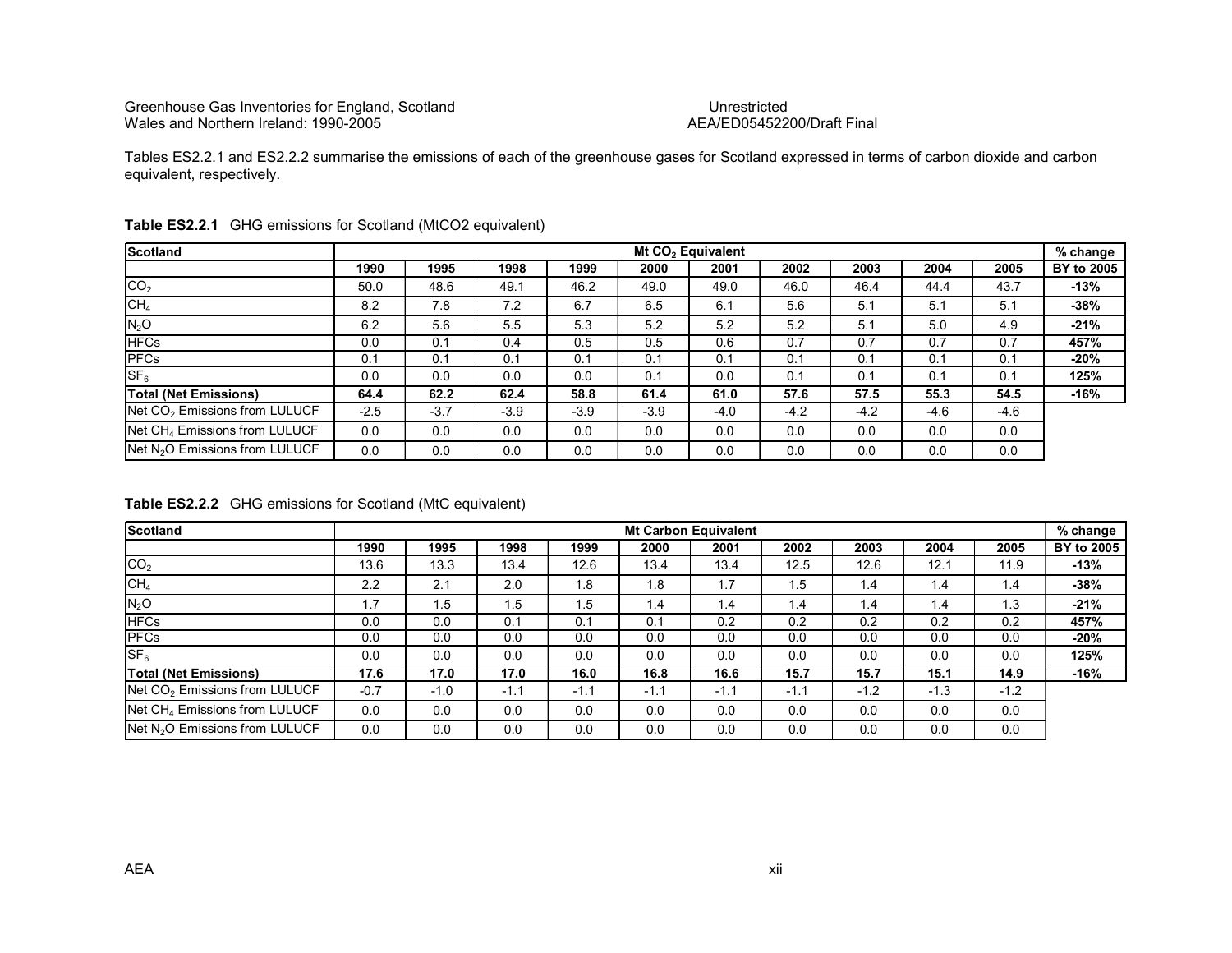Greenhouse Gas Inventories for England, Scotland Unrestricted Wales and Northern Ireland 1990-2005 AEA/ED05452200/Draft Final

| <b>Scotland</b>                               | <b>Aggregate Emission Trends by Source Category</b> |        |        |        |        |      |                     |        |      |        |  |
|-----------------------------------------------|-----------------------------------------------------|--------|--------|--------|--------|------|---------------------|--------|------|--------|--|
| <b>Source Category</b>                        | 1990                                                | 1995   | 1998   | 1999   | 2000   | 2001 | 2002                | 2003   | 2004 | 2005   |  |
| 1. Energy                                     | 53.7                                                | 53.9   | 54.4   | 51.2   | 54.1   | 54.2 | 51.1                | 51.2   | 49.7 | 49.0   |  |
| <b>2. Industrial Processes</b>                |                                                     | 0.9    | 1.3    | 1.3    | 1.4    | 1.4  | 1.5                 | 1.5    | 6. ا | 1.5    |  |
| 3. Solvent and Other Product Use <sup>a</sup> | 0.0                                                 | 0.0    | 0.0    | 0.0    | 0.0    | 0.0  | 0.0                 | 0.0    | 0.0  | 0.0    |  |
| 4. Agriculture                                | 8.6                                                 | 8.3    | 8.2    | 8.0    | 7.7    | 7.5  | 7.5                 | 7.4    | 7.3  | 7.1    |  |
| <b>15. LULUCF</b>                             | $-2.5$                                              | $-3.7$ | $-3.9$ | $-3.9$ | $-3.9$ | -4.0 | $-4.2$              | $-4.2$ | -4.6 | $-4.6$ |  |
| 6. Waste                                      | 3.0                                                 | 2.8    | 2.4    | 2.2    | 2.2    | 1.9  | $\overline{7}$<br>. | . .5   | 4.۱  | 1.4    |  |
| Total                                         | 64.4                                                | 62.2   | 62.4   | 58.8   | 61.4   | 61.0 | 57.6                | 57.5   | 55.3 | 54.5   |  |

#### Table ES2.2.3 Aggregated emission trends per source category for Scotland (Mt CO2 Equivalent)

a Solvents and other product use emissions occur as NMVOC and so do not appear in this table, which covers direct greenhouse gases only.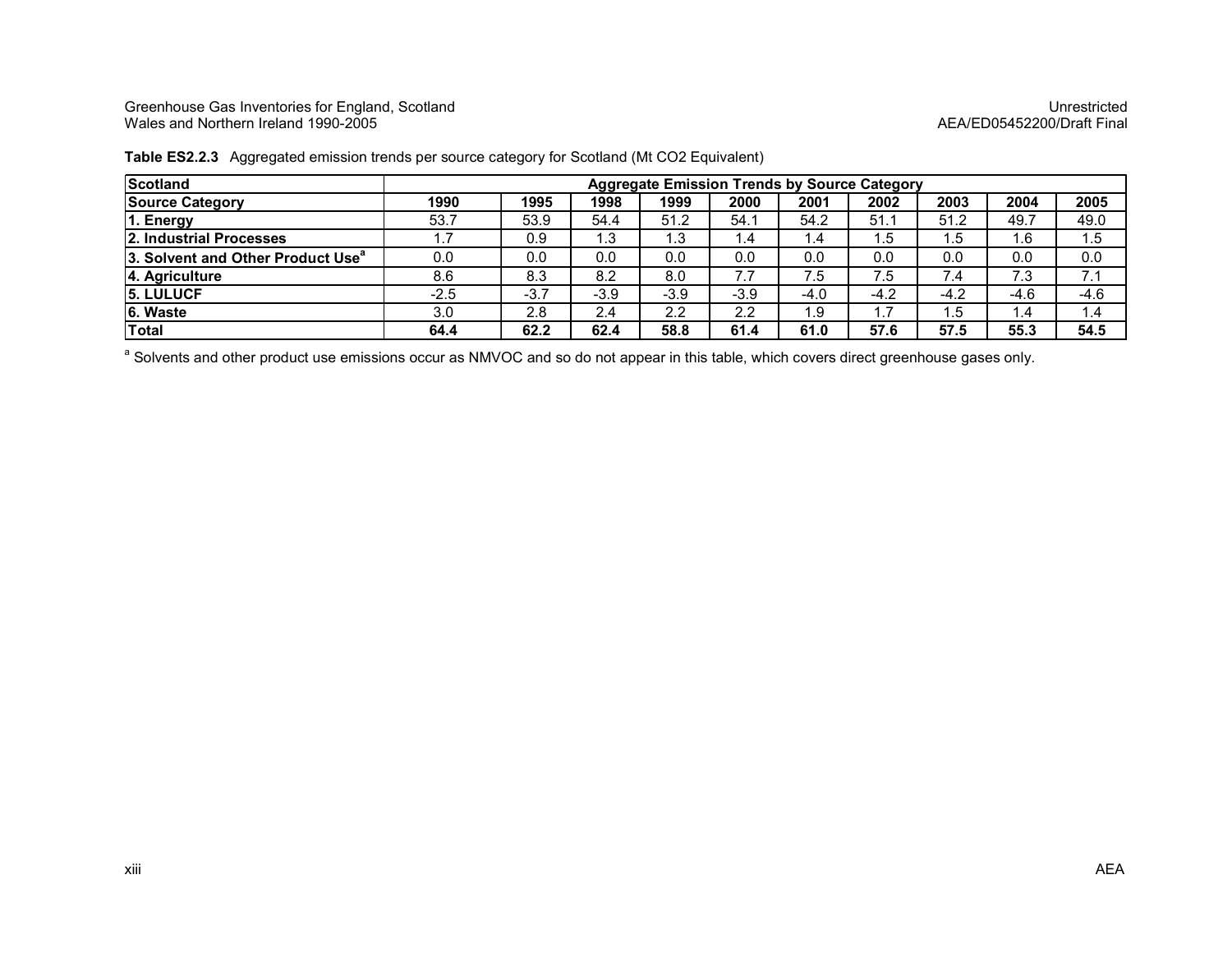## AEA/ED05452200/Draft Final

Tables ES2.3.1 and ES2.3.2 summarise the emissions of each of the greenhouse gases for Wales expressed in terms of carbon dioxide and carbon equivalent, respectively.

| <b>Wales</b>                               |        |        |        |        |        |        |        | Mt CO <sub>2</sub> Equivalent |        |        |            |  |  |  |  |  |  |  |  |  |
|--------------------------------------------|--------|--------|--------|--------|--------|--------|--------|-------------------------------|--------|--------|------------|--|--|--|--|--|--|--|--|--|
|                                            | 1990   | 1995   | 1998   | 1999   | 2000   | 2001   | 2002   | 2003                          | 2004   | 2005   | BY to 2005 |  |  |  |  |  |  |  |  |  |
| CO <sub>2</sub>                            | 43.3   | 40.7   | 42.9   | 44.4   | 46.5   | 43.9   | 37.5   | 38.7                          | 42.4   | 41.7   | -4%        |  |  |  |  |  |  |  |  |  |
| CH <sub>4</sub>                            | 7.7    | 6.6    | 6.0    | 5.8    | 5.6    | 5.1    | 4.9    | 4.7                           | 4.7    | 4.5    | -41%       |  |  |  |  |  |  |  |  |  |
| N <sub>2</sub> O                           | 3.7    | 3.6    | 3.9    | 3.7    | 3.5    | 3.4    | 3.3    | 3.3                           | 3.3    | 3.4    | -8%        |  |  |  |  |  |  |  |  |  |
| <b>HFCs</b>                                | 0.0    | 0.1    | 0.2    | 0.2    | 0.3    | 0.3    | 0.3    | 0.4                           | 0.4    | 0.4    | 467%       |  |  |  |  |  |  |  |  |  |
| <b>PFCs</b>                                | 0.3    | 0.1    | 0.1    | 0.1    | 0.1    | 0.1    | 0.1    | 0.0                           | 0.1    | 0.0    | -66%       |  |  |  |  |  |  |  |  |  |
| SF <sub>6</sub>                            | 0.1    | 0.1    | 0.1    | 0.1    | 0.1    | 0.1    | 0.1    | 0.1                           | 0.1    | 0.1    | -16%       |  |  |  |  |  |  |  |  |  |
| <b>Total (Net Emissions)</b>               | 55.1   | 51.3   | 53.2   | 54.4   | 56.1   | 52.9   | 46.2   | 47.3                          | 50.8   | 50.1   | -9%        |  |  |  |  |  |  |  |  |  |
| Net CO <sub>2</sub> Emissions from LULUCF  | $-0.2$ | $-0.2$ | $-0.1$ | $-0.1$ | $-0.1$ | $-0.1$ | $-0.2$ | $-0.2$                        | $-0.2$ | $-0.2$ |            |  |  |  |  |  |  |  |  |  |
| Net CH <sub>4</sub> Emissions from LULUCF  | 0.0    | 0.0    | 0.0    | 0.0    | 0.0    | 0.0    | 0.0    | 0.0                           | 0.0    | 0.0    |            |  |  |  |  |  |  |  |  |  |
| Net N <sub>2</sub> O Emissions from LULUCF | 0.0    | 0.0    | 0.0    | 0.0    | 0.0    | 0.0    | 0.0    | 0.0                           | 0.0    | 0.0    |            |  |  |  |  |  |  |  |  |  |

#### Table ES2.3.1 GHG emissions for Wales (MtCO2 equivalent)

Table ES2.3.2 GHG emissions for Wales (MtC equivalent)

| <b>Wales</b>                               | <b>Mt Carbon Equivalent</b> |        |      |      |      |      |      |        |        |        |            |  |  |  |
|--------------------------------------------|-----------------------------|--------|------|------|------|------|------|--------|--------|--------|------------|--|--|--|
|                                            | 1990                        | 1995   | 1998 | 1999 | 2000 | 2001 | 2002 | 2003   | 2004   | 2005   | BY to 2005 |  |  |  |
| CO <sub>2</sub>                            | 11.8                        | 11.1   | 11.7 | 12.1 | 12.7 | 12.0 | 10.2 | 10.6   | 11.6   | 11.4   | -4%        |  |  |  |
| CH <sub>4</sub>                            | 2.1                         | 1.8    | 1.6  | 1.6  | 1.5  | 1.4  | 1.3  | 1.3    | 1.3    | 1.2    | $-41%$     |  |  |  |
| N <sub>2</sub> O                           | 1.0                         | 1.0    | 1.1  | 1.0  | 1.0  | 0.9  | 0.9  | 0.9    | 0.9    | 0.9    | -8%        |  |  |  |
| <b>HFCs</b>                                | 0.0                         | 0.0    | 0.1  | 0.1  | 0.1  | 0.1  | 0.1  | 0.1    | 0.1    | 0.1    | 467%       |  |  |  |
| <b>PFCs</b>                                | 0.1                         | 0.0    | 0.0  | 0.0  | 0.0  | 0.0  | 0.0  | 0.0    | 0.0    | 0.0    | -66%       |  |  |  |
| SF <sub>6</sub>                            | 0.0                         | 0.0    | 0.0  | 0.0  | 0.0  | 0.0  | 0.0  | 0.0    | 0.0    | 0.0    | $-16%$     |  |  |  |
| <b>Total (Net Emissions)</b>               | 15.0                        | 14.0   | 14.5 | 14.8 | 15.3 | 14.4 | 12.6 | 12.9   | 13.9   | 13.7   | -9%        |  |  |  |
| Net CO <sub>2</sub> Emissions from LULUCF  | $-0.1$                      | $-0.1$ | 0.0  | 0.0  | 0.0  | 0.0  | 0.0  | $-0.1$ | $-0.1$ | $-0.1$ |            |  |  |  |
| Net CH <sub>4</sub> Emissions from LULUCF  | 0.0                         | 0.0    | 0.0  | 0.0  | 0.0  | 0.0  | 0.0  | 0.0    | 0.0    | 0.0    |            |  |  |  |
| Net N <sub>2</sub> O Emissions from LULUCF | 0.0                         | 0.0    | 0.0  | 0.0  | 0.0  | 0.0  | 0.0  | 0.0    | 0.0    | 0.0    |            |  |  |  |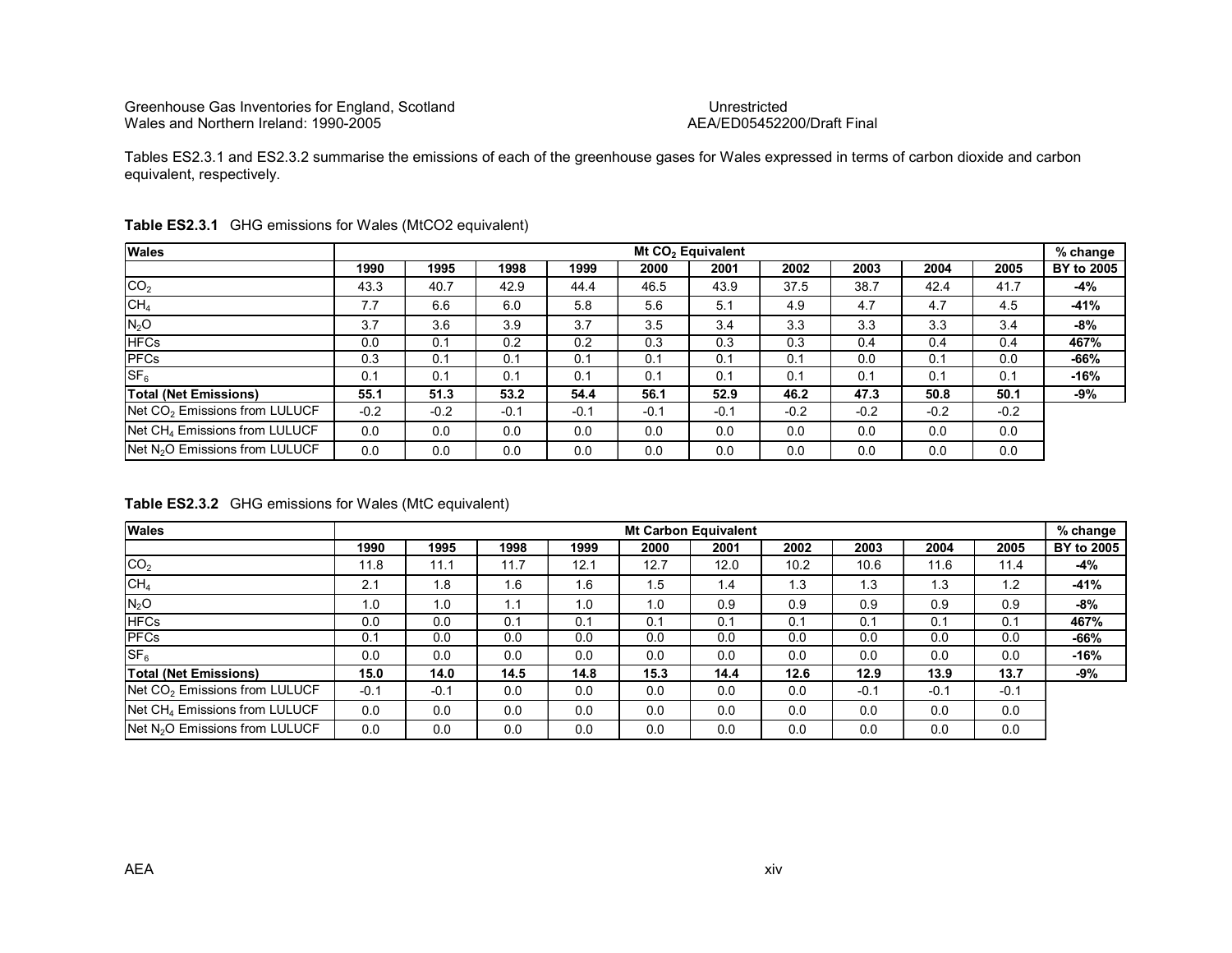Greenhouse Gas Inventories for England, Scotland Unrestricted Wales and Northern Ireland 1990-2005 AEA/ED05452200/Draft Final

| <b>Wales</b>                                  | <b>Aggregate Emission Trends by Source Category</b> |        |        |        |      |      |                 |        |                  |        |  |  |
|-----------------------------------------------|-----------------------------------------------------|--------|--------|--------|------|------|-----------------|--------|------------------|--------|--|--|
| <b>Source Category</b>                        | 1990                                                | 1995   | 1998   | 1999   | 2000 | 2001 | 2002            | 2003   | 2004             | 2005   |  |  |
| 1. Energy                                     | 44.3                                                | 40.8   | 42.7   | 44.0   | 46.1 | 43.9 | 38.0            | 38.7   | 42.3             | 41.6   |  |  |
| 2. Industrial Processes                       | 2.2                                                 | 2.2    | 2.3    | 2.4    | 2.5  | 2.0  | 1.6             | 2.0    | 2.1              | 2.2    |  |  |
| 3. Solvent and Other Product Use <sup>a</sup> | 0.0                                                 | 0.0    | 0.0    | 0.0    | 0.0  | 0.0  | 0.0             | 0.0    | 0.0              | 0.0    |  |  |
| 4. Agriculture                                | 6.1                                                 | 6.1    | 6.3    | 6.2    | 5.9  | 5.6  | 5.5             | 5.5    | 5.5              | 5.5    |  |  |
| <b>15. LULUCF</b>                             | $-0.2$                                              | $-0.2$ | $-0.1$ | $-0.7$ | -0.1 | -0.1 | $-0.2$          | $-0.2$ | $-0.2$           | $-0.2$ |  |  |
| 6. Waste                                      | 2.7                                                 | 2.4    | 2.0    | 1.8    | 1.7  | 1.5  | $\mathsf{I}$ .4 | 1.2    | $\overline{1.2}$ | 1.1    |  |  |
| Total                                         | 55.1                                                | 51.3   | 53.2   | 54.4   | 56.1 | 52.9 | 46.2            | 47.3   | 50.8             | 50.1   |  |  |

Table ES2.3.3 Aggregated emission trends per source category for Wales (Mt CO2 Equivalent)

a Solvents and other product use emissions occur as NMVOC and so do not appear in this table, which covers direct greenhouse gases only.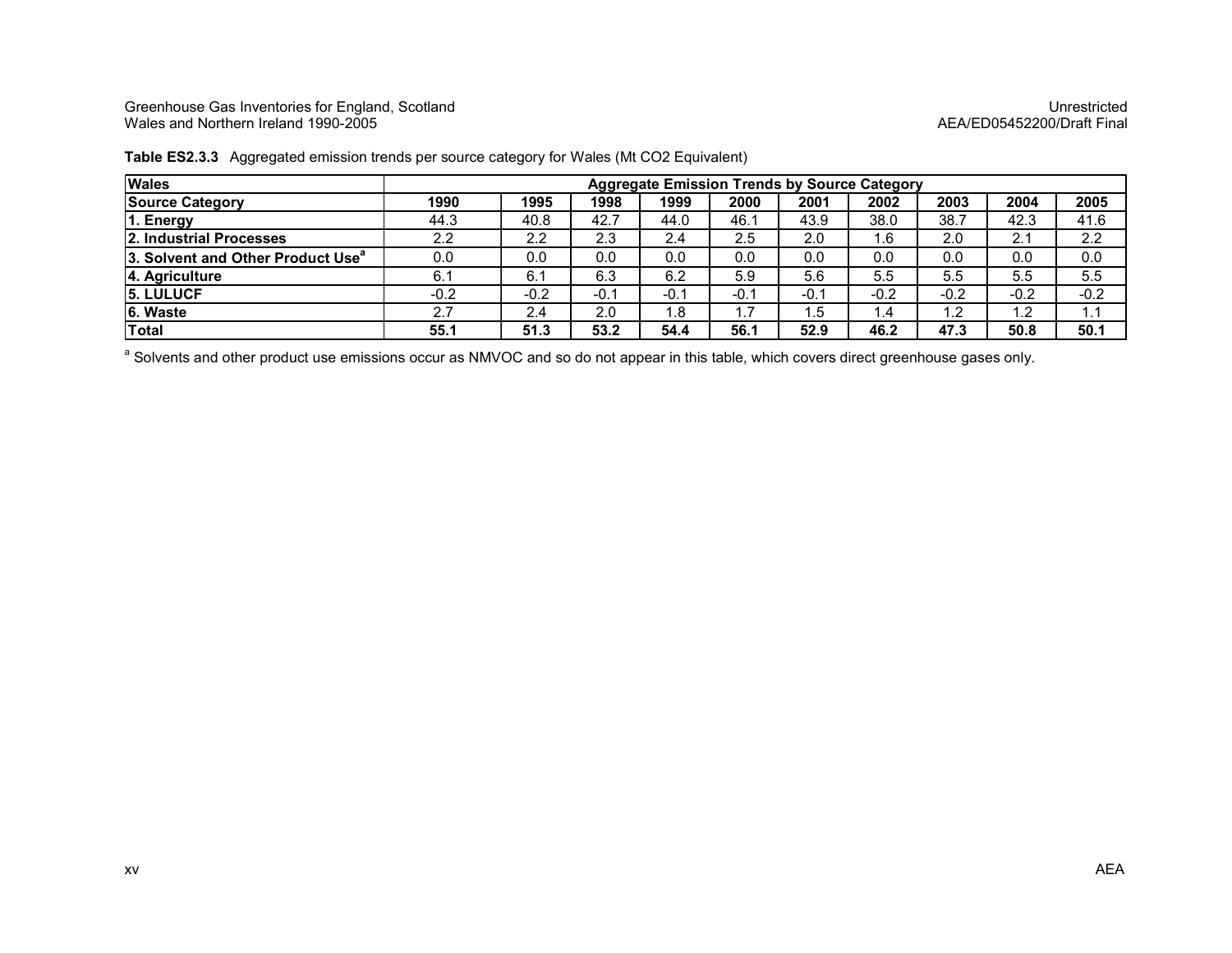AEA/ED05452200/Draft Final

Tables ES2.4.1 and ES2.4.2 summarise the emissions of each of the greenhouse gases for Northern Ireland expressed in terms of carbon dioxide and carbon equivalent, respectively.

| Northern Ireland                           | Mt CO <sub>2</sub> Equivalent<br>% change |        |        |        |        |        |        |        |        |        |            |  |  |
|--------------------------------------------|-------------------------------------------|--------|--------|--------|--------|--------|--------|--------|--------|--------|------------|--|--|
|                                            | 1990                                      | 1995   | 1998   | 1999   | 2000   | 2001   | 2002   | 2003   | 2004   | 2005   | BY to 2005 |  |  |
| CO <sub>2</sub>                            | 15.7                                      | 16.3   | 15.4   | 15.7   | 15.6   | 15.9   | 14.4   | 14.5   | 14.3   | 15.1   | -4%        |  |  |
| CH <sub>4</sub>                            | 3.1                                       | 3.2    | 3.2    | 3.1    | 3.0    | 3.0    | 3.0    | 2.9    | 2.9    | 2.8    | $-11%$     |  |  |
| $N_2O$                                     | 3.1                                       | 3.2    | 3.4    | 3.4    | 3.2    | 3.2    | 2.8    | 2.7    | 2.6    | 2.5    | -18%       |  |  |
| <b>HFCs</b>                                | 0.0                                       | 0.0    | 0.1    | 0.1    | 0.2    | 0.2    | 0.2    | 0.2    | 0.2    | 0.2    | 493%       |  |  |
| <b>PFCs</b>                                | 0.0                                       | 0.0    | 0.0    | 0.0    | 0.0    | 0.0    | 0.0    | 0.0    | 0.0    | 0.0    | $-100%$    |  |  |
| SF <sub>6</sub>                            | 0.0                                       | 0.0    | 0.0    | 0.0    | 0.0    | 0.0    | 0.0    | 0.0    | 0.0    | 0.0    | 566%       |  |  |
| <b>Total (Net Emissions)</b>               | 21.9                                      | 22.8   | 22.2   | 22.4   | 22.0   | 22.2   | 20.3   | 20.3   | 20.1   | 20.7   | -6%        |  |  |
| Net CO <sub>2</sub> Emissions from LULUCF  | 0.0                                       | $-0.1$ | $-0.2$ | $-0.2$ | $-0.3$ | $-0.3$ | $-0.3$ | $-0.3$ | $-0.3$ | $-0.3$ |            |  |  |
| Net CH <sub>4</sub> Emissions from LULUCF  | 0.0                                       | 0.0    | 0.0    | 0.0    | 0.0    | 0.0    | 0.0    | 0.0    | 0.0    | 0.0    |            |  |  |
| Net N <sub>2</sub> O Emissions from LULUCF | 0.0                                       | 0.0    | 0.0    | 0.0    | 0.0    | 0.0    | 0.0    | 0.0    | 0.0    | 0.0    |            |  |  |

|  | <b>Table ES2.4.1</b> GHG emissions for Northern Ireland (MtCO2 equivalent) |  |
|--|----------------------------------------------------------------------------|--|
|--|----------------------------------------------------------------------------|--|

Table ES2.4.2 GHG emissions for Northern Ireland (MtC equivalent)

| Northern Ireland                           |      |      |        |        |        | <b>Mt Carbon Equivalent</b> |        |        |        |        | % change          |
|--------------------------------------------|------|------|--------|--------|--------|-----------------------------|--------|--------|--------|--------|-------------------|
|                                            | 1990 | 1995 | 1998   | 1999   | 2000   | 2001                        | 2002   | 2003   | 2004   | 2005   | <b>BY to 2005</b> |
| CO <sub>2</sub>                            | 4.3  | 4.4  | 4.2    | 4.3    | 4.2    | 4.3                         | 3.9    | 3.9    | 3.9    | 4.1    | -4%               |
| CH <sub>4</sub>                            | 0.9  | 0.9  | 0.9    | 0.9    | 0.8    | 0.8                         | 0.8    | 0.8    | 0.8    | 0.8    | $-11%$            |
| $N_2O$                                     | 0.8  | 0.9  | 0.9    | 0.9    | 0.9    | 0.9                         | 0.8    | 0.7    | 0.7    | 0.7    | $-18%$            |
| <b>HFCs</b>                                | 0.0  | 0.0  | 0.0    | 0.0    | 0.0    | 0.0                         | 0.1    | 0.1    | 0.1    | 0.1    | 493%              |
| <b>PFCs</b>                                | 0.0  | 0.0  | 0.0    | 0.0    | 0.0    | 0.0                         | 0.0    | 0.0    | 0.0    | 0.0    | $-100%$           |
| $S_{F_{R}}$                                | 0.0  | 0.0  | 0.0    | 0.0    | 0.0    | 0.0                         | 0.0    | 0.0    | 0.0    | 0.0    | 566%              |
| <b>Total (Net Emissions)</b>               | 6.0  | 6.2  | 6.0    | 6.1    | 6.0    | 6.1                         | 5.5    | 5.5    | 5.5    | 5.6    | -6%               |
| Net CO <sub>2</sub> Emissions from LULUCF  | 0.0  | 0.0  | $-0.1$ | $-0.1$ | $-0.1$ | $-0.1$                      | $-0.1$ | $-0.1$ | $-0.1$ | $-0.1$ |                   |
| Net CH <sub>4</sub> Emissions from LULUCF  | 0.0  | 0.0  | 0.0    | 0.0    | 0.0    | 0.0                         | 0.0    | 0.0    | 0.0    | 0.0    |                   |
| Net N <sub>2</sub> O Emissions from LULUCF | 0.0  | 0.0  | 0.0    | 0.0    | 0.0    | 0.0                         | 0.0    | 0.0    | 0.0    | 0.0    |                   |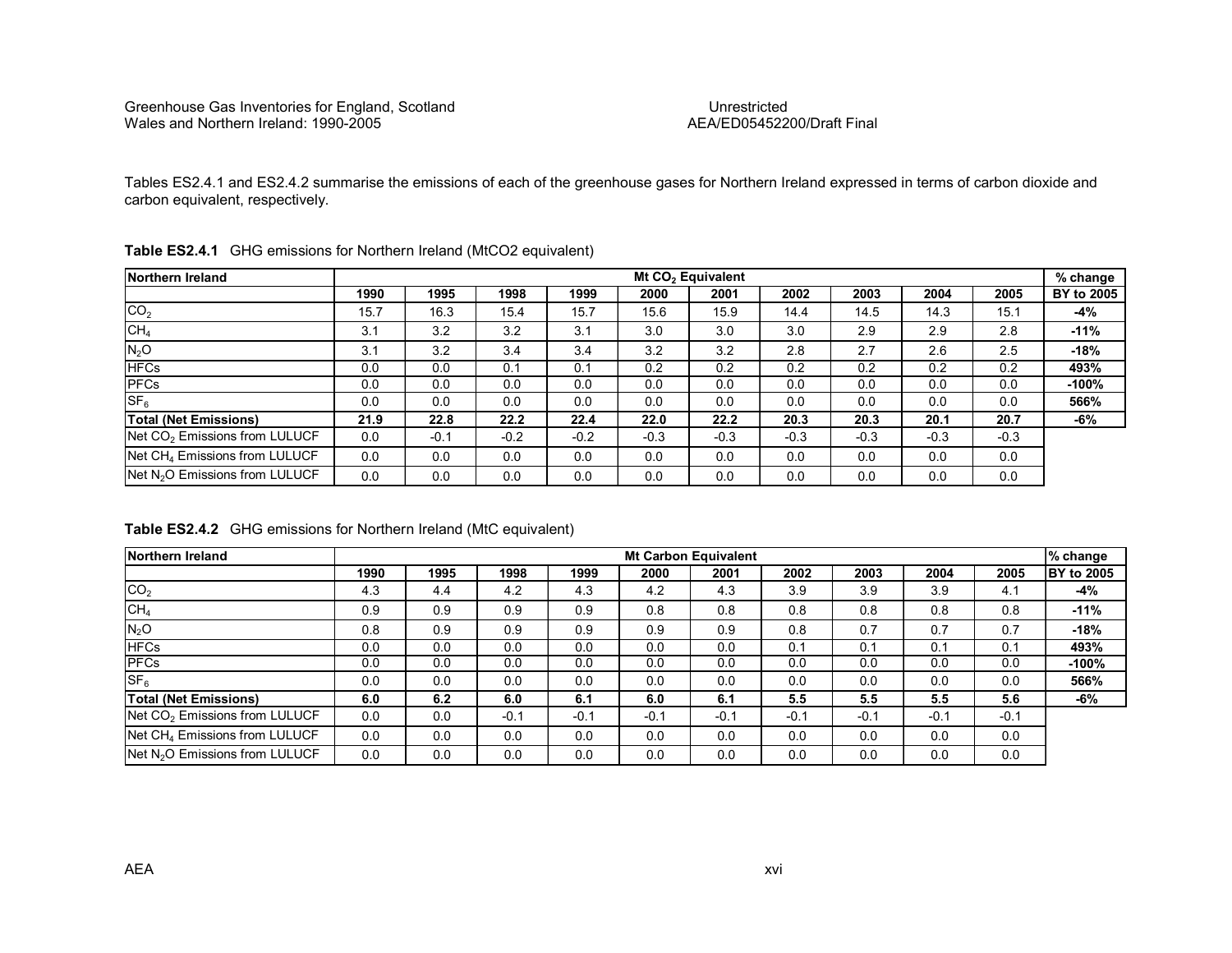Greenhouse Gas Inventories for England, Scotland Unrestricted Wales and Northern Ireland 1990-2005 AEA/ED05452200/Draft Final

| Northern Ireland                                     | <b>Aggregate Emission Trends by Source Category</b> |        |        |        |        |        |        |        |        |        |
|------------------------------------------------------|-----------------------------------------------------|--------|--------|--------|--------|--------|--------|--------|--------|--------|
| <b>Source Category</b>                               | 1990                                                | 1995   | 1998   | 1999   | 2000   | 2001   | 2002   | 2003   | 2004   | 2005   |
| 1. Energy                                            | 15.7                                                | 16.5   | 15.5   | 15.9   | 16.0   | 16.3   | 14.8   | 14.9   | 14.7   | 15.4   |
| <b>2. Industrial Processes</b>                       | 0.8                                                 | 0.8    | 1.0    | l . 1  | 0.9    | 0.9    | 0.5    | 0.5    | 0.5    | 0.7    |
| <b>13. Solvent and Other Product Use<sup>a</sup></b> | 0.0                                                 | 0.0    | 0.0    | 0.0    | 0.0    | 0.0    | 0.0    | 0.0    | 0.0    | 0.0    |
| 4. Agriculture                                       | 4.8                                                 | 4.9    | 5.2    | 5.1    | 4.8    | 4.9    | 4.9    | 4.8    | 4.7    | 4.6    |
| <b>15. LULUCF</b>                                    | 0.0                                                 | $-0.1$ | $-0.2$ | $-0.2$ | $-0.3$ | $-0.3$ | $-0.3$ | $-0.3$ | $-0.3$ | $-0.3$ |
| 6. Waste                                             | 0.7                                                 | 0.7    | 0.6    | 0.6    | 0.6    | 0.5    | 0.5    | 0.4    | 0.4    | 0.4    |
| Total                                                | 21.9                                                | 22.8   | 22.2   | 22.4   | 22.0   | 22.2   | 20.3   | 20.3   | 20.1   | 20.7   |

Table ES2.4.3 Aggregated emission trends per source category for Northern Ireland (Mt CO2 Equivalent)

a Solvents and other product use emissions occur as NMVOC and so do not appear in this table, which covers direct greenhouse gases only.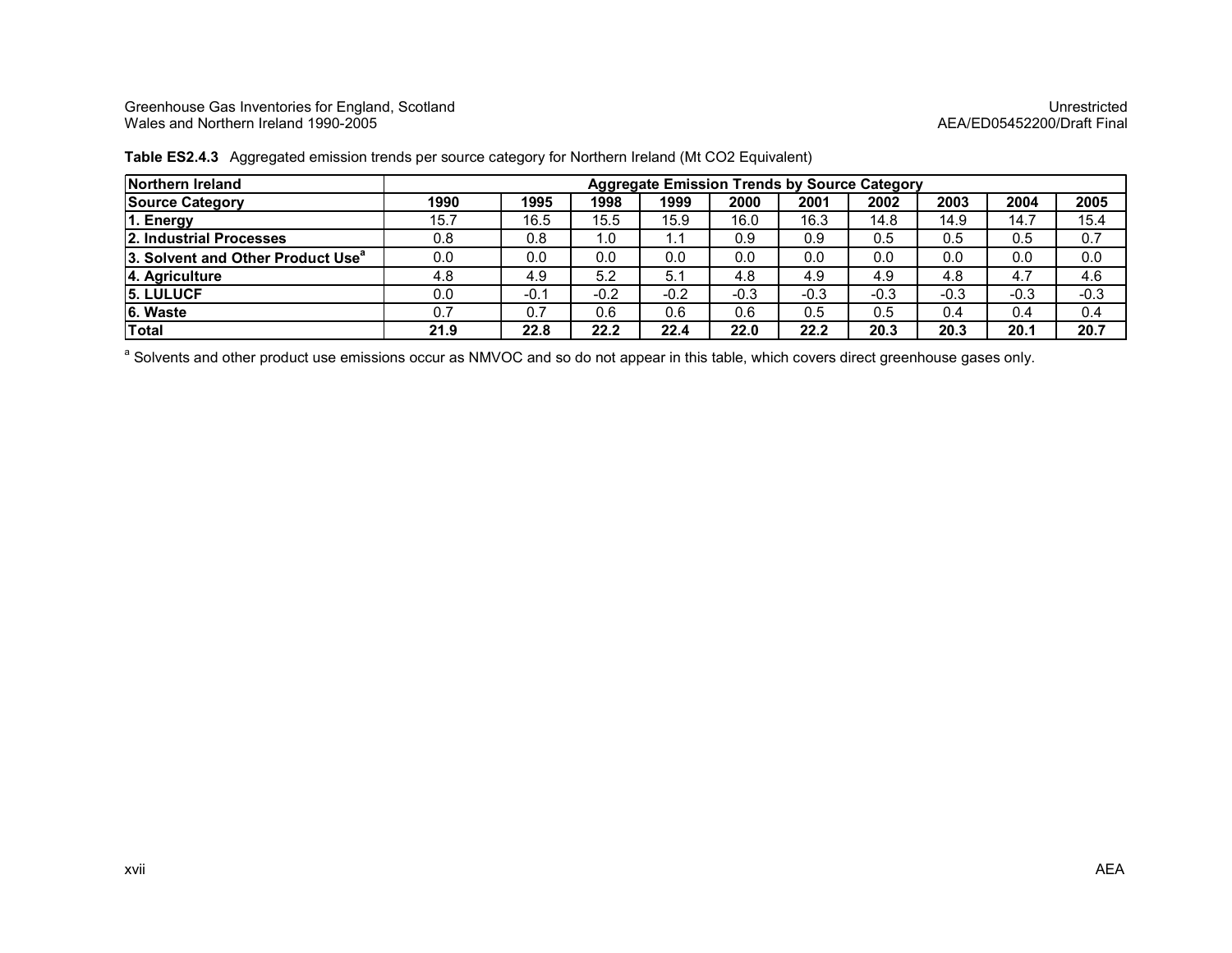## AEA/ED05452200/Draft Final

Tables ES2.5.1 and ES2.5.2 summarise the Unallocated emissions of each of the greenhouse gases expressed in terms of carbon dioxide and carbon equivalent, respectively.

| <b>Unallocated</b>                         |      |      |      |      |      | Mt CO <sub>2</sub> Equivalent |      |      |      |      | % change   |
|--------------------------------------------|------|------|------|------|------|-------------------------------|------|------|------|------|------------|
|                                            | 1990 | 1995 | 1998 | 1999 | 2000 | 2001                          | 2002 | 2003 | 2004 | 2005 | BY to 2005 |
| CO <sub>2</sub>                            | 13.1 | 15.6 | 16.2 | 16.9 | 16.2 | 16.3                          | 17.4 | 16.9 | 17.4 | 17.1 | 30%        |
| CH <sub>4</sub>                            | 1.8  | 1.7  | 1.5  | 1.3  | 1.1  | 1.1                           | 1.0  | 1.0  | 1.0  | 0.9  | -52%       |
| N <sub>2</sub> O                           | 0.1  | 0.1  | 0.1  | 0.2  | 0.2  | 0.2                           | 0.2  | 0.1  | 0.1  | 0.3  | 213%       |
| <b>HFCs</b>                                | 0.0  | 0.0  | 0.0  | 0.0  | 0.0  | 0.0                           | 0.0  | 0.0  | 0.0  | 0.0  | <b>NA</b>  |
| <b>PFCs</b>                                | 0.0  | 0.0  | 0.0  | 0.0  | 0.0  | 0.0                           | 0.0  | 0.0  | 0.0  | 0.0  | <b>NA</b>  |
| SF <sub>6</sub>                            | 0.0  | 0.0  | 0.0  | 0.0  | 0.0  | 0.0                           | 0.0  | 0.0  | 0.0  | 0.0  | <b>NA</b>  |
| <b>Total (Net Emissions)</b>               | 15.0 | 17.4 | 17.8 | 18.3 | 17.5 | 17.6                          | 18.6 | 18.1 | 18.6 | 18.3 | 22%        |
| Net CO <sub>2</sub> Emissions from LULUCF  | 0.0  | 0.0  | 0.0  | 0.0  | 0.0  | 0.0                           | 0.0  | 0.0  | 0.0  | 0.0  |            |
| Net CH <sub>4</sub> Emissions from LULUCF  | 0.0  | 0.0  | 0.0  | 0.0  | 0.0  | 0.0                           | 0.0  | 0.0  | 0.0  | 0.0  |            |
| Net N <sub>2</sub> O Emissions from LULUCF | 0.0  | 0.0  | 0.0  | 0.0  | 0.0  | 0.0                           | 0.0  | 0.0  | 0.0  | 0.0  |            |

#### Table ES2.5.1 Unallocated GHG emissions (MtCO2 equivalent)

#### Table ES2.5.2 Unallocated GHG emissions (MtC equivalent)

| <b>Unallocated</b>                         |      |      |      |      |      | <b>Mt Carbon Equivalent</b> |      |      |      |      | $%$ change |
|--------------------------------------------|------|------|------|------|------|-----------------------------|------|------|------|------|------------|
|                                            | 1990 | 1995 | 1998 | 1999 | 2000 | 2001                        | 2002 | 2003 | 2004 | 2005 | BY to 2005 |
| CO <sub>2</sub>                            | 3.6  | 4.2  | 4.4  | 4.6  | 4.4  | 4.4                         | 4.7  | 4.6  | 4.8  | 4.7  | 30%        |
| CH <sub>4</sub>                            | 0.5  | 0.5  | 0.4  | 0.4  | 0.3  | 0.3                         | 0.3  | 0.3  | 0.3  | 0.2  | $-52%$     |
| N <sub>2</sub> O                           | 0.0  | 0.0  | 0.0  | 0.0  | 0.0  | 0.0                         | 0.0  | 0.0  | 0.0  | 0.1  | 213%       |
| <b>HFCs</b>                                | 0.0  | 0.0  | 0.0  | 0.0  | 0.0  | 0.0                         | 0.0  | 0.0  | 0.0  | 0.0  | <b>NA</b>  |
| <b>PFCs</b>                                | 0.0  | 0.0  | 0.0  | 0.0  | 0.0  | 0.0                         | 0.0  | 0.0  | 0.0  | 0.0  | <b>NA</b>  |
| SF <sub>6</sub>                            | 0.0  | 0.0  | 0.0  | 0.0  | 0.0  | 0.0                         | 0.0  | 0.0  | 0.0  | 0.0  | <b>NA</b>  |
| <b>Total (Net Emissions)</b>               | 4.1  | 4.7  | 4.9  | 5.0  | 4.8  | 4.8                         | 5.1  | 4.9  | 5.1  | 5.0  | 22%        |
| Net CO <sub>2</sub> Emissions from LULUCF  | 0.0  | 0.0  | 0.0  | 0.0  | 0.0  | 0.0                         | 0.0  | 0.0  | 0.0  | 0.0  |            |
| Net CH <sub>4</sub> Emissions from LULUCF  | 0.0  | 0.0  | 0.0  | 0.0  | 0.0  | 0.0                         | 0.0  | 0.0  | 0.0  | 0.0  |            |
| Net N <sub>2</sub> O Emissions from LULUCF | 0.0  | 0.0  | 0.0  | 0.0  | 0.0  | 0.0                         | 0.0  | 0.0  | 0.0  | 0.0  |            |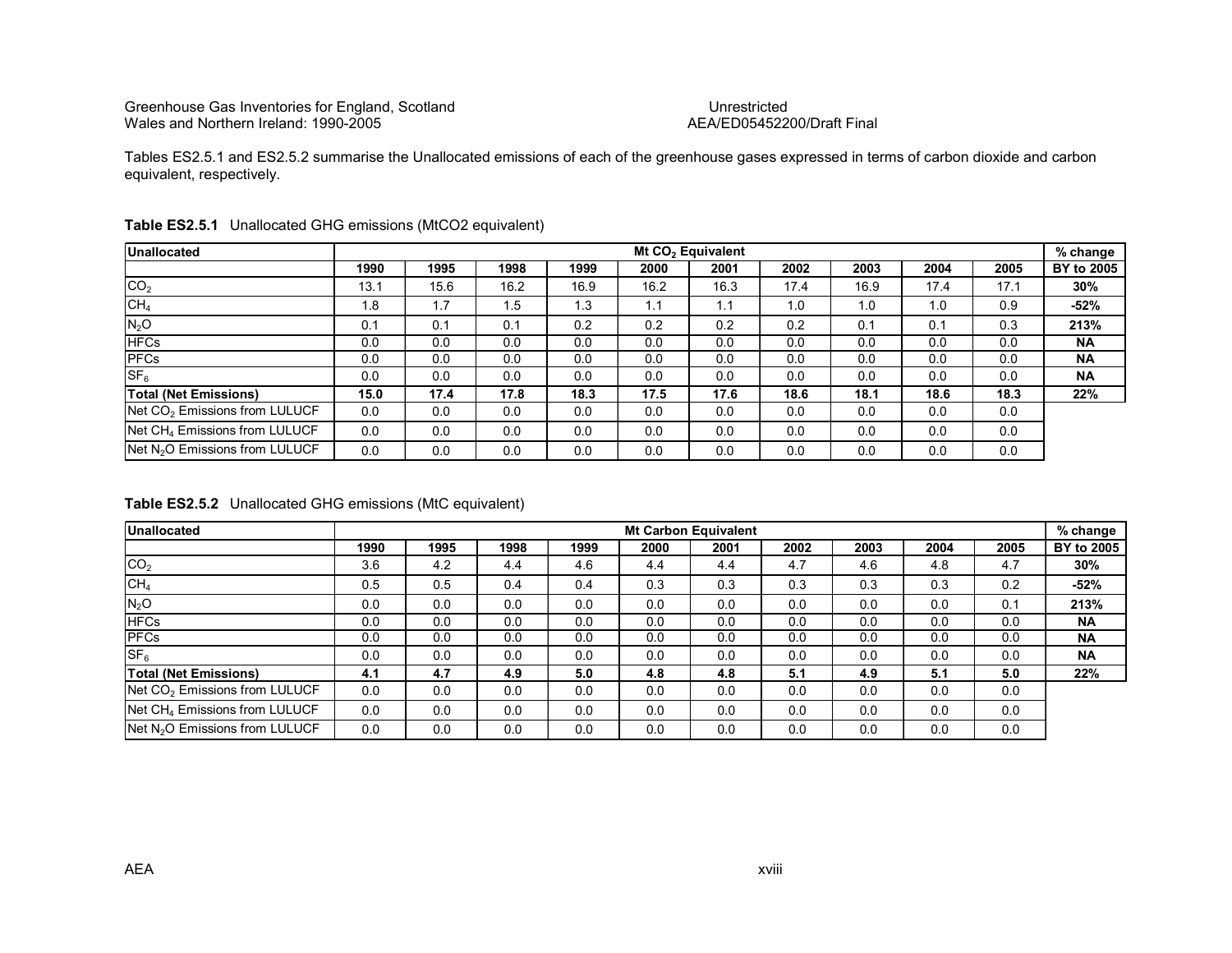#### Greenhouse Gas Inventories for England, Scotland Unrestricted Wales and Northern Ireland 1990-2005 AEA/ED05452200/Draft Final

| <b>Unallocated</b>                            | <b>Aggregate Emission Trends by Source Category</b> |      |      |      |      |      |      |      |      |      |
|-----------------------------------------------|-----------------------------------------------------|------|------|------|------|------|------|------|------|------|
| <b>Source Category</b>                        | 1990                                                | 1995 | 1998 | 1999 | 2000 | 2001 | 2002 | 2003 | 2004 | 2005 |
| 1. Energy                                     | 15.0                                                | 17.4 | 17.8 | 18.3 | 17.5 | 17.6 | 18.6 | 18.1 | 18.6 | 18.3 |
| 2. Industrial Processes                       | 0.0                                                 | 0.0  | 0.0  | 0.0  | 0.0  | 0.0  | 0.0  | 0.0  | 0.0  | 0.0  |
| 3. Solvent and Other Product Use <sup>a</sup> | 0.0                                                 | 0.0  | 0.0  | 0.0  | 0.0  | 0.0  | 0.0  | 0.0  | 0.0  | 0.0  |
| 4. Agriculture                                | 0.0                                                 | 0.0  | 0.0  | 0.0  | 0.0  | 0.0  | 0.0  | 0.0  | 0.0  | 0.0  |
| <b>5. LULUCF</b>                              | 0.0                                                 | 0.0  | 0.0  | 0.0  | 0.0  | 0.0  | 0.0  | 0.0  | 0.0  | 0.0  |
| 6. Waste                                      | 0.0                                                 | 0.0  | 0.0  | 0.0  | 0.0  | 0.0  | 0.0  | 0.0  | 0.0  | 0.0  |
| Total                                         | 15.0                                                | 17.4 | 17.8 | 18.3 | 17.5 | 17.6 | 18.6 | 18.1 | 18.6 | 18.3 |

Table ES2.5.3 Unallocated emission trends per source category for unallocated emissions (Mt CO2 Equivalent)

a Solvents and other product use emissions occur as NMVOC and so do not appear in this table, which covers direct greenhouse gases only.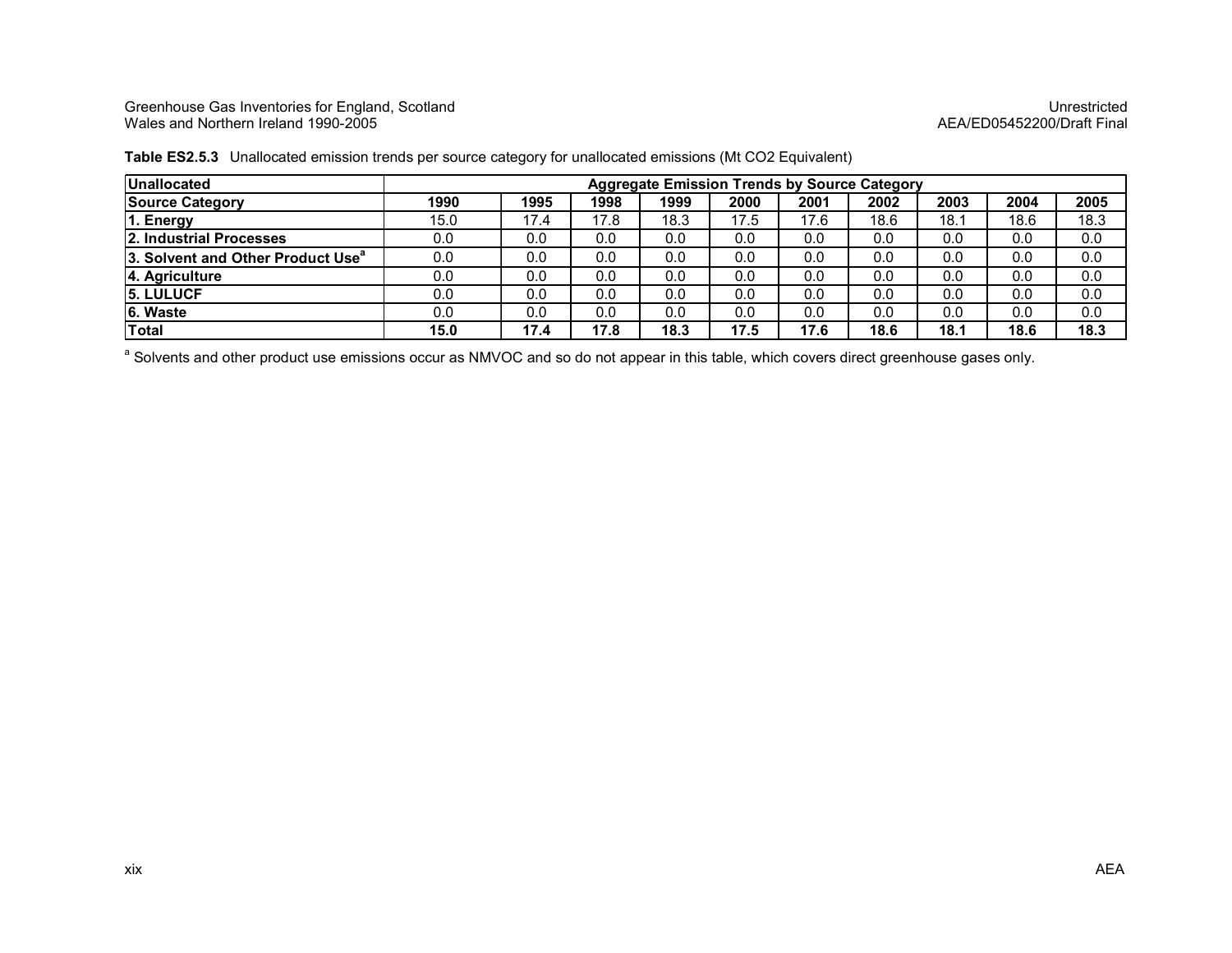#### **Contacts**

This work forms part of the Climate and Energy: Science and Analysis Research Programme of the Department for Environment, Food and Rural Affairs (Contract RMP/2106). The land use, land use change and forestry estimates were provided by the Centre for Ecology and Hydrology (Edinburgh) (Contract CPEG 1). The Institute of Grassland and Environmental Research (IGER) provide the estimates of agricultural emissions.

Science policy enquiries should be directed to Dr James Davey, CESA Division, Department for Environment, Food and Rural Affairs, Area 3F, Ergon House, c/p Nobel House, 17 Smith Square, London, SW1P 3JR, UK, Tel: +44 (0) 20 7238 3370, Fax: +44 (0) 20 7082 8152, E-mail: james.davey@defra.gsi.gov.uk

Technical enquiries should be directed to Glen Thistlethwaite, AEA Energy & Environment, AEA Technology plc, Gemini Building, Fermi Avenue, Harwell, Didcot, Oxfordshire, OX11 0QR, UK, Tel: +44 (0) 870 190 6584, Fax: +44 (0) 870 190 6318, E-mail: glen.thistlethwaite@aeat.co.uk

Technical enquiries on land use, land use change and forestry should be addressed to Dr A Thomson, Centre for Ecology and Hydrology (Edinburgh), Bush Estate, Penicuik, EH26 OQB, UK, Tel: +44 (0) 131 445 8575, Fax +44 (0) 131 445 3943, E-mail: amath@ceh.ac.uk

Technical enquiries on agriculture should be addressed to Dr. L Cardenas at the Institute of Grassland and Environmental Research (IGER), North Wyke, Devon, EX20 2SB, UK, Tel: +44 (0) 1837 883507, Fax: + 44 (0) 1837 82139, E-mail: laura.cardenas@bbsrc.ac.uk

A copy of this report and related data may be found on the website maintained by AEA Energy & Environment for Defra: http://www.naei.org.uk

Further copies of this report are available from:

Defra Publications Admail 6000 London SW1A 2XX Tel: 08459 556000 Fax: 020 8957 5012 Email: defra@iforcegroup.com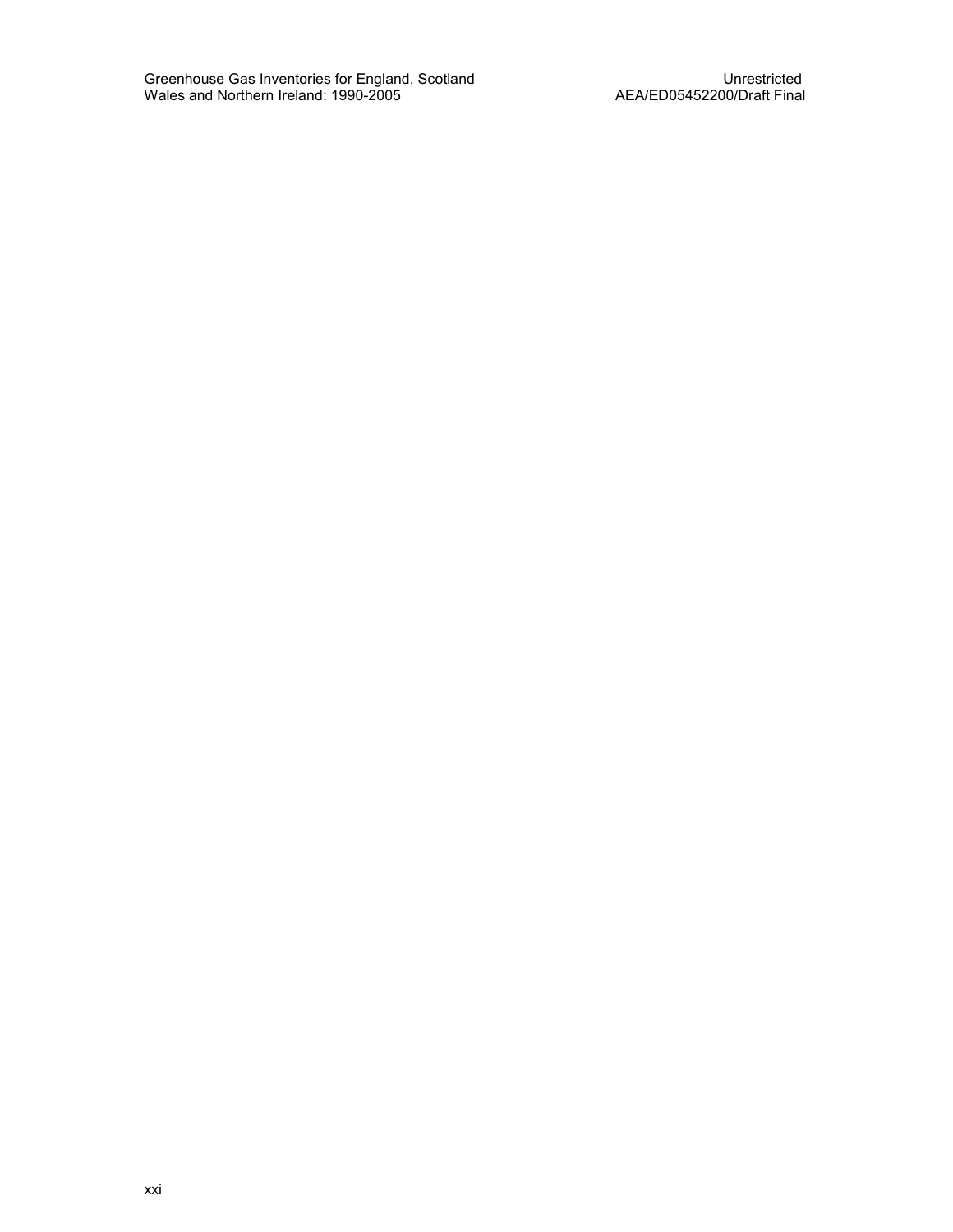## Table of contents

| 1                |     | Introduction                                                         | 1                       |
|------------------|-----|----------------------------------------------------------------------|-------------------------|
|                  | 1.1 | Background to Inventory Development for the Devolved Administrations | 1                       |
|                  | 1.2 | <b>Report Structure</b>                                              | 1                       |
|                  | 1.3 | <b>Global Warming Potential</b>                                      | $\overline{2}$          |
|                  | 1.4 | Revisions and updates to the Greenhouse Gas inventories              | $\overline{2}$          |
| $\boldsymbol{2}$ |     | <b>Emissions in England</b>                                          | $\overline{\mathbf{4}}$ |
|                  | 2.1 | Summary of Main Emission Sources                                     | 4                       |
|                  | 2.2 | Energy                                                               | 4                       |
|                  | 2.3 | <b>Industrial Processes</b>                                          | 5                       |
|                  | 2.4 | Agriculture                                                          | 6                       |
|                  | 2.5 | Land Use, Land Use Change and Forestry                               | $\overline{7}$          |
|                  | 2.6 | Waste                                                                | $\overline{7}$          |
| 3                |     | <b>Emissions in Scotland</b>                                         | 9                       |
|                  | 3.1 | Summary of Main Emission Sources                                     | 9                       |
|                  | 3.2 | Energy                                                               | 9                       |
|                  | 3.3 | Industrial processes                                                 | 11                      |
|                  | 3.4 | Agriculture                                                          | 11                      |
|                  | 3.5 | Land Use, Land Use Change and Forestry                               | 12                      |
|                  | 3.6 | Waste                                                                | $12 \overline{ }$       |
| 4                |     | <b>Emissions in Wales</b>                                            | 14                      |
|                  | 4.1 | Summary of Main Emission Sources                                     | 14                      |
|                  | 4.2 | Energy                                                               | 14                      |
|                  | 4.3 | <b>Industrial Processes</b>                                          | 15                      |
|                  | 4.4 | Agriculture                                                          | 16                      |
|                  | 4.5 | Land Use, Land Use Change and Forestry                               | 17                      |
|                  | 4.6 | Waste                                                                | 17                      |
| 5                |     | <b>Emissions in Northern Ireland</b>                                 | 18                      |
|                  | 5.1 | Summary of Main Emission Sources                                     | 18                      |
|                  | 5.2 | Energy                                                               | 18                      |
|                  | 5.3 | <b>Industrial Processes</b>                                          | 19                      |
|                  | 5.4 | Agriculture                                                          | 20                      |
|                  | 5.5 | Land Use, Land Use Change and Forestry                               | 20                      |
|                  | 5.6 | Waste                                                                | 21                      |
| 6                |     | <b>Unallocated Emissions</b>                                         | 22                      |
| 7                |     | <b>Availability of Data &amp; Changes to Inventory Methodologies</b> | 23                      |
|                  | 7.1 | Availability of Data by Sector                                       | 23                      |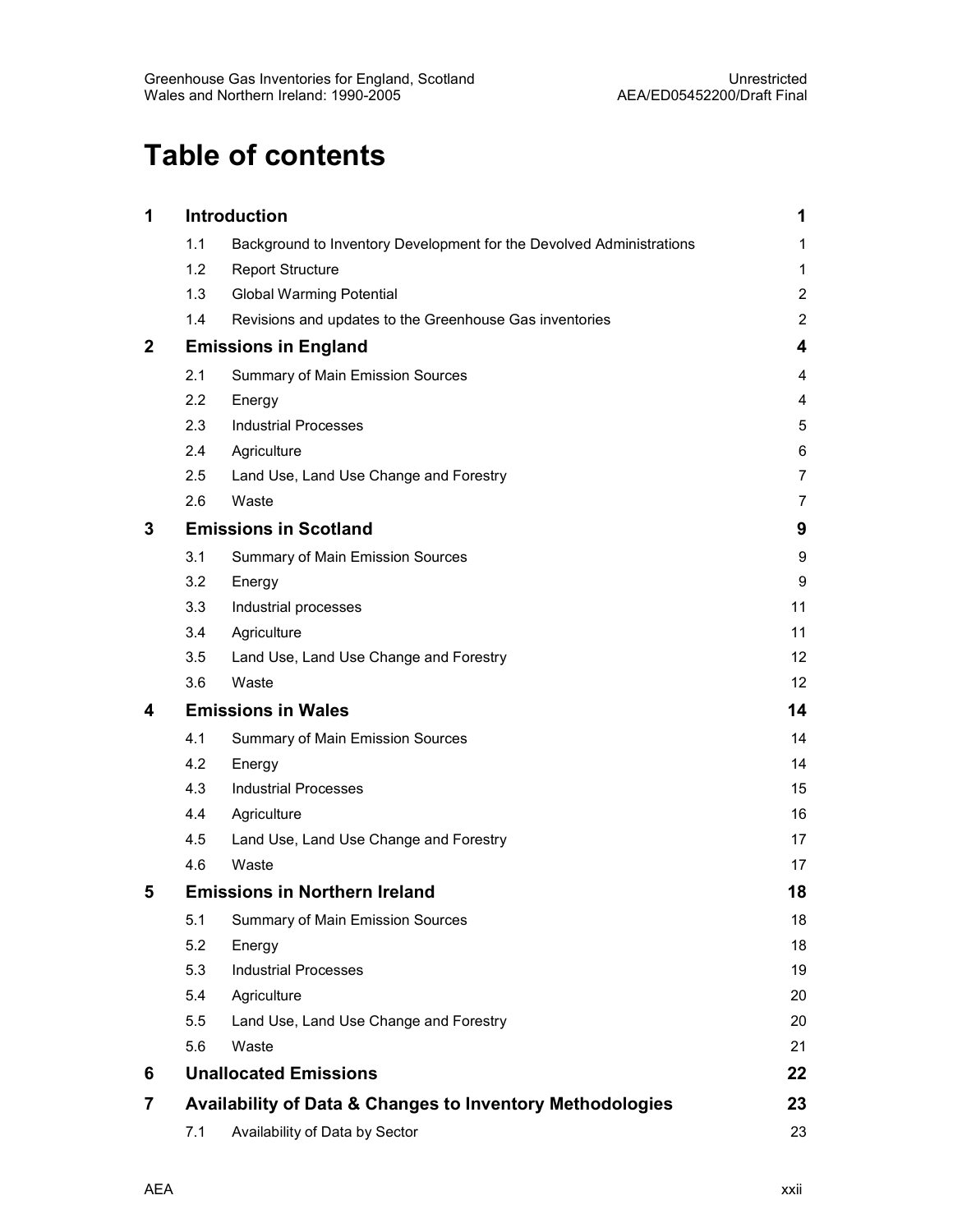|    | Greenhouse Gas Inventories for England, Scotland<br>Wales and Northern Ireland: 1990-2005 | Unrestricted<br>AEA/ED05452200/Draft Final   |    |
|----|-------------------------------------------------------------------------------------------|----------------------------------------------|----|
|    | 7.2                                                                                       | Significant Changes to Inventory Methodology | 25 |
| 8  |                                                                                           | Uncertainty in the Inventories               | 27 |
| 9  |                                                                                           | <b>Summary Graphs</b>                        | 28 |
| 10 |                                                                                           | <b>References</b>                            | 35 |
| 11 |                                                                                           | <b>Acknowledgements</b>                      | 40 |
|    |                                                                                           |                                              |    |

#### Appendices

| Appendix 1 | Estimation Methodology                                                                                                           |
|------------|----------------------------------------------------------------------------------------------------------------------------------|
| Appendix 2 | Greenhouse Gas Inventories for England, Scotland, Wales and Northern<br>Ireland, 1990-2005, presented in Common Reporting Format |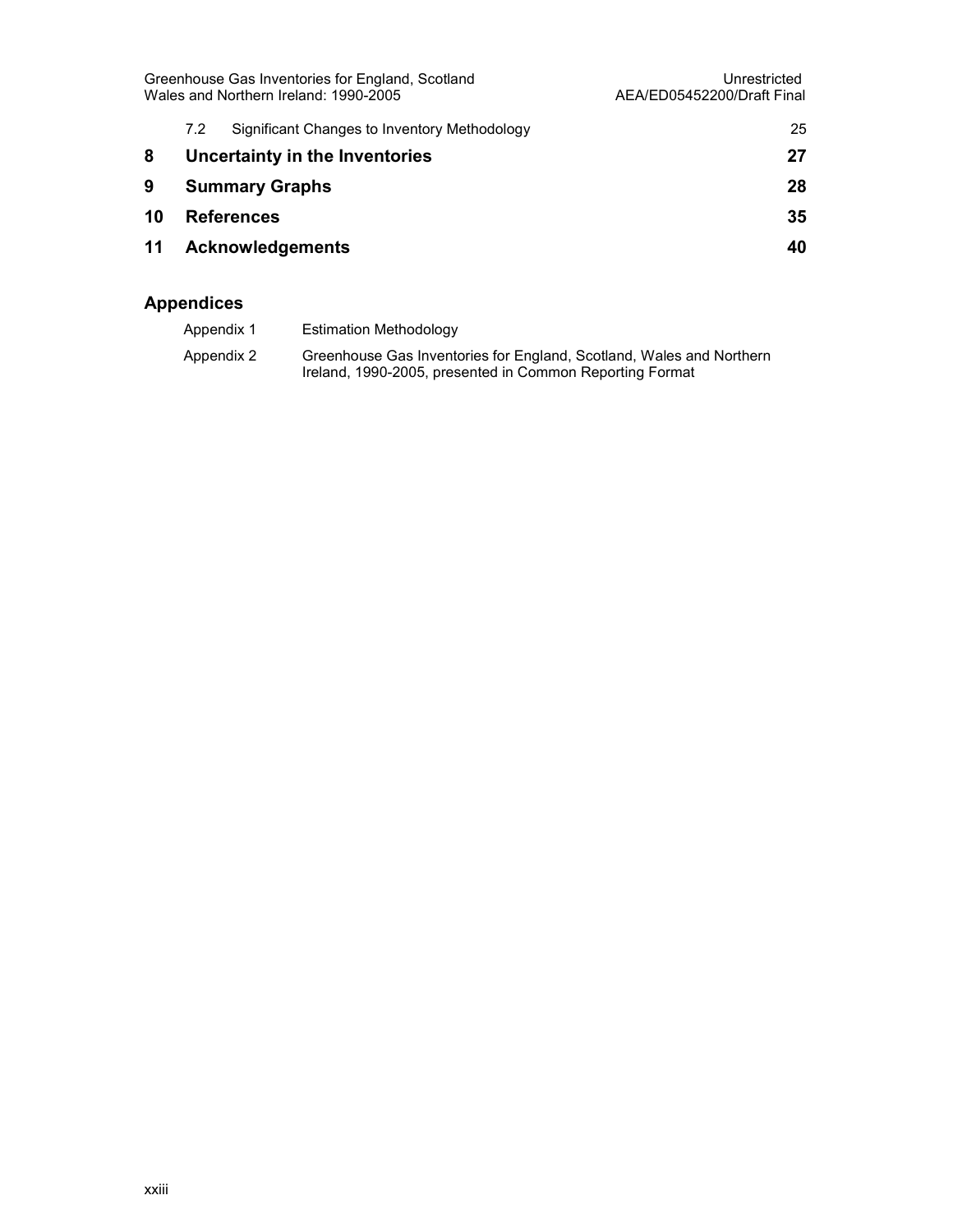#### Tables

| Table ES1      | Summary of Greenhouse Gas Emission Trends for UK and Constituent Countries                                      |
|----------------|-----------------------------------------------------------------------------------------------------------------|
| Table ES2.1.1  | (expressed as GWP-weighted equivalent mass of carbon)<br>England Emissions By Gas 1990-2005 (Mt CO2 equivalent) |
| Table ES2.1.2  | England Emissions By Gas 1990-2005 (Mt C equivalent)                                                            |
| Table ES2.1.3  | England Aggregated Emission Trends By Source Category 1990-2005 (Mt CO2                                         |
|                | equivalent)                                                                                                     |
| Table ES2.2.1  | Scotland Emissions By Gas 1990-2005 (Mt CO2 equivalent)                                                         |
| Table ES2.2.2  | Scotland Emissions By Gas 1990-2005 (Mt C equivalent)                                                           |
| Table ES2.2.3  | Scotland Aggregated Emission Trends By Source Category 1990-2005 (Mt CO2                                        |
|                | equivalent)                                                                                                     |
| Table ES2.3.1  | Wales Emissions By Gas 1990-2005 (Mt CO2 equivalent)                                                            |
| Table ES2.3.2  | Wales Emissions By Gas 1990-2005 (Mt C equivalent)                                                              |
| Table ES2.3.3  | Wales Aggregated Emission Trends By Source Category 1990-2005 (Mt CO2                                           |
|                | equivalent)                                                                                                     |
| Table ES2.4.1  | Northern Ireland Emissions By Gas 1990-2005 (Mt CO2 equivalent)                                                 |
| Table ES2.4.2  | Northern Ireland Emissions By Gas 1990-2005 (Mt C equivalent)                                                   |
| Table ES2.4.3  | Northern Ireland Aggregated Emission Trends By Source Category 1990-2005 (Mt                                    |
|                | CO2 equivalent)                                                                                                 |
| Table ES2.5.1  | Unallocated Emissions By Gas 1990-2005 (Mt CO2 equivalent)                                                      |
| Table ES2.5.2  | Unallocated Emissions By Gas 1990-2005 (Mt C equivalent)                                                        |
| Table ES2.5.3  | Unallocated Aggregated Emission Trends By Source Category 1990-2005 (Mt CO2                                     |
|                | equivalent)                                                                                                     |
|                |                                                                                                                 |
| Table 1.1      | GWP of Greenhouse Gases on a 100-year Horizon (t CO <sub>2</sub> equiv/ t gas) 2                                |
| Table 2.1      |                                                                                                                 |
| Table 3.1      |                                                                                                                 |
| Table 4.1      |                                                                                                                 |
| Table 5.1      |                                                                                                                 |
| Table 8.1      |                                                                                                                 |
| <b>Figures</b> |                                                                                                                 |

| Figure 9.3<br>Figure 9.4 |  |
|--------------------------|--|
|                          |  |
|                          |  |
| Figure 9.5<br>Figure 9.6 |  |

#### Document Revision History

|                | <b>Document Revision History</b>                                                                                                                                           |  |  |  |  |
|----------------|----------------------------------------------------------------------------------------------------------------------------------------------------------------------------|--|--|--|--|
| <b>Version</b> | Comment                                                                                                                                                                    |  |  |  |  |
| Draft A        | Tables of emissions issued for comment to the DAs. Comments received and revisions made.<br>Draft Report prepared and submitted for comment, 20 <sup>th</sup> August 2007. |  |  |  |  |
| Draft Final    | Revisions made to address DA feedback, issued 31 <sup>st</sup> August 2007.                                                                                                |  |  |  |  |
|                |                                                                                                                                                                            |  |  |  |  |
|                |                                                                                                                                                                            |  |  |  |  |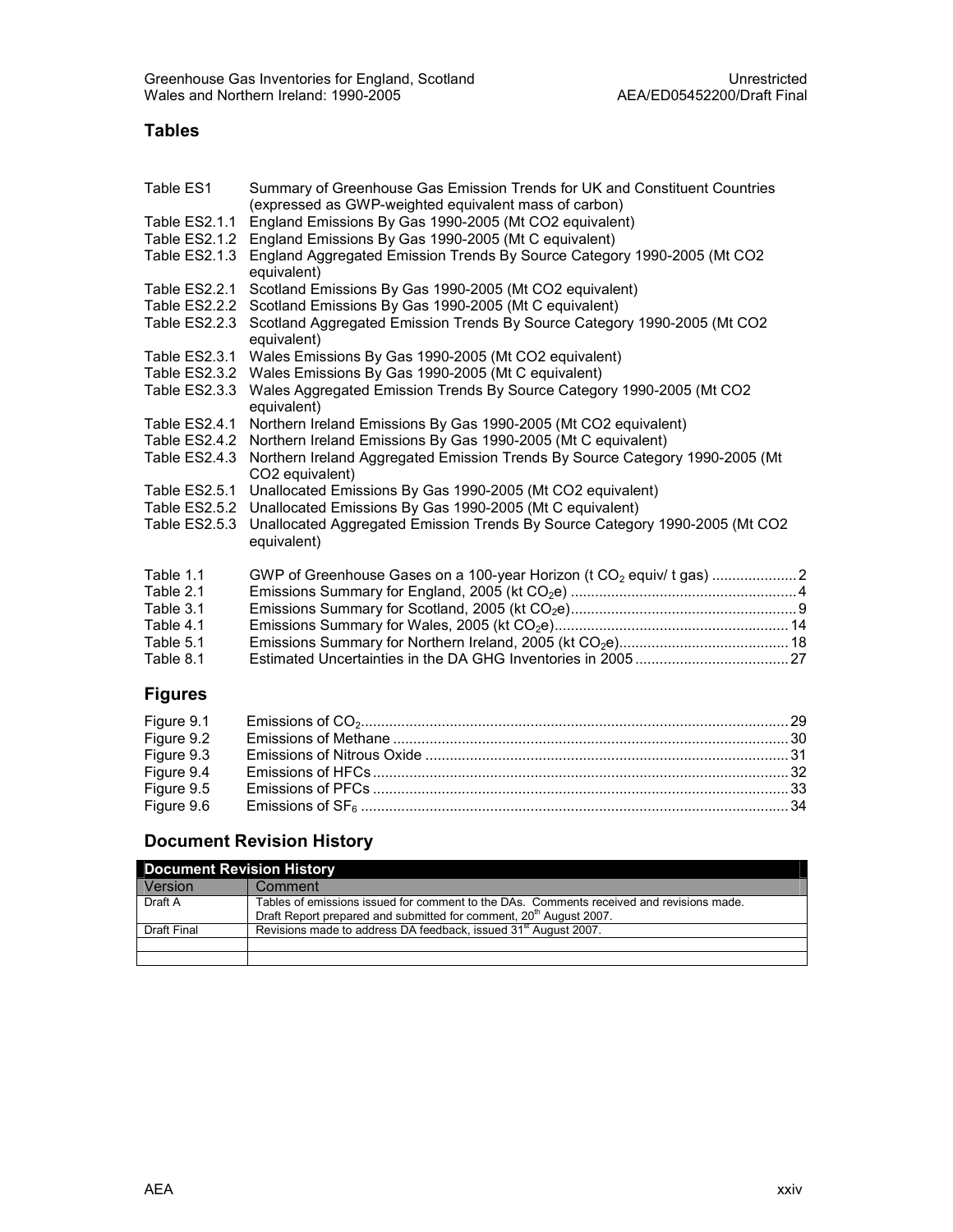## 1 Introduction

#### 1.1 Background to Inventory Development for the Devolved Administrations

The United Nations Framework Convention on Climate Change (FCCC) was ratified by the United Kingdom in December 1993 and came into force in March 1994. Parties to the Convention are committed to develop, publish and regularly update national emission inventories of greenhouse gases (GHG).

Following devolution, a national UK inventory continues to be necessary to ensure the UK fulfils its reporting requirements under the FCCC and to monitor the legally binding commitments under the Kyoto Protocol to reduce greenhouse gas emissions. However, some of the measures to deliver GHG emission reductions are devolved and information on the emissions from the four individual countries is needed to support action in each country.

Therefore, Defra agreed with the Scottish Executive (SE), the Welsh Assembly Government and in Northern Ireland, the Department of the Environment, to carry out a joint research project to provide first estimates of GHG emissions inventories for England, Scotland, Wales and Northern Ireland. The results of this study were published in Greenhouse Gas Inventories for England, Scotland, Wales and Northern Ireland: 1990 and 1995: A Scoping Study, AG Salway et al (1999). Subsequently these studies have been updated for 1998 to 2005.

This report updates and revises the earlier studies and presents separate GHG Inventories for England, Scotland, Wales and Northern Ireland for the years 1990, 1995, and 1998 to 2005. Emissions of the six direct greenhouse gases are reported, namely:

- Carbon dioxide  $(CO<sub>2</sub>)$
- Methane  $(CH_4)$
- Nitrous oxide  $(N_2O)$
- Hydrofluorocarbons (HFCs)
- Perfluorocarbons (PFCs)
- Sulphur hexafluoride  $(SF_6)$

These inventories are reported using Intergovernmental Panel on Climate Change (IPCC) Sectoral Tables, which are a subset of the IPCC Common Reporting Format (CRF) and are consistent with the UK Greenhouse Gas Inventory (Baggott et al, 2007), submitted in April 2007. This report follows the convention used in Baggott et al (2007) of reporting carbon dioxide emissions and removals as net totals.

Certain emissions cannot be allocated to a country and are reported in a table for unallocated emissions. Unallocated emissions for these inventories are limited to emissions from the offshore oil and gas industry and domestic aviation emissions for flights originating from the Crown Dependencies (Channel Islands, Isle of Man).

### 1.2 Report Structure

This report is structured as follows:

Main body of the report: This part of the report presents and discusses the inventories for England, Scotland, Wales and Northern Ireland, providing greenhouse gas emissions data for the years 1990, 1995, and 1998 to 2005. The reasons for any significant trends in emissions, issues regarding data availability and uncertainty estimates are provided for each inventory. Tables 9.1 to 9.6 present the summary data for these years as global warming potential (GWP) weighted emissions. This section of the report has been restructured this year to discuss trends in emissions by sector, rather than by gas.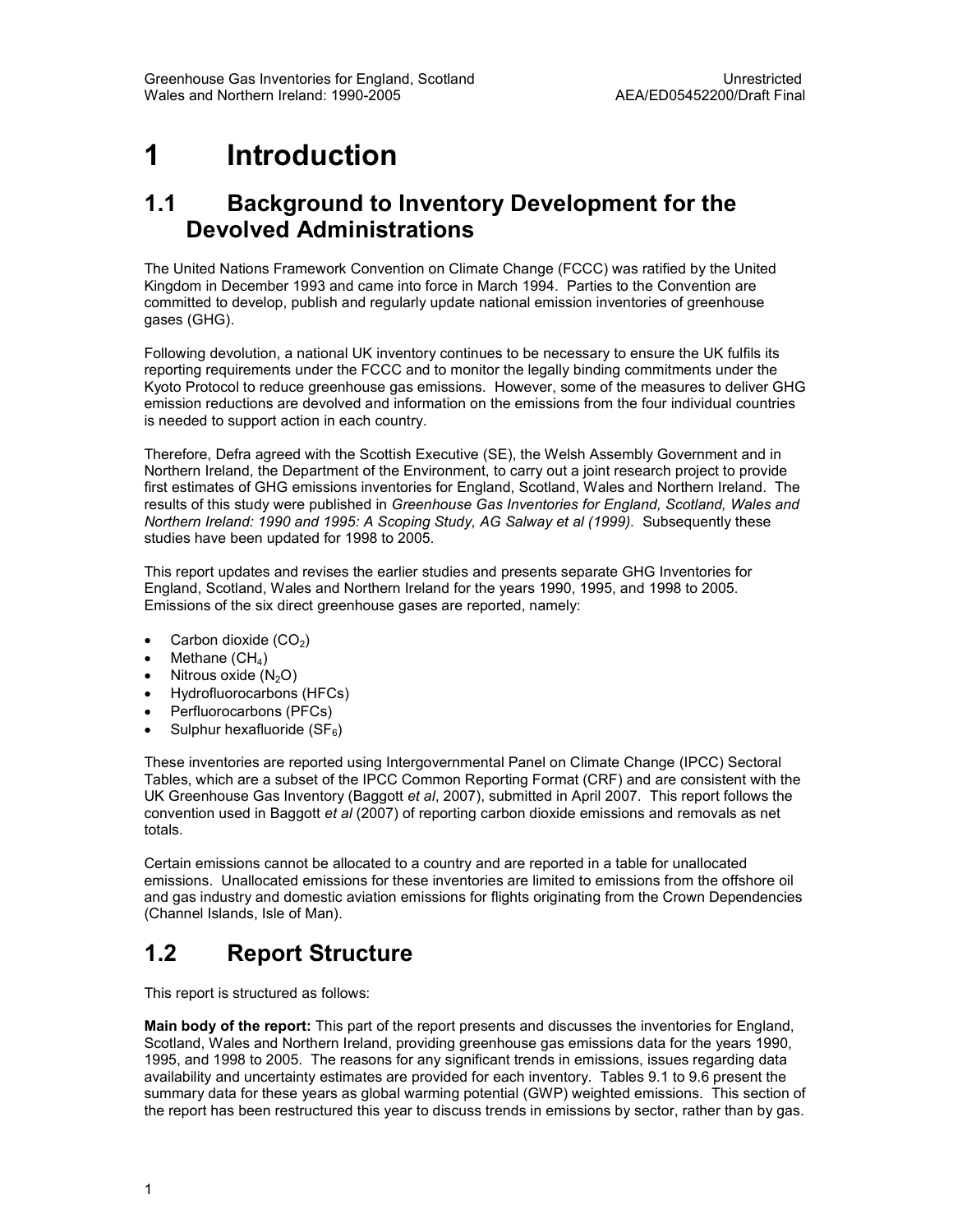Appendix 1: This appendix describes in detail the methodology of the estimates and how the Devolved Administration inventories relate to the UK Greenhouse Gas Inventory.

Appendix 2: This appendix provides IPCC Sectoral Tables for 1990 and 2005 for England, Scotland, Wales and Northern Ireland. Summary tables (IPCC Sectoral Table 7A) are provided for 1995 and 2004 for England, Scotland, Wales and Northern Ireland. UK summary tables are also reported. Table 3 of the Sectoral Tables are omitted because this reports Volatile Organic Compounds (VOCs) which are not relevant to this study. In IPCC Tables, emissions are reported in Gigagrammes (Gg).<sup>3</sup>

### 1.3 Global Warming Potential

Greenhouse gases all have different degrees of effectiveness in global warming. The Global Warming Potential (GWP) is an attempt to provide a simple measure of the relative radiative effects of the emissions of the various gases. The index is defined as the cumulative radiative forcing between the present and some chosen time horizon caused by a unit mass of gas emitted now, expressed relative to that of CO<sub>2</sub>. It is necessary to define a time horizon because the gases have different lifetimes in the atmosphere. Table 1.1 shows GWPs defined on a 100-year horizon (IPCC, 1996). The 1996 values were agreed internationally as the values that Parties are required to use for reporting GHG emissions to the FCCC and the Kyoto Protocol, although they were updated in 2001. For consistency with international reporting, the 1996 values are also used in this report. A range of GWP values is shown for HFCs and PFCs because these refer to a number of species, each with its own GWP. By weighting the emission of a gas with its GWP it is possible to estimate the total contribution to global warming of UK greenhouse gas emissions.

| <b>GWP</b>            |                                 |
|-----------------------|---------------------------------|
| <b>Greenhouse Gas</b> | <b>Global Warming Potential</b> |
|                       | (t $CO2$ equiv / t gas)         |
| Carbon Dioxide        |                                 |
| Methane               | 21                              |
| Nitrous Oxide         | 310                             |
| <b>HFCs</b>           | 140-11700                       |
| <b>PFCs</b>           | 6500-9200                       |
| SF <sub>6</sub>       | 23900                           |

#### Table 1.1 GWP of Greenhouse Gases on a 100-year Horizon (t  $CO<sub>2</sub>$  equiv/ t gas)

### 1.4 Revisions and updates to the Greenhouse Gas inventories

Each year, the greenhouse gas inventories for England, Scotland, Wales and Northern Ireland are extended and updated.

The time series of the inventories are extended by including a new inventory year  $-$  i.e. the previous report covered the years up to and including 2004, whilst this report gives emission estimates for the years up to and including 2005.

The inventories are also updated to take account of any amendments to core activity or emission factor data, and these amendments may result in revisions to emission estimates for a given year. Core energy statistics (mainly provided by the DTI via their annual publication "The Digest of UK Energy Statistics") are revised annually and hence the data provided (e.g. for "coal used in energy generation in 2003") may be different in the latest edition of the Digest, compared to that used in the compilation of the previous inventory report. In addition, since the previous inventory report, a more representative emission factor for one or more greenhouse gases may have been derived for a given process. Use of a new emission factor in emission estimation calculations may lead to revisions of

 3 One Gigagramme (Gg) equals one thousand tonnes, or one kilotonne (kt)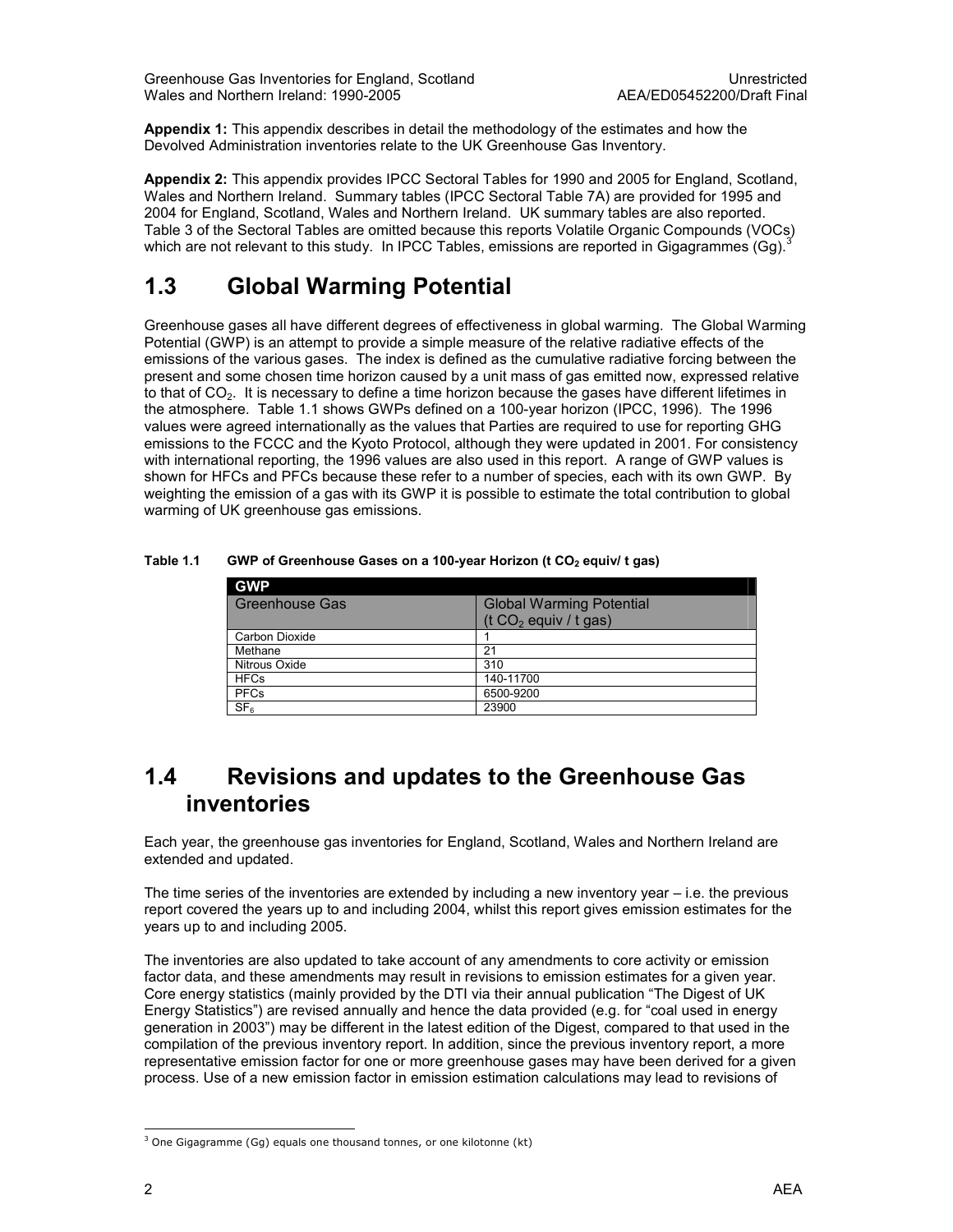historic data. The nature of emission inventories is such that ongoing improvements to data collection or estimation techniques will inevitably lead to some revisions of historic data.

Therefore, it is not appropriate to use data from previous reports and compare them with the figures in this report, without taking account of any changes to either the emission estimation methodology or the source data. There is normally a comment in the report to indicate where such changes have occurred.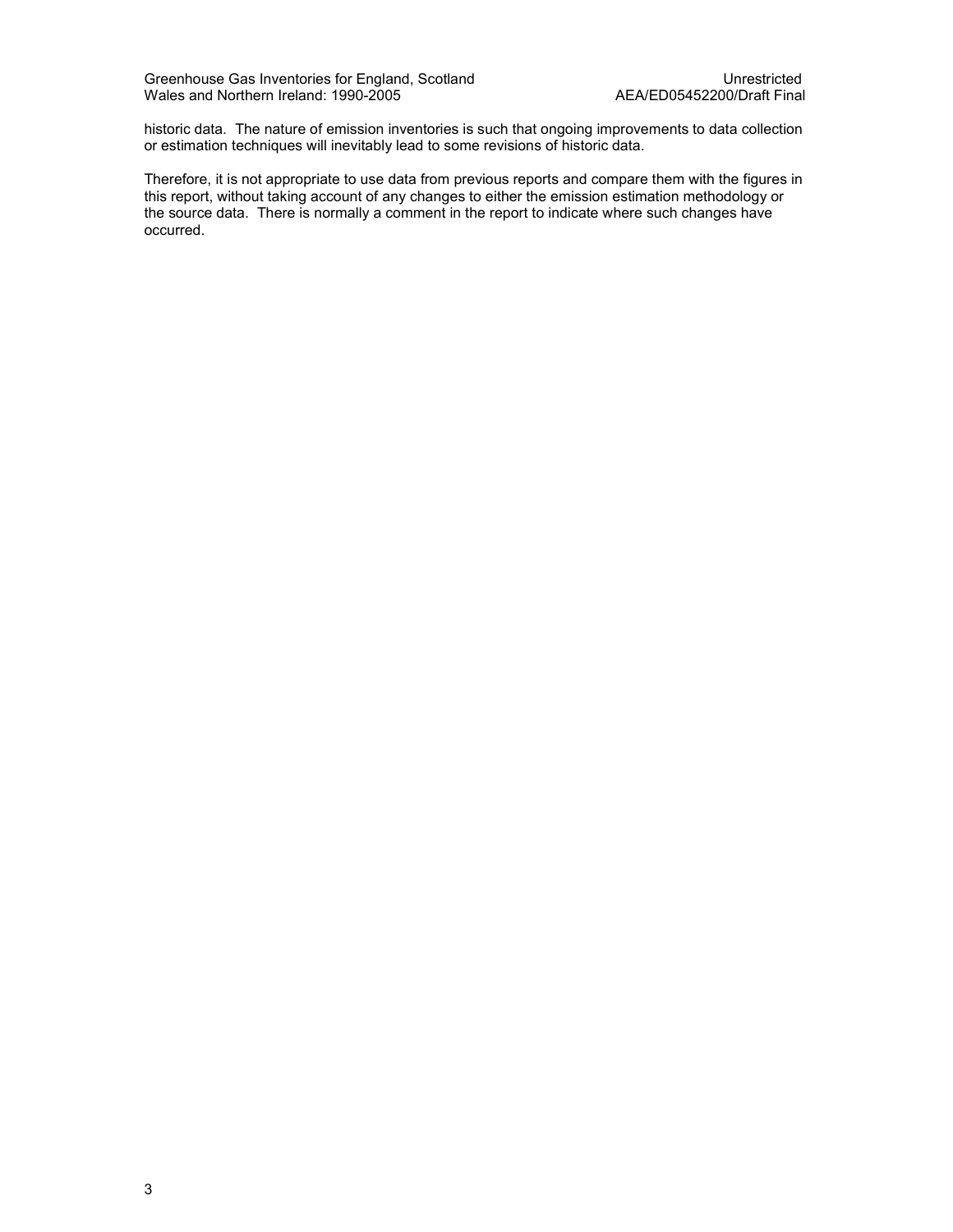## 2 Emissions in England

### 2.1 Summary of Main Emission Sources

The main emission sources for England in 2005 are summarised in Table 2.1 below, expressed as a percentage of the total English GHG emissions in 2005 of 510.2 Mt  $CO<sub>2</sub>$ -equivalent. Trends in English GHG emissions since the base years of 1990 (for  $CO<sub>2</sub>$ , CH<sub>4</sub> and N<sub>2</sub>O) and 1995 (for fluorinated gases) are as follows:

- $\triangleright$  CO<sub>2</sub> emissions have reduced by 7%
- $\triangleright$  CH<sub>4</sub> emissions have reduced by 56%
- $\triangleright$  N<sub>2</sub>O emissions have reduced by 44%
- $\triangleright$  HFC emissions have reduced by 49%
- $\triangleright$  PFC emissions have reduced by 2%
- $\triangleright$  SF<sub>6</sub> emissions have reduced by 12%
- $\triangleright$  Total GHG emissions (as CO<sub>2</sub>-equivalents) have reduced by 18%

The largest emissions source is  $CO<sub>2</sub>$  from power stations, which accounted for 27% of total English greenhouse gas emissions in 2005. The largest methane source is from waste landfill emissions, and the largest source of N<sub>2</sub>O emissions is agricultural soils. Together, the ten categories below account for 88% of the total 2005 English GHG emissions.

| Summary of Main Emission Sources, England 2005 (kt CO <sub>2</sub> e) |                                         |                     |          |                                                         |  |
|-----------------------------------------------------------------------|-----------------------------------------|---------------------|----------|---------------------------------------------------------|--|
| Gas                                                                   | <b>Sector Name</b>                      | <b>IPCC</b><br>code | Emission | Percentage of total<br><b>GWP Weighted</b><br>Emissions |  |
| CO <sub>2</sub>                                                       | Power stations                          | 1A1a                | 138911   | 27%                                                     |  |
| CO <sub>2</sub>                                                       | Road Transport                          | 1A3b                | 99322    | 19%                                                     |  |
| CO <sub>2</sub>                                                       | <b>Residential Combustion</b>           | 1A4b                | 68617    | 13%                                                     |  |
| CO <sub>2</sub>                                                       | Other Industrial Combustion             | 1A2f                | 56157    | 11%                                                     |  |
| CO <sub>2</sub>                                                       | Commercial and Institutional Combustion | 1A4a                | 20197    | 4%                                                      |  |
| CH <sub>4</sub>                                                       | Landfill                                | 6A1                 | 16970    | 3%                                                      |  |
| N <sub>2</sub> O                                                      | <b>Agricultural Soils</b>               | 4D                  | 16691    | 3%                                                      |  |
| CO <sub>2</sub>                                                       | Refineries                              | 1A1b                | 12431    | 2%                                                      |  |
| CO <sub>2</sub>                                                       | Iron and Steel                          | 1A2a                | 11477    | 2%                                                      |  |
| CH <sub>4</sub>                                                       | Enteric fermentation - Cattle           | 4A1                 | 6614     | $1\%$                                                   |  |

Table 2.1 Emissions Summary for England, 2005 (kt  $CO<sub>2</sub>e$ )

Note that in the sector discussion text below, the percentages quoted are derived from the pivot table inventory data (on the attached cd-rom) and do not in all cases match directly with percentages in the above table (which are quoted as % of the total of all six GHG emissions).

### 2.2 Energy

The energy sector includes all emissions from fuel combustion sources, as well as fugitive emissions from energy industries. In England, the energy sector contributes 86% to total GWP weighted emissions.  $96\%$  of energy sector emissions are  $CO<sub>2</sub>$ .

Energy Industries (IPCC Sector 1A1) is the largest source of  $CO<sub>2</sub>$  in England and in 2005 this contributed 35.4% of the total  $CO<sub>2</sub>$  for the country, down from 39.7% of the England total of  $CO<sub>2</sub>$ emissions in 1990. This sector includes power generation, refineries, solid fuel transformation processes and the oil and gas industry. Power generation in England contributed 31.8% of the total English  $CO<sub>2</sub>$  emission, which is slightly higher than the UK proportion of 31.1%.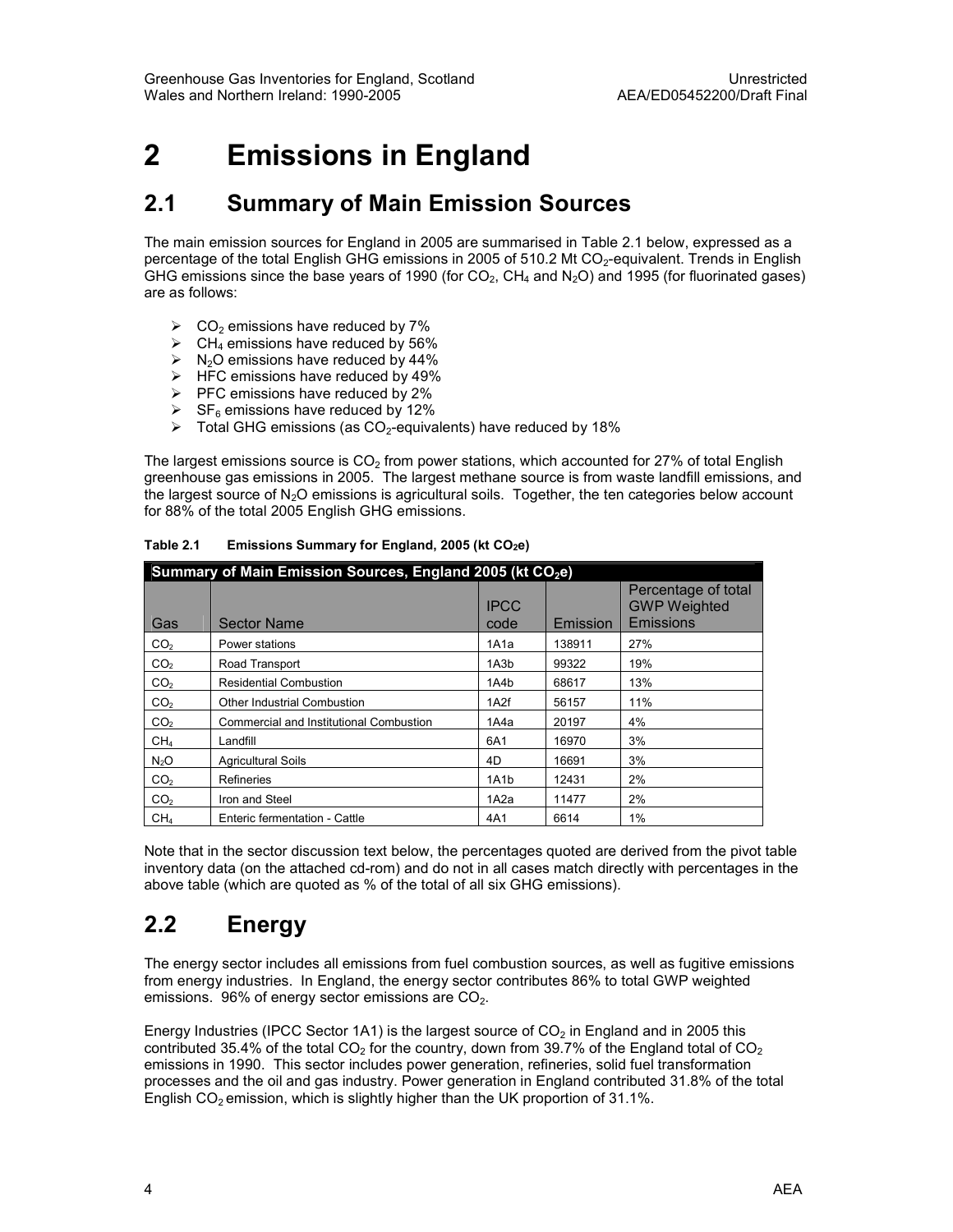Greenhouse Gas Inventories for England, Scotland<br>Wales and Northern Ireland: 1990-2005<br>AEA/ED05452200/Draft Final Wales and Northern Ireland: 1990-2005

The mix of generation capacity is different in England from the rest of the UK: there is a much higher proportion of combined cycle gas turbines (CCGT) stations; a lower proportion of conventional fossil fuel stations; a lower proportion of nuclear generation and no hydroelectricity. Emissions from Energy Industries in England have decreased by  $17.2\%$  since 1990. At the UK level, the reduction in CO<sub>2</sub> emissions from Energy industries over 1990-2005 is only 11.6%. This difference can be explained, in part, by the installation of CCGTs in England and increased nuclear capacity and utilisation in England over the period. The CCGTs have higher efficiency than conventional thermal stations and produce lower emissions per GWh electricity generated.

Petroleum refining constitutes 2.8% of  $CO<sub>2</sub>$  emissions in England in 2005, lower than the UK mean contribution of 3.3% of total  $CO<sub>2</sub>$  emissions from refineries in 2005. Refinery  $CO<sub>2</sub>$  emissions in England have increased by 5.5% since 1990. The other energy emissions are relatively small and are mostly gas consumption at oil and gas terminals, gas separation plant, coking and solid fuel production. Only emissions arising from on-shore installations in England have been included. Other energy emissions have however increased by 26.4% from 1990 to 2005 as a result of an increase in gas consumption by the oil and gas industry, although the 1990 figures are highly uncertain.

Combustion emissions from Manufacturing Industry and Construction (IPCC Sector 1A2) account for 15.5% of the English CO<sub>2</sub> total. The iron and steel industry in England accounts for 64.2% of the UK Iron and Steel combustion emissions. The 'Other industry' category (IPCC sector 1A2f) for England contributes  $83.6\%$  towards the UK 'Other industry' CO<sub>2</sub> total.

Road Transport is the largest single source of  $CO<sub>2</sub>$  after power generation, contributing 22.8% to the English total CO<sub>2</sub> emission. The contribution of English road transport to UK road transport CO<sub>2</sub> emissions is 82.8%, which is slightly less than that which would be expected from England's population (83.8% of UK<sup>4</sup>). The emission has risen by 8.4% from 1990 to 2005 compared with a 9.6% rise for the UK. (See also the discussion regarding road transport emission estimation methodology in Appendix 1.)

Other combustion emissions arise from the domestic (residential), commercial and public sectors. The emission estimations from these sectors are subject to quite significant uncertainty due to the absence of comprehensive, detailed fuel use data, particularly for solid and liquid fuels, although the methodology for these sectors has been improved for the 1990 – 2005 inventories (see Section 7).  $CO<sub>2</sub>$  emissions from domestic combustion sources are estimated to account for 15.7% of the English total. As a proportion of UK domestic emissions they are estimated to represent 82.3%, which is slightly less than would be expected from England's population (83.8%).

 $N<sub>2</sub>O$  emissions from combustion sources account for 25% of the English total. These arise mainly from road transport, amounting to 14.8% of England's total N<sub>2</sub>O emissions having increased by almost 400% since 1990, due to the increase in the number of vehicles using three way catalysts. Fuel combustion emissions only account for 2.2% of English methane emissions, mostly from residential combustion.

The category Fugitive Emissions from Fuels (IPCC Sector 1B) reports emissions of methane from coal mining, coking, the oil and gas industry and natural gas distribution. The combined emission is around 20.9% of the English total methane emission compared with the UK average of 19.1%. The higher English emission is due to the greater contribution of coal mining and leakage from the gas transmission system in England than elsewhere in the UK. Of these fugitive methane emissions, coal mining contributes 9.1%, natural gas distribution 11.4% and oil and gas terminals 0.2% of the English total. Coal mining emissions have declined by 79.6% from 1990 to 2005 due to the decline in the coal industry. Gas leakage from the gas transmission system is reducing as the mains and services are renewed. The reduction in leakage between 1990 and 2005 is around 41.5%.

### 2.3 Industrial Processes

Industrial processes produce emissions from non-combustion sources such as the use of limestone in cement and glass making. Almost half of the emissions from this sector in England are  $CO<sub>2</sub>$  (47%),

 4 Where population percentages are quoted throughout this report, they are taken from ONS data for 2005.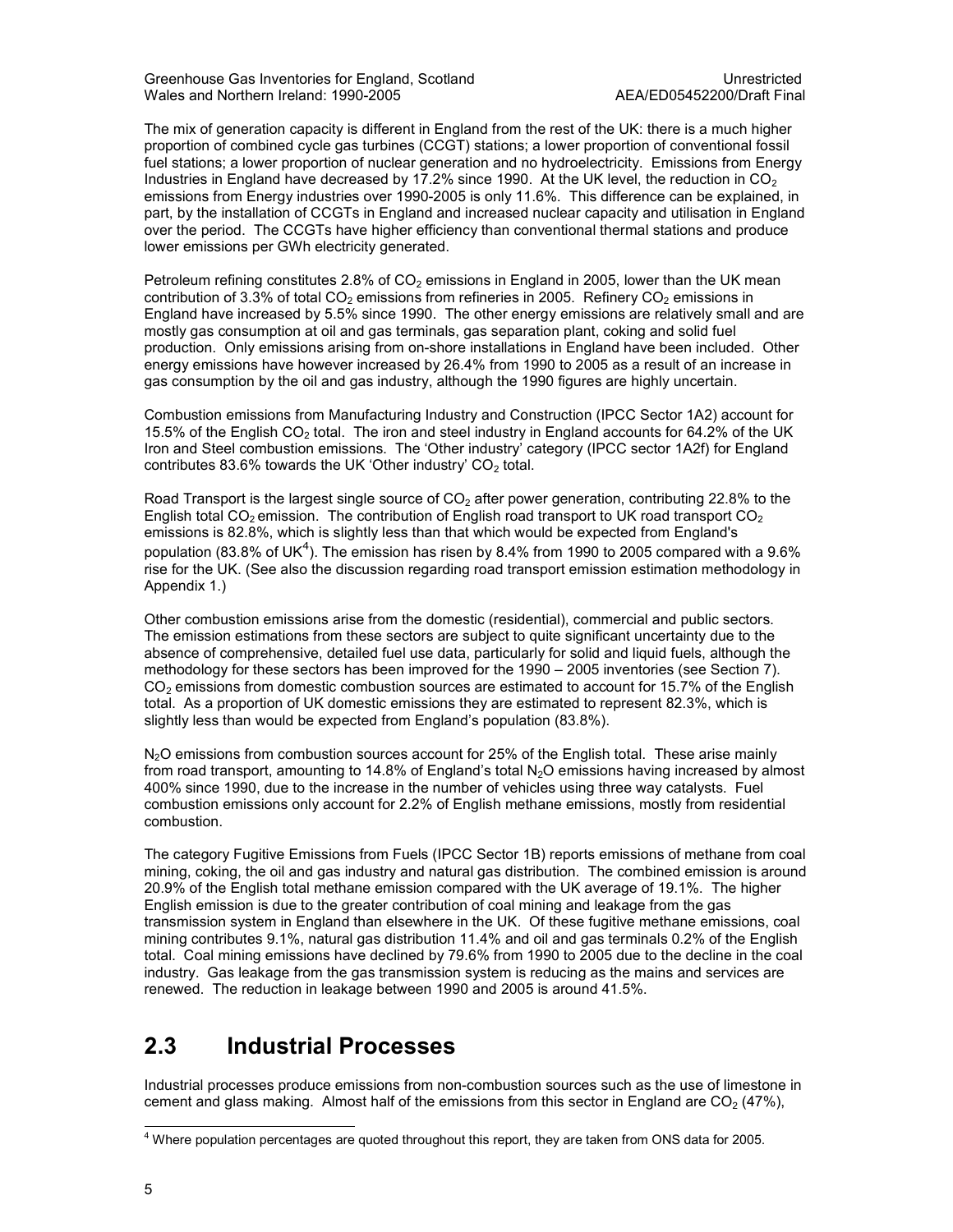with HFCs contributing a further 35%, although total greenhouse gas emissions from this sector only contribute 4.4% to the English total. All emissions of fluorinated gases occur in this sector.

The largest contribution of  $CO<sub>2</sub>$  emissions in this sector is from cement production, constituting 1.0% of English total  $CO<sub>2</sub>$  emissions, with smaller emissions from glass, ammonia, aluminium, iron and steel production contributing a further 0.8% of the English total in 2005. England emits all of the UK's emissions from lime production and ammonia production, but these emissions are not significant in terms of the English total. It should be noted that these emissions are non-combustion emissions; all fuel combustion emissions from industry are reported in category 1A2.

Historically the largest source of HFCs is fugitive emissions from the manufacture of HCFCs and HFCs. All such production is located in England and in 1998 this source contributed 75% of HFC emissions (as  $CO<sub>2</sub>$  equivalent) in England and 71% of total UK HFC emissions (as  $CO<sub>2</sub>$  equivalent). Over recent years, HFC emissions from the manufacture of HCFCs and HFCs have been reduced through the installation of improved abatement systems on HCFC production plant. In 2005, HCFC and HFC production in England contributed only 4.3% of total English HFC emissions (as  $CO<sub>2</sub>$ equivalent) and 3.7% of total UK HFC emissions (as  $CO<sub>2</sub>$  equivalent).

In 2005, the largest sources of HFC emissions are refrigeration, air conditioning, and aerosols and metered dose inhalers. These sources account for 85% of English HFC emissions in 2005, and for 29% of total GHG emissions in the industrial processes sector. Emissions from refrigeration arise from losses from refrigeration and air conditioning equipment during its manufacture and lifetime, and emissions from the aerosols sector occur mainly from industrial sources, and medical use as metered dose inhalers. Emissions from both of these sectors have risen significantly since the 1995 base year.

N<sub>2</sub>O emissions account for 12.4% of total GHG emissions from the industrial processes sector in England, and 10% of the total English N<sub>2</sub>O emission occurs here. Up until 1998, a more substantial proportion of England's nitrous oxide emissions were produced by chemical processes, namely adipic acid production and to a lesser extent nitric acid production. In 1998, these processes constituted around 36% of England's total N<sub>2</sub>O emissions and 97% of UK industrial process N<sub>2</sub>O emissions. In October 1998 an  $N_2O$  abatement unit was commissioned on the one adipic acid production plant in England and emissions from this source were significantly reduced. In 2005, the sum of the English emissions from the nitric acid and adipic acid production is around 9.0 kt N<sub>2</sub>O, equivalent to 9.8% of the total English  $N_2O$  emission, 7.1% of the UK total.

4% of total GHG emissions from the industrial processes sector in England are sulphur hexafluoride  $(SF_6)$ . The main sources of  $SF_6$  emissions are from use as electrical insulation, which accounts for  $46\%$  of SF<sub>6</sub> emissions in England in 2005 and as a cover gas in magnesium production which accounted for around 27%. Magnesium production is largely concentrated in England; English emissions account for 93% of the UK magnesium production emission. Sulphur hexafluoride is also emitted from other sources: electrical switchgear used in power transmission, electronics applications and leakage from the soles of certain brands of training shoes. The sum of these emissions accounts for around 27% of total English SF<sub>6</sub> emissions in 2005. Emissions of SF<sub>6</sub> have decreased by 12% since 1995.

PFC emissions only account for 1% of emissions in the industrial processes sector in England, and for around 0.05% of total English GHG emissions. The largest sources in England in 2005 were byproduct emissions from primary aluminium production (43%) and fugitive emissions from PFC manufacture (48%). English PFC emissions account for 65.8% of total UK PFC emissions, and have declined by 1.7% since 1995.

Emissions of methane from this sector are not significant.

### 2.4 Agriculture

GHG emissions from agriculture comprise entirely of methane and  $N_2O$ . English emissions represent 56% of the UK total in this sector and the agriculture sector accounts for 5.4% of the English GHG total.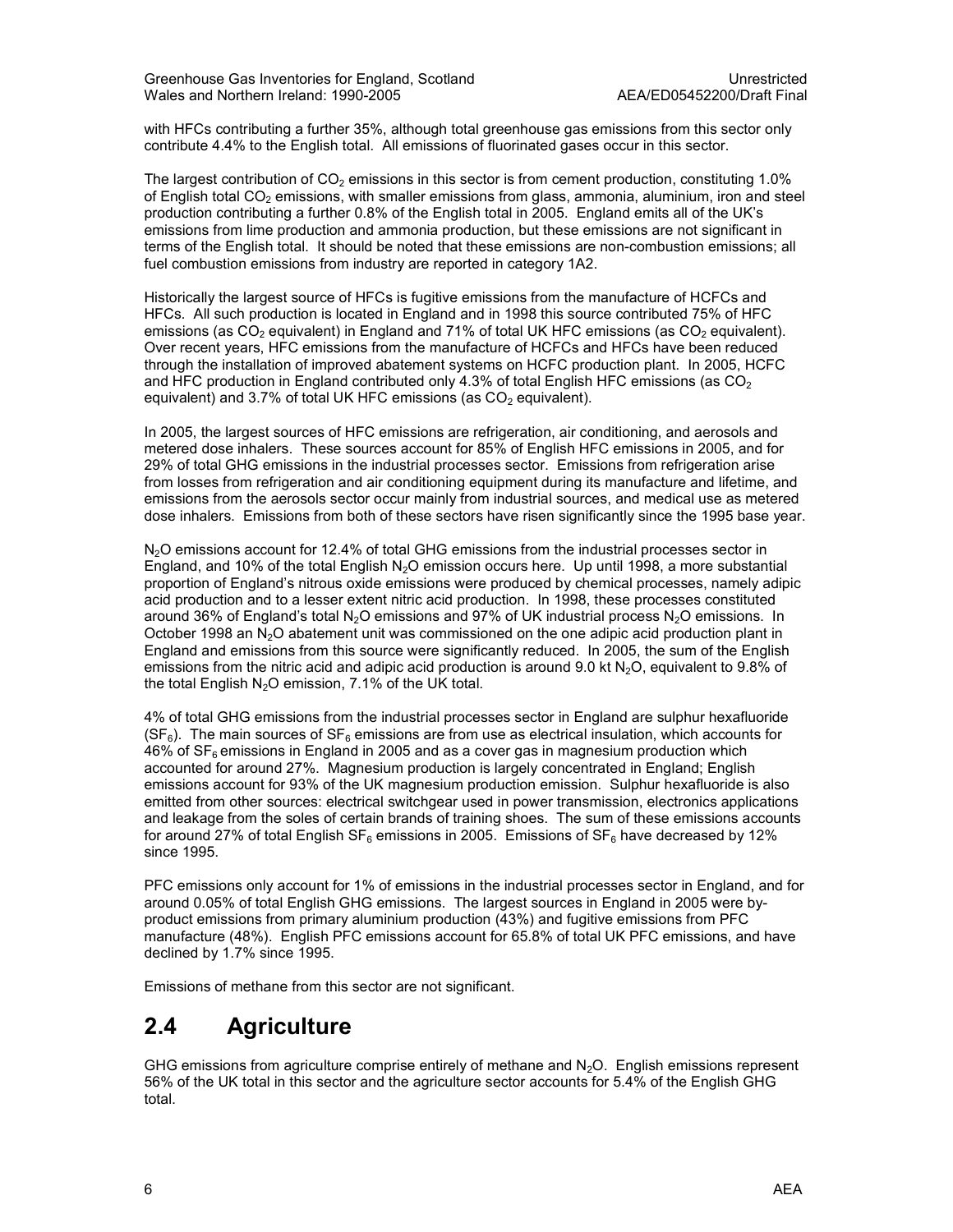Greenhouse Gas Inventories for England, Scotland<br>Wales and Northern Ireland: 1990-2005<br>AEA/ED05452200/Draft Final Wales and Northern Ireland: 1990-2005

Agriculture is the second largest source of methane emissions in England<sup>5</sup>. This contributes 28% to the overall  $CH<sub>4</sub>$  emissions in England in 2005, with cattle responsible for 77% of the agricultural methane emissions. Emissions from agriculture are largely dependent on the numbers of livestock and have fallen by 21% from 1990 to 2005 resulting from a decline in cattle and sheep numbers. Of the total emission from agriculture in England, 84% is due to enteric fermentation.

Of the total English emission of 91.8 kt N<sub>2</sub>O in 2005, 56.4 kt N<sub>2</sub>O of this was from agriculture, representing 61% of the total. Most of these were emissions arising from the agricultural soils category as a result of processes in the soil arising from, in order of magnitude:

[Note: numbers in brackets show the percentage of the total agricultural soils  $N_2O$  emission]

- synthetic fertiliser application (28%)
- leaching of fertiliser nitrogen and applied animal manures to ground and surface water (27%)
- wastes from grazing animals (14%)
- ploughing in crop residues (14%)
- manure used as fertiliser (9%)
- atmospheric deposition of ammonia  $(NH_3)$  and oxides of nitrogen  $(NOx)$  (6%)
- cultivation of legumes (1.3%)
- cultivation of histosols (i.e. high organic content soils) (0.8%)
- biological fixation in improved grass (0.5%)

A relatively small proportion (2.5kt N<sub>2</sub>O) is emitted from the management of animal manure (emissions related to handling of manure before it is added to the soil). English agricultural nitrous oxide emissions have decreased by 17% in the period 1990-2005 and in 2005 represent around 66% of UK agricultural emissions.

### 2.5 Land Use, Land Use Change and Forestry

Data are calculated and presented in this report for net emissions of carbon dioxide from Land Use Change and Forestry. England is a net source of greenhouse gases from LULUCF activities, representing 0.6% of total GHG emissions.

The LULUCF sector contains both sources and sinks of carbon dioxide, as well as small sources of methane and nitrous oxide. England is a net source of carbon dioxide from LULUCF activities although the size of this source has diminished by 46% between 1990 and 2005 from 5.7 to 3.1 Mt CO<sub>2</sub>. Net emissions from land use and land use change in the Cropland and Settlement categories are diminishing over time, while net removals from the Forestland and Grassland categories are increasing. The Cropland category is the largest overall.

Net emissions in 1990 are estimated here to be 5.712 Mt CO<sub>2</sub> compared to 5.736 Mt CO<sub>2</sub> in the 2004 DA inventory report. For 2004 a net source of 3.259 Mt  $CO<sub>2</sub>$  is estimated here compared to 3.231 Mt CO<sub>2</sub> in the 2004 inventory. Differences between the inventories are due to revision of the 1990-2004 data on conversion of Forestland to Settlement, which also affected the land use transition matrix, and some minor revisions of the data used for allocating liming to Grassland or Cropland. Activity data was updated with 2005 estimates. There were no changes in methods this year. Appendix 1 contains details of the methods and data sources used.

Methane and nitrous oxide emissions from the conversion of Forestland to Grassland or Settlement are not significant.

### 2.6 Waste

The waste sector contributes 4% to total GHG emissions in England, and is the largest source sector for methane emissions, representing 49% of total methane emissions.

1

<sup>5</sup> Data pertaining to agriculture emissions are provided by the Institute of Grassland and Environmental Research.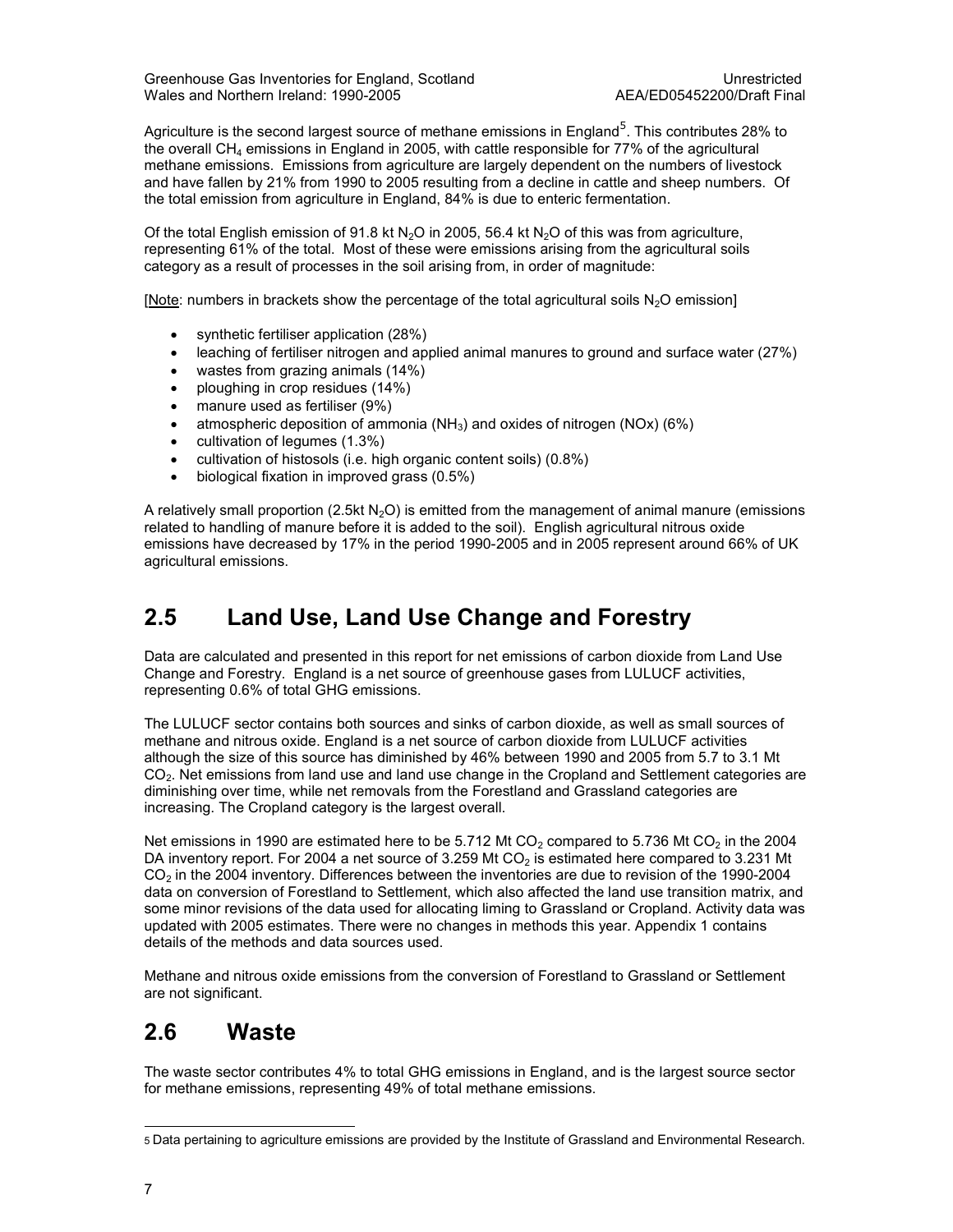Greenhouse Gas Inventories for England, Scotland<br>Wales and Northern Ireland: 1990-2005<br>AEA/ED05452200/Draft Final Wales and Northern Ireland: 1990-2005

This is dominated by landfill methane with a small contribution from wastewater treatment. The landfill emission is around 87% of the UK landfill emission, which is slightly higher than would be expected from England's population (83.8%). Estimates are based on data on disposal of municipal solid waste and sewage sludge in England, using UK data for waste composition and the percentage of MSW disposed to landfill. Also it has been assumed that the proportion of methane recovered in England reflects that recovered in the UK. Since 1990, landfill emissions in England have declined by 61.2% due to the increasing use of methane recovery systems. This is the same trend as is observed for the UK as a whole. Emissions from wastewater treatment are around 2% of the English total methane emissions and comprise 83.8% of UK wastewater emissions.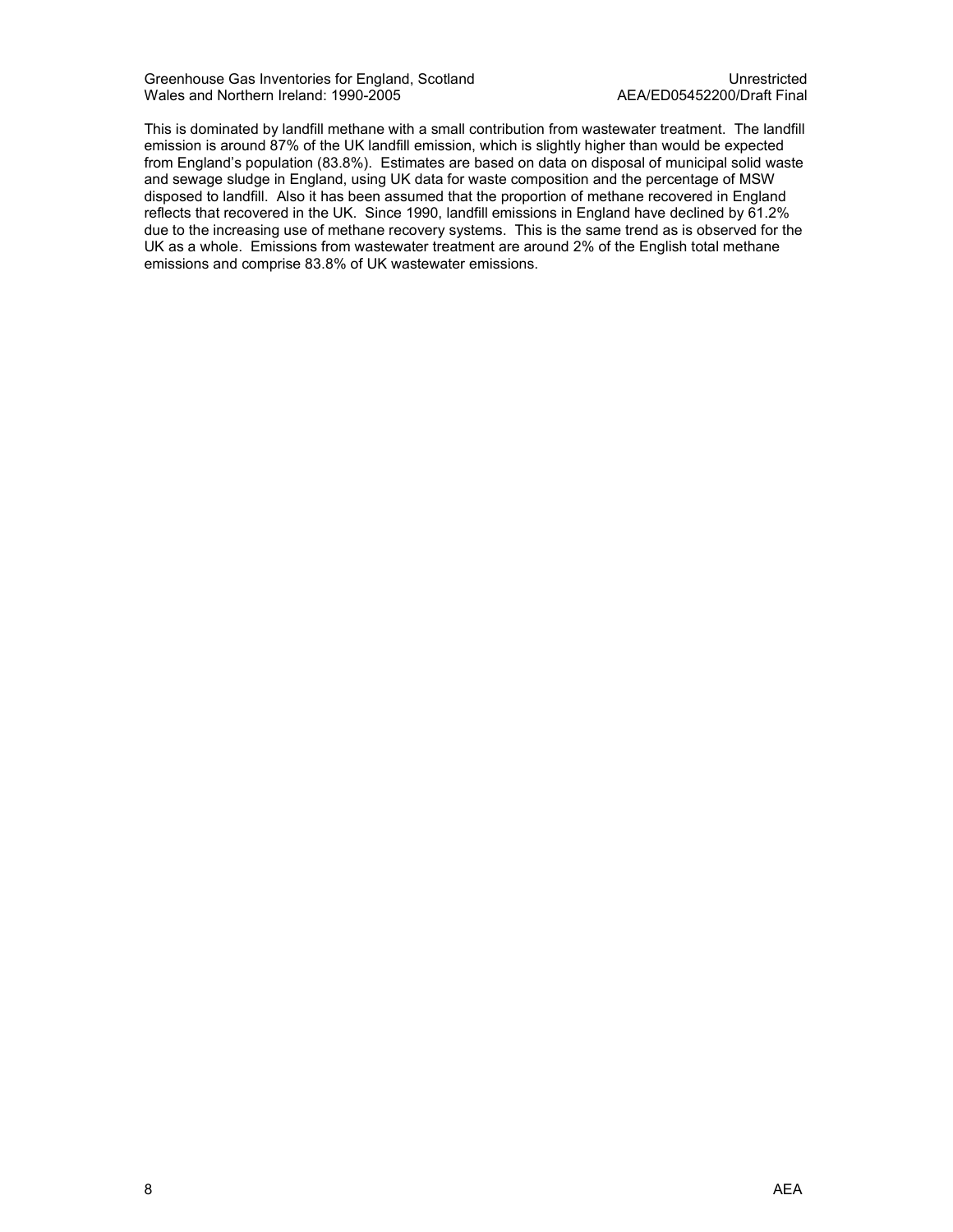## 3 Emissions in Scotland

### 3.1 Summary of Main Emission Sources

The main emission sources for Scotland in 2005 are summarised in Table 3.1 below, expressed as a percentage of the total Scottish GHG emissions in 2005 of 54.5 Mt CO<sub>2</sub>-equivalent. Trends in Scottish GHG emissions since the base years of 1990 (for  $CO_2$ , CH<sub>4</sub> and N<sub>2</sub>O) and 1995 (for fluorinated gases) are as follows:

- $\triangleright$  CO<sub>2</sub> emissions have reduced by 13%
- $\triangleright$  CH<sub>4</sub> emissions have reduced by 38%
- $\triangleright$  N<sub>2</sub>O emissions have reduced by 21%
- $\triangleright$  HFC emissions have increased by 457%
- $\triangleright$  PFC emissions have reduced by 20%
- $\triangleright$  SF<sub>6</sub> emissions have increased by 125%
- $\triangleright$  Total GHG emissions (as CO<sub>2</sub>-equivalents) have reduced by 16%

The largest emissions source in Scotland is  $CO<sub>2</sub>$  from power stations, which accounted for 26% of net Scottish emissions in 2005. The largest methane source is from enteric fermentation in cattle, and the largest source of  $N_2O$  emissions is agricultural soils. Together, these ten categories account for more than 100% of the Scottish total net GHG emissions. This is because there are large sinks in the land use, land use change and forestry category, which amount to a removal of 13 MtCO<sub>2</sub> in 2005.

| Summary of Main Emission Sources, Scotland 2005 (kt CO <sub>2</sub> e) |                                         |                     |          |                                                         |  |
|------------------------------------------------------------------------|-----------------------------------------|---------------------|----------|---------------------------------------------------------|--|
| Gas                                                                    | <b>Sector Name</b>                      | <b>IPCC</b><br>code | Emission | Percentage of total<br><b>GWP Weighted</b><br>Emissions |  |
| CO <sub>2</sub>                                                        | Power stations                          | 1A1a                | 14057    | 26%                                                     |  |
| CO <sub>2</sub>                                                        | Road Transport                          | 1A3b                | 9903     | 18%                                                     |  |
| CO <sub>2</sub>                                                        | <b>Residential Combustion</b>           | 1A4b                | 7551     | 14%                                                     |  |
| CO <sub>2</sub>                                                        | Land Converted to Cropland              | 5B <sub>2</sub>     | 6561     | 12%                                                     |  |
| CO <sub>2</sub>                                                        | <b>Other Industrial Combustion</b>      | 1A <sub>2</sub> f   | 6026     | 11%                                                     |  |
| N <sub>2</sub> O                                                       | <b>Agricultural Soils</b>               | 4D                  | 3769     | 7%                                                      |  |
| CO <sub>2</sub>                                                        | Refineries                              | 1A1b                | 2399     | 4%                                                      |  |
| CO <sub>2</sub>                                                        | Commercial and Institutional Combustion | 1A4a                | 2120     | 4%                                                      |  |
| CH <sub>4</sub>                                                        | Enteric fermentation - Cattle           | 4A1                 | 2021     | 4%                                                      |  |
| CO <sub>2</sub>                                                        | <b>Other Energy Industries</b>          | 1A <sub>1</sub> c   | 1994     | 4%                                                      |  |

#### Table 3.1 Emissions Summary for Scotland, 2005 (kt  $CO<sub>2</sub>e$ )

Note that in the sector discussion text below, the percentages quoted are derived from the pivot table inventory data (on the attached cd-rom) and do not in all cases match directly with percentages in the above table (which are quoted as % of the total of all six GHG emissions).

### 3.2 Energy

The energy sector accounts for 90% of total greenhouse gas emissions in Scotland, and  $CO<sub>2</sub>$ emissions contribute 97% of the emissions in this sector. This sector includes all emissions from fuel combustion, and also fugitive emissions from fuels.

Energy Industries is the largest source of  $CO<sub>2</sub>$  emissions in Scotland. This includes power generation, refineries, solid fuel transformation processes and the oil and gas industry. In 2005, power generation (IPCC category 1A1a) contributed around 32.2% of the total Scottish  $CO<sub>2</sub>$  emission, which is slightly higher than the UK average of 31.1%. Scottish emissions from 1A1a have decreased by 5.3% since 1990 in contrast with a fall of 15.6% in UK emissions.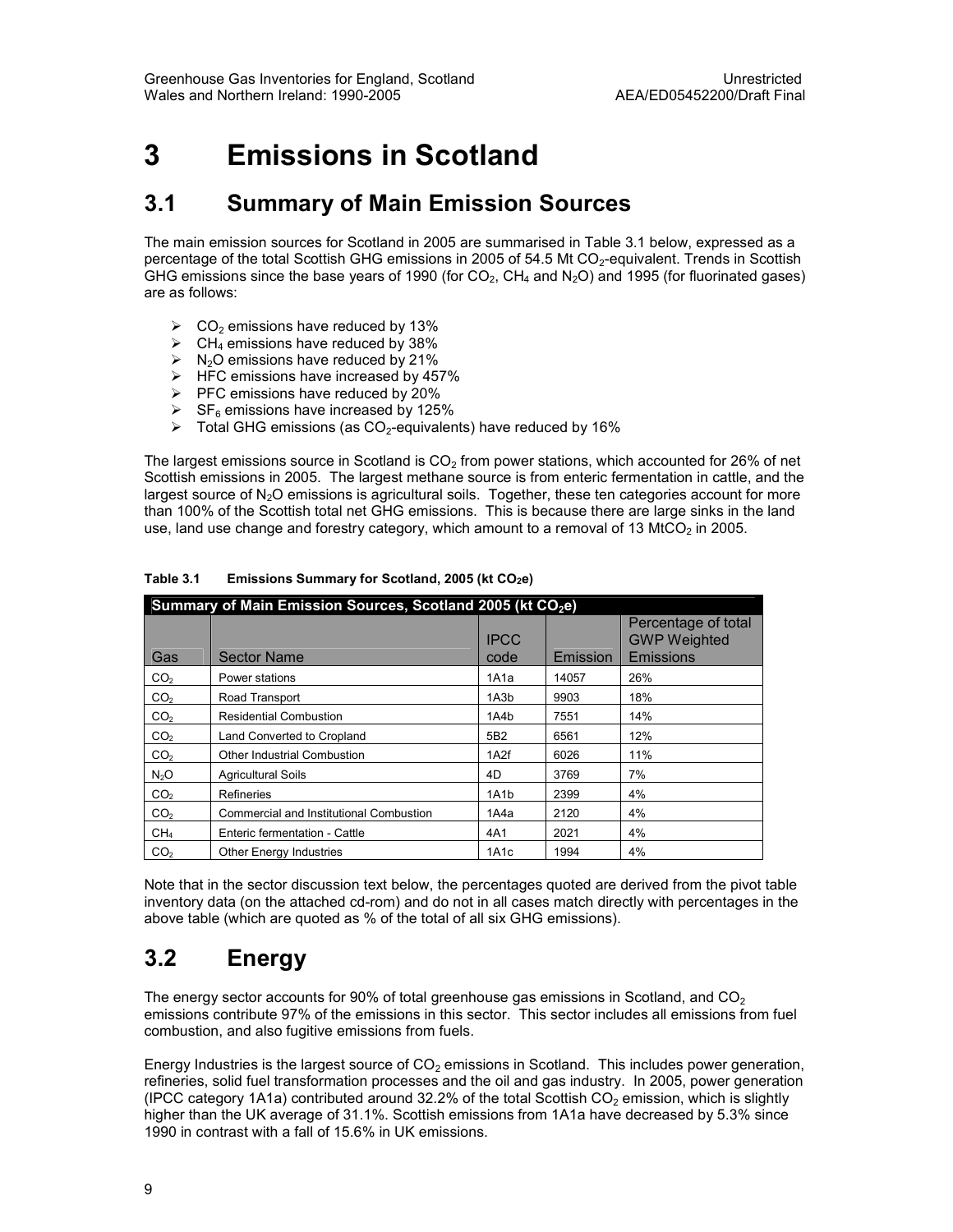These observations may be due to Scotland generating electricity that is subsequently exported and used elsewhere in the UK. The mix of generation capacity in Scotland is different from the rest of the UK, with a higher proportion of nuclear and hydro-electricity plant, and hence a lower carbon dioxide emission may be expected. On the other hand, the fossil fuel generation in Scotland is from conventional coal and gas fired stations, whilst in England and Wales there has been increased commissioning and utilisation of combined cycle gas turbines (CCGT) over the period that have higher generation efficiencies than conventional thermal plant.

CO2 emissions from petroleum refining constitute a larger proportion of national emissions in Scotland at 5.5% of the  $CO<sub>2</sub>$  total, compared with 3.3% for the UK due to the greater incidence of oil and gas landings in Scotland from offshore facilities compared to the UK average. The other energy emissions account for around 4.6% of Scottish emissions, mostly from gas consumption at oil and gas terminals and gas separation plant. Only those emissions arising from on-shore installations in Scotland have been included.

CO2 emissions from Manufacturing Industry and Construction (IPCC Sector 1A2) account for 13.9% of the Scottish CO<sub>2</sub> total compared with 15.3% for the UK. Between 1990 and 2005, CO<sub>2</sub> emissions have declined over the period by 34%, mainly due to the closure of the Ravenscraig steel plant.

Road transport is the largest single source of  $CO<sub>2</sub>$  after power generation and comprises around 22.7% of the Scottish total. Scotland's contribution to UK road transport emissions is 8.3%, which is slightly lower than would be expected from Scotland's population (8.5%). The emission has risen by 9.7% over the period (1990-2005) compared with a 9.6% rise for the UK. (See also the discussion regarding road transport emission estimation methodology in Appendix 1.) Road transport is also the most significant source of  $N_2O$  emissions in the energy sector, accounting for 8.6% of total  $N_2O$ emissions in Scotland. Emissions of  $N<sub>2</sub>O$  from this source have increased by several hundred per cent as a result of the increasing use of three way catalysts.

Other combustion emissions arise from the domestic, commercial and public sectors. The emission estimations from these sectors are subject to quite significant uncertainty due to the absence of comprehensive, detailed fuel use data, particularly for solid and liquid fuels.  $CO<sub>2</sub>$  emissions from domestic combustion sources are estimated to account for around 17.3% of the Scottish total. As a proportion of UK domestic emissions they are 9.1% which slightly higher than would be expected from Scotland's population (8.5%). Domestic combustion is also the largest combustion related source of methane, contributing 1% to total Scottish methane emissions.

The category Fugitive Emissions from Fuels (IPCC Sector 1B) is a significant source of methane emissions, reporting emissions of methane from coal mining, the oil and gas industry and natural gas distribution. The combined emission is 9.3% of the Scottish methane total. This is a lower proportion compared with the UK as a whole, where fugitives are around 19.1% of the total methane emissions. This is as a result of the greater contribution of coal mining and leakage from the gas transmission system elsewhere in the UK.

Of these emissions, those from coal mining contributed 2%, oil and gas terminals 0.5% and natural gas distribution 6.5% of the Scottish methane total. Coal mining emissions have declined by 83.7% over the period due to the decline in the coal industry. Emissions from the oil & gas industry have fallen by 76.7% over the same period due to tighter regulation of environmental emissions. Gas leakage from the gas transmission system was reduced by 42.3% over 1990-2005 as the mains and services are renewed. The estimate of gas leakage from the gas transmission system is based on UK National Grid data.

Only around  $3\%$  of  $CO<sub>2</sub>$  emissions arise from oil and gas fugitives, mainly from processes at oil and gas terminals (1.5%), as well as oil and gas flaring (0.8%). Between 1990 and 2005, oil and gas process emissions increased by 86.5%, while emissions from flaring have decreased by 64.5%.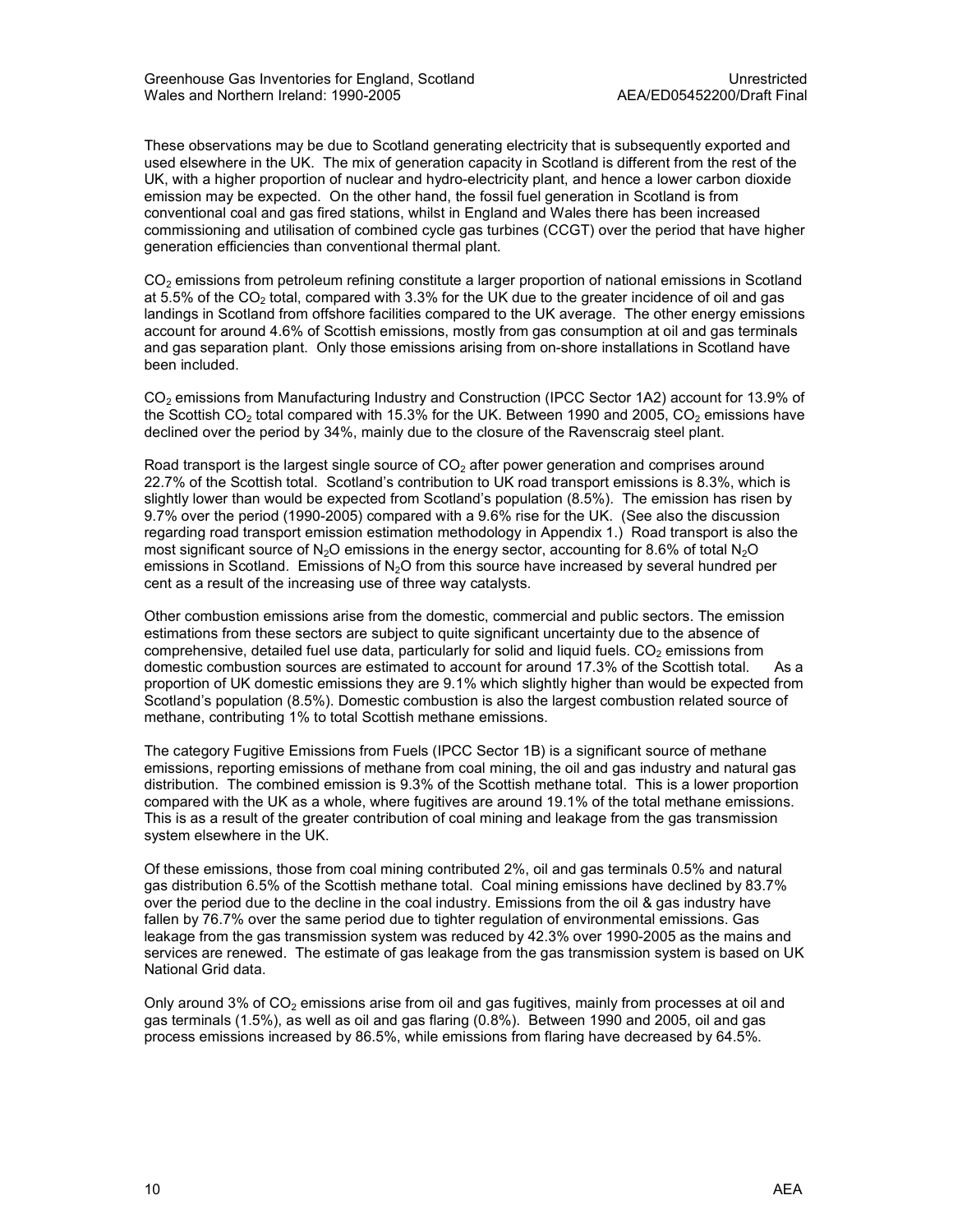### 3.3 Industrial processes

Industrial processes produce emissions from non-combustion sources such as chemical processes, the production and use of fluorinated gases, and the use of limestone in cement and glass making. The largest emission in this sector is of HFCs from refrigeration and air conditioning, which contributes 27% of total Scottish emissions from the industrial processes sector.

In 2005, refrigeration and air conditioning contributed 56.6% of total Scottish HFC emissions (as  $CO<sub>2</sub>$ equivalent) due to losses from refrigeration and air conditioning equipment during its manufacture and lifetime. Aerosols contributed 31.7% to the total Scottish HFC emission in 2005, the main sources being industrial aerosols and medical use of metered dose inhalers. The remaining emission sources (foams, fire-fighting and solvents) contributed 11.7% of total Scottish HFC emissions.

Total emissions of HFCs have increased significantly since the 1995 base year, in contrast to a large decrease in emissions for England (which has the largest effect on the UK total). This is because English emissions before 1998 were dominated by fugitive and by-product emissions from HFC and HCFC manufacture, which have now decreased significantly due to the installation of abatement equipment, offsetting the increases from other sources; there is no manufacture of fluorinated gases in Scotland.

The largest  $CO<sub>2</sub>$  emission in this sector is from cement manufacture with smaller emissions from glass and aluminium production, and from stored carbon in products. Together these processes emitted around 1.4% of the Scottish total in 2005 and have decreased by 52% over 1990-2005.

In 1990, nitric acid manufacture and iron and steel were both important sources of greenhouse gases in the Scottish industrial processes sector. However, emissions from these sources in 2005 are negligible since the closure of the Ravenscraig iron and steel plant, and the relocation of the only Scottish nitric acid plant to Dublin in 1995. In 1990 around 394kt CO<sub>2</sub>e of nitrous oxide were emitted from a nitric acid plant in Leith, and 466kt  $CO<sub>2</sub>$  were emitted from iron and steel processes. These plant closures have made a significant contribution to the decrease in Scottish emissions since the 1990 base year.

Emissions of PFCs represent 4.6% of Scottish GHG emissions in the industrial processes sector. The largest source of perfluorocarbons in Scotland is consumption by the electronics industry. In 2005, this contributed around 86% to the total Scottish PFC emission (as  $CO<sub>2</sub>$  equivalent). The other main source of PFCs in Scotland is aluminium production and this contributes 14% to the total emissions of PFCs from Scotland. Overall, Scottish PFC emissions account for 20% of the UK total (as CO<sub>2</sub> equivalent) and have decreased by 19.8% over 1995-2005 as the decreases in emissions from the aluminium production have out-weighed the increase from the electronics industry.

 $SF<sub>6</sub>$  emissions represent 4.6% of Scottish industrial process emissions. All emissions of  $SF<sub>6</sub>$  in Scotland occur in the IPCC category 2F8. This category includes emissions from the electronics industry, as well as leakage from electrical switchgear and from the soles of certain brands of training shoes. Overall emissions in 2005 are 6.1% of the UK total and in Scotland the emissions of  $SF_6$  have increased by 125% over 1995-2004.

### 3.4 Agriculture

Emissions from the agriculture sector contribute 13% to total greenhouse gas emissions in Scotland. These emissions arise from livestock (enteric fermentation and waste management) and agricultural soils. In 1990, a small emission was also included from field burning, but this practice has now ceased in the UK and is therefore no longer a source.

Enteric fermentation from cattle is the largest single source of methane emissions in Scotland, contributing almost 40% of Scottish methane emissions. Total emissions from cattle (including both waste management and enteric fermentation) are 72% of total methane emissions from agriculture in Scotland, with sheep responsible for a further 26%. Emissions are largely dependent on the numbers of livestock and have fallen by 8.5% over the period 1990-2005, due to a decline in cattle and sheep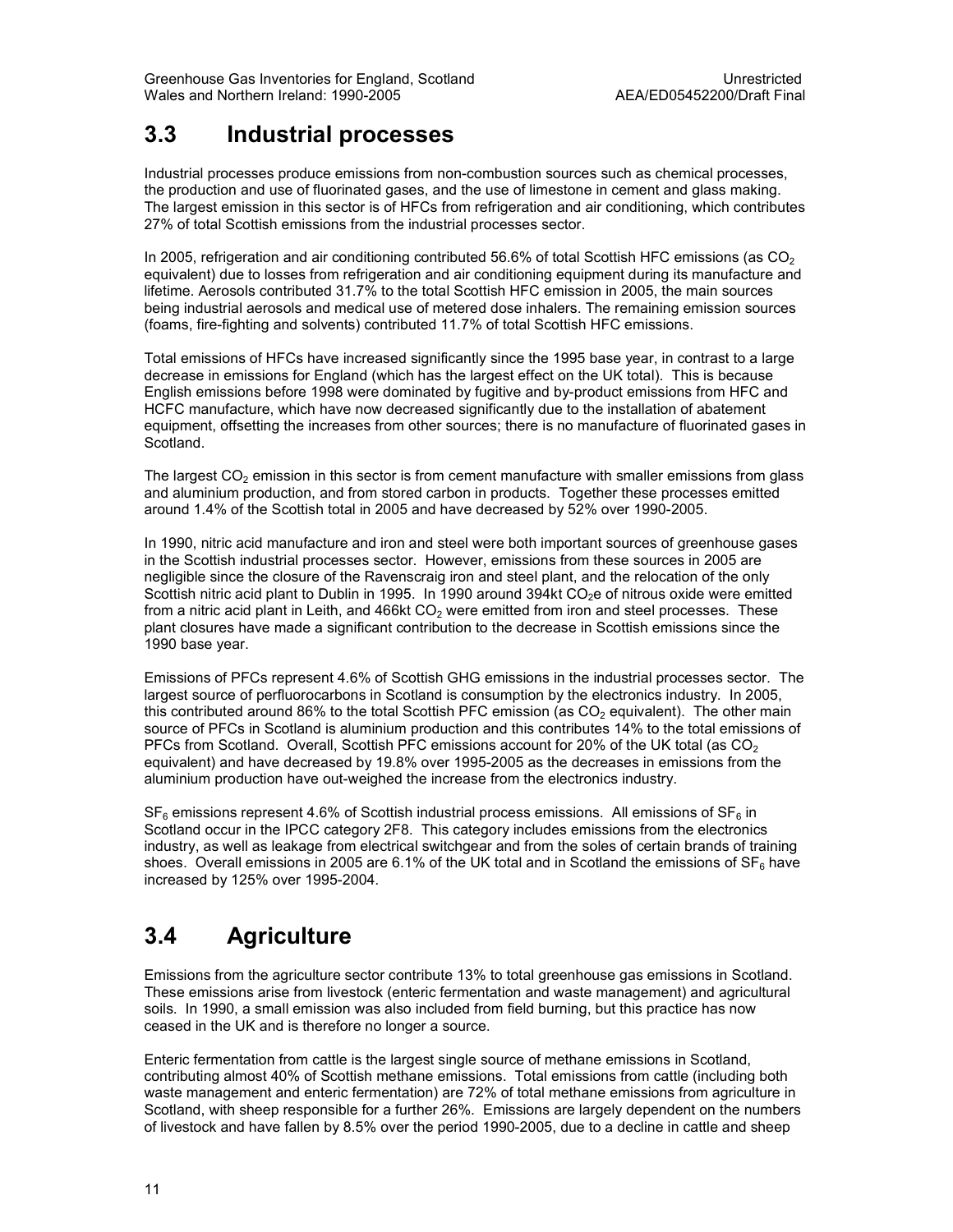numbers. Scotland accounts for around 17% of UK agricultural methane emissions. In addition to the methane emissions from livestock, N<sub>2</sub>O emissions also arise from waste management, although this is only a small proportion of total agricultural greenhouse gas emissions (3%).

The agriculture sector also includes the largest source of  $N_2O$  emissions; emissions from agricultural soils contribute 77% of total N<sub>2</sub>O emissions, and 53% of GHG emissions from the agriculture sector. Of the total Scottish emission of 15.7kt N<sub>2</sub>O in 2005, around 13kt N<sub>2</sub>O of this was from agriculture, representing 81% of the total. Emissions from the agricultural soils sector are broken down below.

[Note: numbers in brackets show the percentage of the total agricultural soils  $N_2O$  emission]

- leaching of fertiliser nitrogen and applied animal manures to ground and surface water (28%)
- synthetic fertiliser application (26%)
- wastes from grazing animals (22%)
- manure used as fertiliser (9%)
- ploughing in crop residues (7%)
- atmospheric deposition of ammonia (NH<sub>3</sub>) and oxides of nitrogen (NO<sub>x</sub>) (7%)
- biological fixation in improved grass (0.8%)
- cultivation of histosols (i.e. high organic content soils) (0.2%)
- cultivation of legumes (<0.1%)

### 3.5 Land Use, Land Use Change and Forestry

Data are calculated and presented in this report for net emissions of carbon dioxide from Land Use Change and Forestry. LULUCF activities are also a small source of methane and  $N_2O$  (from biomass burning), although these are not significant to total emissions of these gases.

The LULUCF sector contains both sources and sinks of carbon dioxide, as well as small sources of methane and nitrous oxide. Scotland is a net sink of carbon dioxide from LULUCF activities. The size of this sink has increased by 80%, from  $-2.5$  to  $-4.6$  Mt CO<sub>2</sub>, between 1990 and 2005 although this trend is projected to level off or reverse in the future. Net emissions/removals in Scotland are dominated by the large Forestland sink (-10.1 Mt  $CO<sub>2</sub>$  in 2005) although the Cropland source is also significant (6.5 Mt  $CO<sub>2</sub>$  in 2005).

Net removals in 1990 are estimated here to be -2.541 Mt  $CO<sub>2</sub>$  compared to -2.535 Mt  $CO<sub>2</sub>$  in the 2004 DA inventory report. For 2004 a net sink of -4.649 Mt  $CO<sub>2</sub>$  is estimated here compared to -4.617 Mt CO<sub>2</sub> in the 2004 inventory. Differences between the inventories are due to revision of the 1990-2004 data on conversion of Forestland to Settlement, which also affected the land use transition matrix, and some minor revisions of the data used for allocating liming to Grassland or Cropland. Activity data was updated with 2005 estimates. There were no changes in methods this year. Appendix 1 contains details of the methods and data sources used.

Methane and nitrous oxide emissions from the conversion of Forestland to Grassland or Settlement are not significant.

### 3.6 Waste

Waste emissions in Scotland are dominated by methane emissions from landfills. This accounts for 86% of total greenhouse gas emissions from the waste sector. Scottish landfill emissions represent 6.3% of total UK landfill methane emissions, which is less than would be expected from the Scottish proportion of the population (8.5%). The estimates are based on data on arisings of municipal solid waste and sewage sludge in Scotland but using UK data for their composition and the proportion of Municipal Solid Waste disposed of to landfill. It has been assumed that the degree of methane recovery from Scottish landfills reflects that of the UK. Landfill emissions have fallen by 56% since 1990 due an increase in the use of methane recovery systems, though this reduction assumes the UK trend.

The remainder of the emissions from this sector mostly arise from wastewater treatment. Emissions of methane and N<sub>2</sub>O represent 12% of total greenhouse gas emissions in the waste sector. These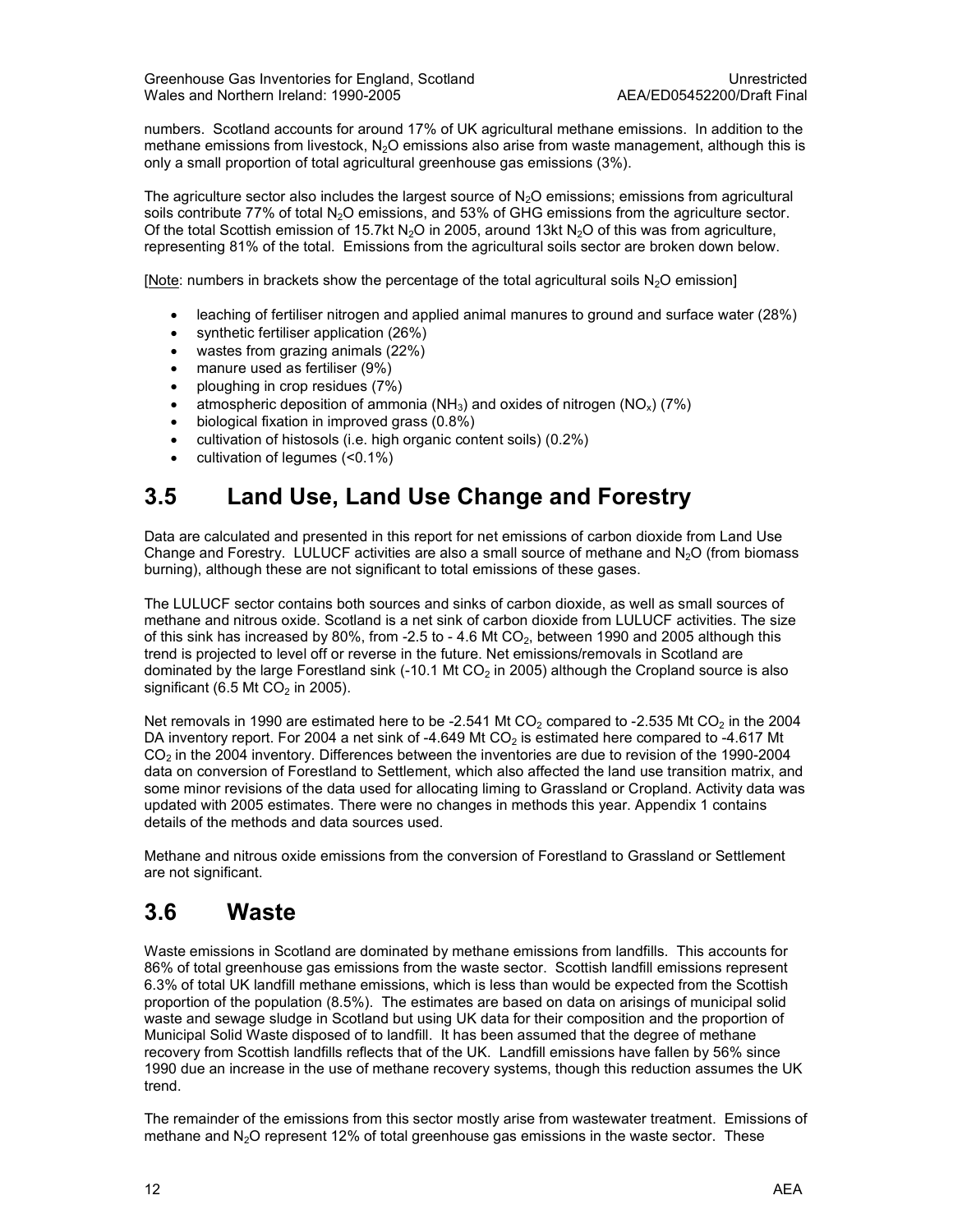Greenhouse Gas Inventories for England, Scotland North Communication Controller Controller Controller Controlle Wales and Northern Ireland: 1990-2005 AEA/ED05452200/Draft Final

emissions are estimated to be around 8.4% of UK wastewater treatment emissions, which is consistent with the Scottish share of the UK population. Emissions have increased since 1998 when sea dumping ended and other disposal routes were adopted.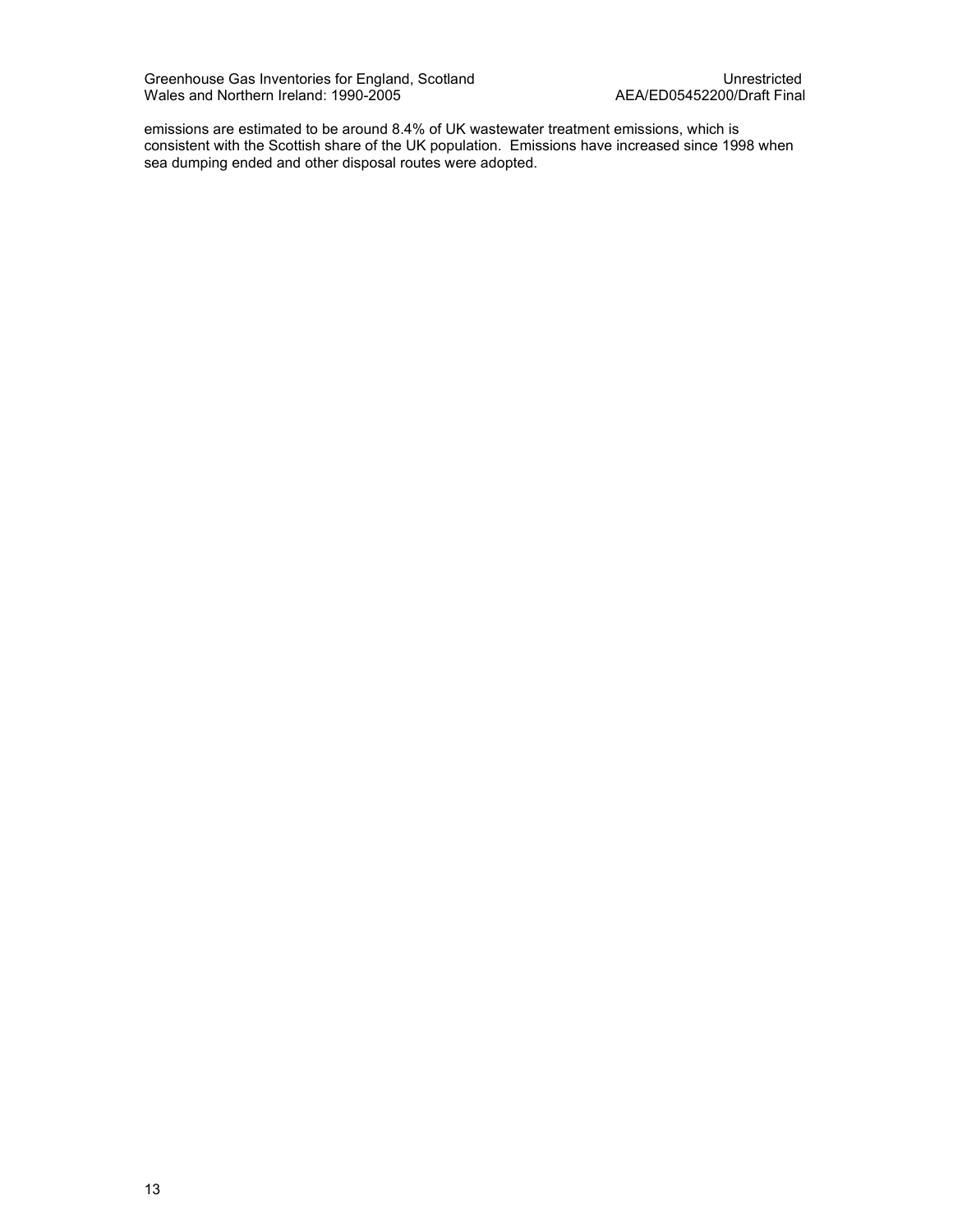## 4 Emissions in Wales

### 4.1 Summary of Main Emission Sources

The main emission sources for Wales in 2005 are summarised in Table 4.1 below, expressed as a percentage of the total Welsh GHG emissions in 2005 of 50.1 Mt  $CO<sub>2</sub>$ -equivalent. Trends in Welsh GHG emissions since the base years of 1990 (for  $CO_2$ , CH<sub>4</sub> and N<sub>2</sub>O) and 1995 (for fluorinated gases) are as follows:

- $\triangleright$  CO<sub>2</sub> emissions have reduced by 4%
- $\triangleright$  CH<sub>4</sub> emissions have reduced by 41%
- $\triangleright$  N<sub>2</sub>O emissions have reduced by 8%
- $\triangleright$  HFC emissions have increased by 467%
- $\triangleright$  PFC emissions have reduced by 66%
- $\triangleright$  SF<sub>6</sub> emissions have reduced by 16%
- $\triangleright$  Total GHG emissions (as CO<sub>2</sub>-equivalents) have reduced by 9%

In Wales, the second largest emission source is  $CO<sub>2</sub>$  from combustion in the iron and steel sector, which is a very significant source for Wales. The largest methane source is from enteric fermentation in cattle, and the largest source of  $N<sub>2</sub>O$  emissions is agricultural soils. Together, these ten categories account for more than 81% of the Welsh total net emissions in 2005.

| Summary of Main Emission Sources, Wales 2005 (kt CO <sub>2</sub> e) |                               |                     |          |                                                         |  |
|---------------------------------------------------------------------|-------------------------------|---------------------|----------|---------------------------------------------------------|--|
| Gas                                                                 | <b>Sector Name</b>            | <b>IPCC</b><br>code | Emission | Percentage of total<br><b>GWP Weighted</b><br>Emissions |  |
| CO <sub>2</sub>                                                     | Power stations                | 1A1a                | 14047    | 28%                                                     |  |
| CO <sub>2</sub>                                                     | Iron and Steel                | 1A <sub>2</sub> a   | 6332     | 13%                                                     |  |
| CO <sub>2</sub>                                                     | Road Transport                | 1A3b                | 6027     | 12%                                                     |  |
| CO <sub>2</sub>                                                     | <b>Residential Combustion</b> | 1A4b                | 4488     | 9%                                                      |  |
| CO <sub>2</sub>                                                     | Other Industrial Combustion   | 1A2f                | 3719     | 7%                                                      |  |
| CO <sub>2</sub>                                                     | Refineries                    | 1A1b                | 3344     | 7%                                                      |  |
| N <sub>2</sub> O                                                    | <b>Agricultural Soils</b>     | 4D                  | 2648     | 5%                                                      |  |
| CH <sub>4</sub>                                                     | Enteric fermentation - Cattle | 4A1                 | 1468     | 3%                                                      |  |
| CO <sub>2</sub>                                                     | Land Converted to Cropland    | 5B <sub>2</sub>     | 1046     | 2%                                                      |  |
| CH <sub>4</sub>                                                     | Landfill                      | 6A1                 | 994      | 2%                                                      |  |

Table 4.1 Emissions Summary for Wales, 2005 (kt  $CO<sub>2</sub>e$ )

Note that in the sector discussion text below, the percentages quoted are derived from the pivot table inventory data (on the attached cd-rom) and do not in all cases match directly with percentages in the above table (which are quoted as % of the total of all six GHG emissions).

### 4.2 Energy

Emissions from the energy sector are dominated by emissions of  $CO<sub>2</sub>$  from combustion sources, which represent 96.8% of total GHGs in this sector. Emissions of methane and  $N<sub>2</sub>O$  from fuel combustion are much smaller, amounting to only 1.6% of the sector. Fugitive emissions from fuels are an important source of methane, accounting for 14.5% of the Welsh methane total, although they only account for 1.6% of total energy sector emissions. The energy sector accounts for 82.9% of total Welsh GHG emissions.

The largest source of  $CO<sub>2</sub>$  emissions in Wales is Energy Industries (IPCC sector 1A1), which includes power generation, refineries and solid fuel transformation processes. Electricity generation contributed around 33.7% of the total Welsh carbon dioxide emissions in 2005, which is slightly higher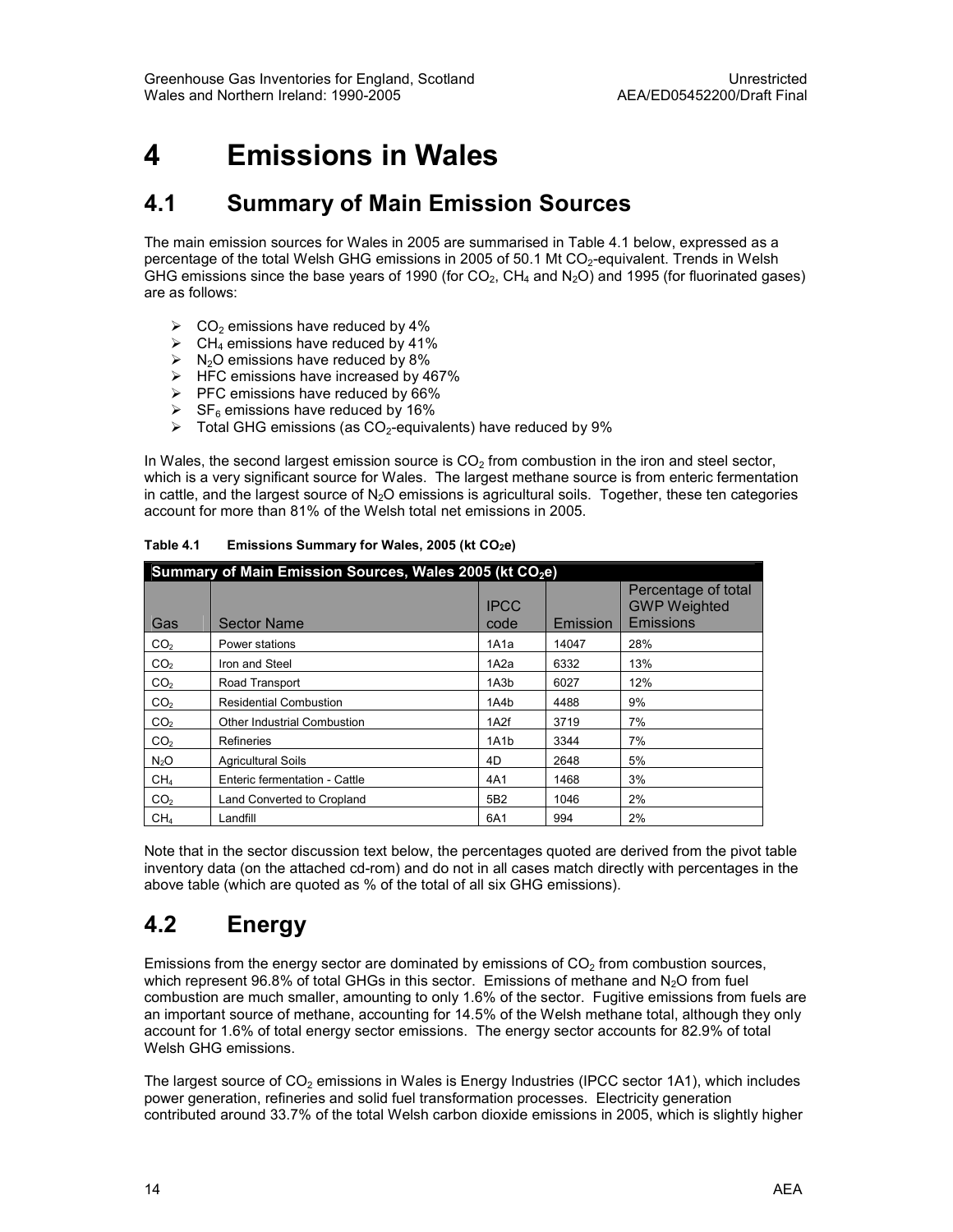than the UK proportion of 31.1%. Emissions from electricity generation in Wales have increased by 24.8% compared with a fall of 15.6% in UK emissions over 1990 to 2005.

There is now only one nuclear power station in Wales whilst there has been a growth of Combined Cycle Gas Turbines stations (CCGTs) partly to replace the generating capacity from Trawsfynydd Nuclear Station, which closed in 1991. The increase in generation capacity in Wales comes from the opening of a 500 MW CCGT at Deeside in 1994, a 1,420 MW CCGT at Connahs Quay in 1996, a 250 MW CCGT at Barry in 1998, and a 575 MW CCGT at Baglan Bay in 2002. The remaining fossil fuel generation is from two conventional coal stations. One power station (oil-fired) at Pembroke has closed. The coal-fired station at Uskmouth closed and subsequently reUopened as Fifoots after being upgraded and fitted with Flue Gas Desulphurisation. Aberthaw is the other conventional coal station.

Petroleum refining constitutes 8% of Welsh  $CO<sub>2</sub>$  emissions in 2005 compared with 3.3% for the UK. The other energy emissions are mostly combustion emissions from coke ovens and solid fuel plant and account for 0.7% of the 2005 Welsh carbon dioxide total emission. There are no significant emissions from oil and gas production.

Combustion emissions from Manufacturing Industries and Construction (IPCC Sector 1A2) account for 24.1% of the Welsh CO<sub>2</sub> total compared with 15.3% for the UK. The high contribution from industry can be explained by the high concentration of iron and steel plant in Wales. This accounts for 35.4% of UK Iron and Steel combustion emissions of  $CO<sub>2</sub>$  in 2005. The sintering process in the iron and steel sector is also the most significant combustion source of methane in Wales, accounting for 1.2% of total Welsh methane emissions. Welsh  $CO<sub>2</sub>$  emissions from the 'other industry' category are 5.5% of the UK  $CO<sub>2</sub>$  total for this sector.

Road transport is the largest single source of  $CO<sub>2</sub>$  after power generation and iron and steel, and comprises 14.4% of the total Welsh carbon dioxide emission in 2005, which is 12% of all Welsh GHG emissions. The contribution of Welsh Road Transport to UK Road Transport  $CO<sub>2</sub>$  emissions is 5.0%, which is consistent with Wales' population (4.9% of UK population). The emission has risen by 9.3% from 1990 to 2005 compared with a 9.6% rise for the UK. (See also the discussion regarding road transport emission estimation methodology in Appendix 1.). Road transport is also the most significant source of N<sub>2</sub>O emissions in the energy sector, accounting for 7.9% of total Welsh N<sub>2</sub>O emissions. These emissions have increased significantly since 1990 due to a higher prevalence of vehicles fitted with three way catalysts in the UK fleet.

Other combustion emissions arise from the domestic, commercial and public sectors. The emission estimates from these sectors are subject to quite significant uncertainty due to the absence of comprehensive, detailed fuel use data, particularly for solid and liquid fuels.  $CO<sub>2</sub>$  emissions from domestic combustion sources are estimated to account for 10.8% of the Welsh total in 2005. As a proportion of UK domestic emissions they are estimated to represent 5.4%, which is consistent with the relative populations.

The category Fugitive Emissions from Fuels (IPCC Sector 1B) reports emissions from coal mining, coke production, oil and gas processes and natural gas distribution. The majority of these emissions are methane, with a much smaller contribution from  $N<sub>2</sub>O$  and  $CO<sub>2</sub>$ . The largest methane source in this category is coal mining, which represents 9% of total Welsh methane emissions, and 10.8% of total UK emissions from this sector. Emissions from this source have decreased by 72.9% since 1990 due to the decline in the mining industry in Wales. The other major source is leakage from the gas distribution network, which amounts to 5.4% of the Welsh methane total. This emission has decreased by 27.5% since 1990, due to the renewal of the gas supply network.

### 4.3 Industrial Processes

The industrial processes sector includes emissions from all non-fuel combustion sources in the industrial sector. In Wales, the largest emission in this sector is  $CO<sub>2</sub>$  from processes in the iron and steel sector, which include limestone use in blast furnaces, flaring of blast furnace gas and electric arc furnaces. This accounts for 29% of Welsh total greenhouse gas emissions from this sector. Other significant sources include  $CO<sub>2</sub>$  emissions from cement, aluminium and glass production, as well as HFC emissions from refrigeration and aerosols. All emissions of HFCs, PFCs and  $SF<sub>6</sub>$  occur in this sector. Emissions of methane and N<sub>2</sub>O are not significant in this sector.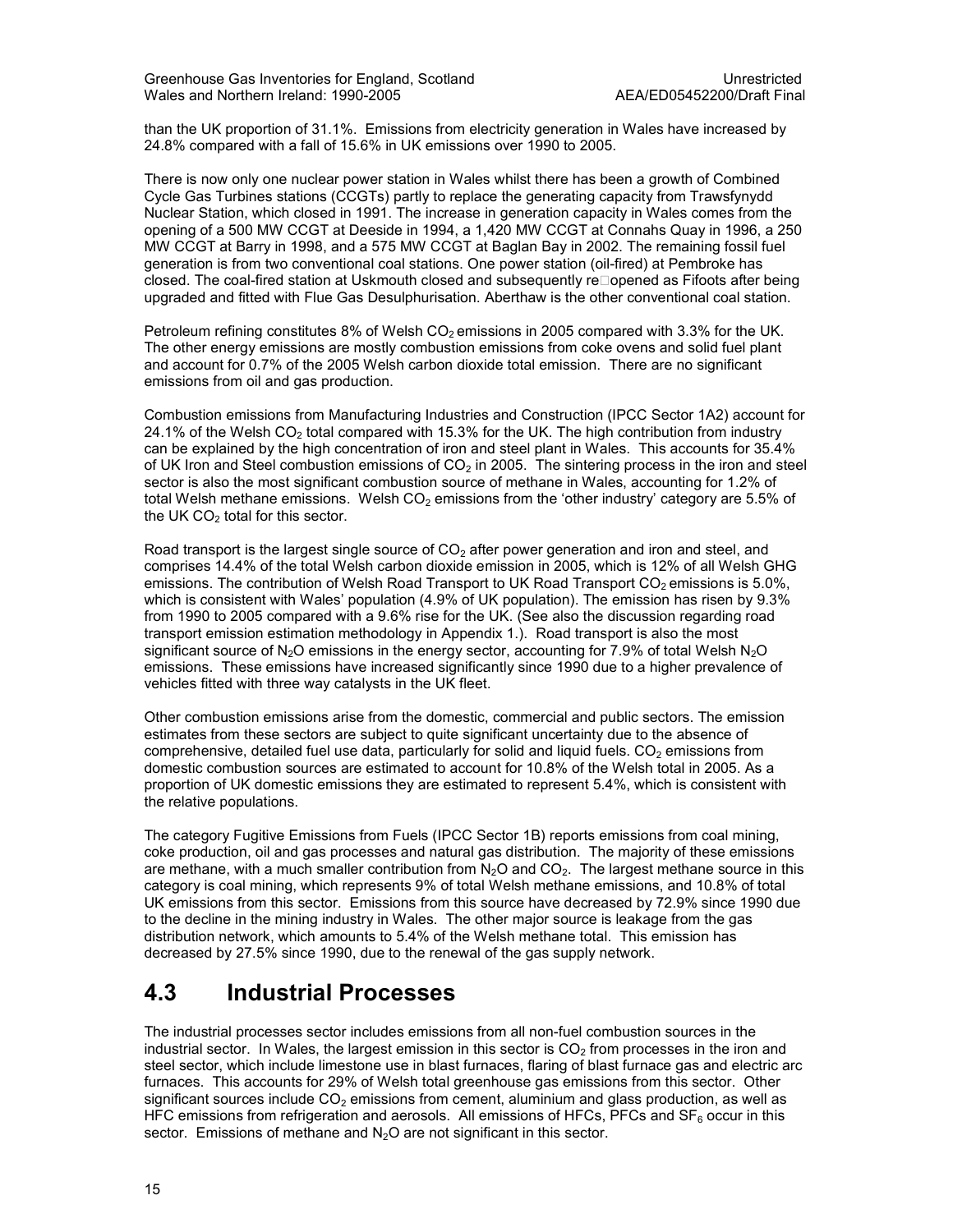$CO<sub>2</sub>$  emissions from cement and glass production amount to 1.6% of total  $CO<sub>2</sub>$  emissions in Wales; Welsh process emissions from the glass industry represents 24% of total UK emissions in this sector. Aluminium production in Wales is a significant source of both  $CO<sub>2</sub>$  and PFC emissions, which together account for 14% of total greenhouse gas emissions from the industrial processes sector.

In 2005 the total HFC emission in Wales was 4.2% of the UK HFC total (as  $CO<sub>2</sub>$  equivalent). Refrigeration is the largest source and contributes  $51.8\%$  to the total Welsh HFC emission (as CO<sub>2</sub>) equivalent) due to losses from refrigeration and air conditioning equipment during its manufacture and lifetime. Aerosols contribute  $35.2\%$  to the total Welsh HFC emission (as  $CO<sub>2</sub>$  equivalent), the main sources being industrial aerosols and medical use of metered dose inhalers. The remaining emission sources (foams, fire-fighting and solvents) contributed 13% to the total Welsh HFC emission (as  $CO<sub>2</sub>$ equivalent) in 2005. Emissions of HFCs in Wales have increased significantly since the 1995 base year, compared to a 48.5% decrease for England, and 40.6% for the UK. This is because there is no manufacture of these gases in Wales, and reductions in this sector have helped to offset the increases in HFC use in England.

Welsh emissions of sulphur hexafluoride are estimated at 6.1 % of the UK total in 2005. The largest source of emissions is from IPCC category 2F8 and this accounts for 71% of emissions. This category includes leakage from the soles of certain brands of training shoes, emissions from the electrical switchgear used in electricity transmission and emissions from the electronics sector. The other source of  $SF<sub>6</sub>$  in Wales is from industry use as a cover gas in magnesium production. This accounts for around 29% of total Welsh  $SF<sub>6</sub>$  emissions and comprises 7% of the UK magnesium production emission.

### 4.4 Agriculture

Agriculture accounts for 11% of total greenhouse gases in Wales, and is the most significant source sector for methane and  $N_2O$ , accounting for 60% and 82% of total Welsh emissions of these two gases, respectively.

The largest single source of methane emissions in Wales is enteric fermentation from cattle. This accounts for 32% of total Welsh methane emissions and 54% of methane emissions from the agriculture sector, with enteric fermentation in sheep accounting for a further 36% of these emissions. Total emissions arising from enteric fermentation amount to 90% of methane emissions from agriculture, with the remaining 10% of emissions coming from animal wastes. Animal waste is also a relatively significant source of  $N_2O$  emissions, representing 3.7% of the Welsh  $N_2O$  total. Emissions from livestock are largely dependent on livestock numbers, and have declined by 7% since 1990 in line with a decrease in sheep and cattle numbers, although this is much less than the average UK decline in these emissions, which was 14% over the same period.

The other major source of emissions in the agriculture sector is agricultural soils, which constitutes a significant emission of N<sub>2</sub>O (78.5% of the Welsh N<sub>2</sub>O total). A further breakdown of these emissions is shown below.

[Note: numbers in brackets show the percentage of the total agricultural  $N_2O$  emission]

- wastes from grazing animals (33%)
- leaching of fertiliser nitrogen and applied animal manures to ground and surface water (29%)
- synthetic fertiliser application (19%)
- manure used as fertiliser (9%)
- atmospheric deposition of ammonia ( $NH<sub>3</sub>$ ) and oxides of nitrogen (NOx) (8%)
- ploughing in crop residues (1%)
- biological fixation in improved grass (1%)
- cultivation of histosols (i.e. high organic content soils) (0.5%)
- cultivation of legumes (<0.1%)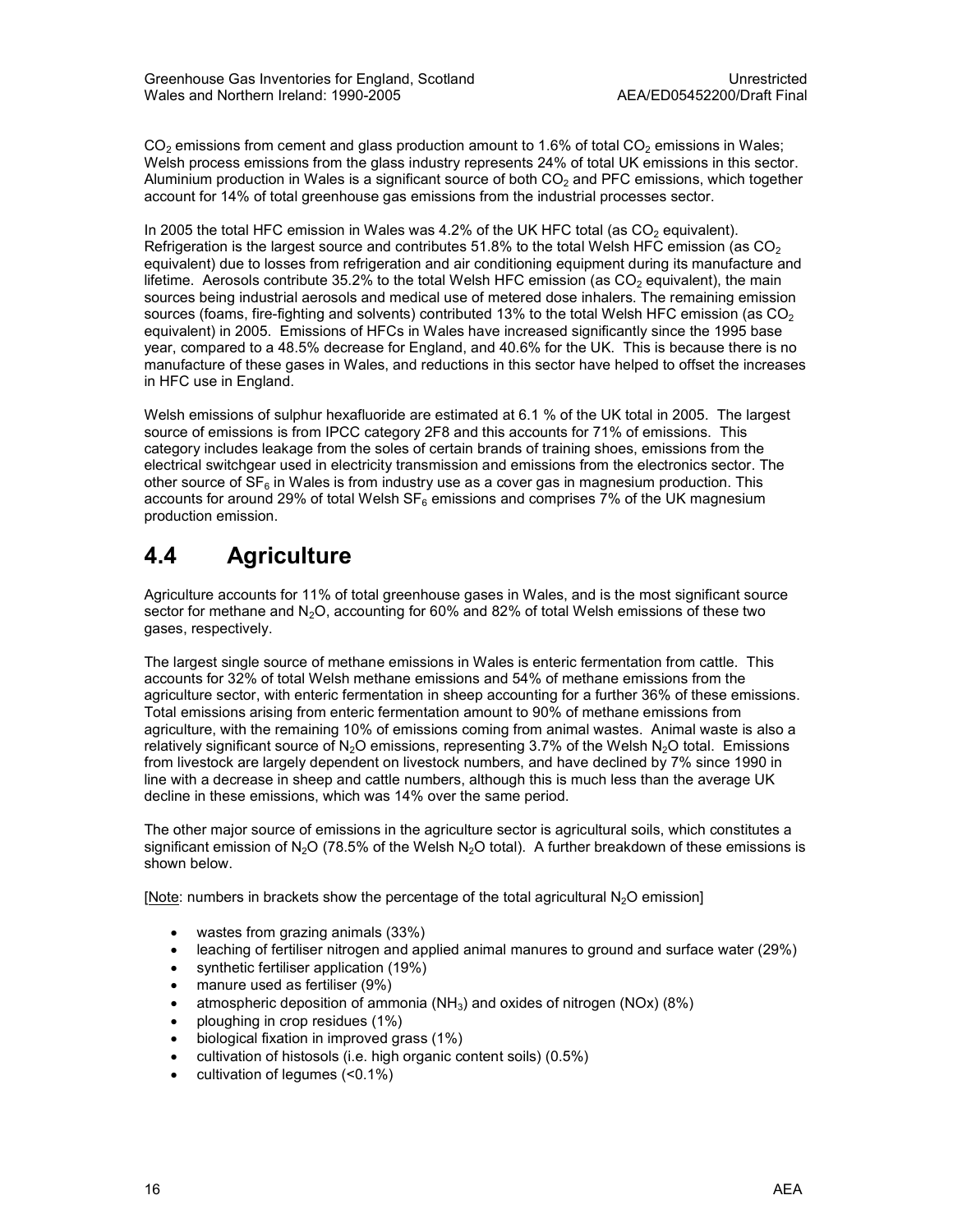### 4.5 Land Use, Land Use Change and Forestry

The LULUCF sector contains both sources and sinks of carbon dioxide, as well as small sources of methane and nitrous oxide. Wales is a net sink of carbon dioxide from LULUCF activities and the size of this sink has increased from -0.24 to -0.25 Mt CO<sub>2</sub> from 1990 to 2005. The Forestland net sink (-1.5) Mt CO<sub>2</sub> in 2005) and the Cropland net source (1.0 Mt CO<sub>2</sub> in 2005) are the largest contributors to the LULUCF sector in Wales.

Net removals in 1990 are estimated here to be -0.244 Mt  $CO<sub>2</sub>$  compared to -0.241 Mt  $CO<sub>2</sub>$  in the 2004 DA inventory report. For 2004 a net sink of -0.244 Mt CO<sub>2</sub> is estimated here compared to -0.249 Mt CO<sub>2</sub> in the 2004 inventory. Differences between the inventories are due to revision of the 1990-2004 data on conversion of Forestland to Settlement (which also affected the land use transition matrix), some minor revisions of the data used for allocating liming to Grassland or Cropland and the correction of an error in the non-forest biomass estimate (change of -0.084 Gg CO<sub>2</sub> per year). Activity data was updated with 2005 estimates. There were no changes in methods this year. Appendix 1 contains details of the methods and data sources used.

Methane and nitrous oxide emissions from the conversion of Forestland to Grassland or Settlement are not significant.

### 4.6 Waste

Greenhouse gas emissions in the waste sector are dominated by methane emissions from landfills, which represent 89% of total emissions from this sector. The remaining emissions are accounted for by wastewater treatment, and a small emission from waste incineration.

Emissions of methane from landfills represent 21.9% of total Welsh methane emissions, and have decreased by 61.6% since 1990, due to increasing use of methane recovery systems. Estimates were based on data on arisings of municipal solid waste and sewage sludge in Wales but using UK data for their composition and the proportion of MSW disposed of to landfill. The degree of methane recovery on Welsh landfills was assumed to reflect that of the rest of the UK.

Emissions from wastewater treatment are 1.8% of total Welsh N<sub>2</sub>O emissions, and these emissions account for 4.9% of UK wastewater treatment N<sub>2</sub>O emissions and are dependent on the data on sewage disposals and disposal routes used.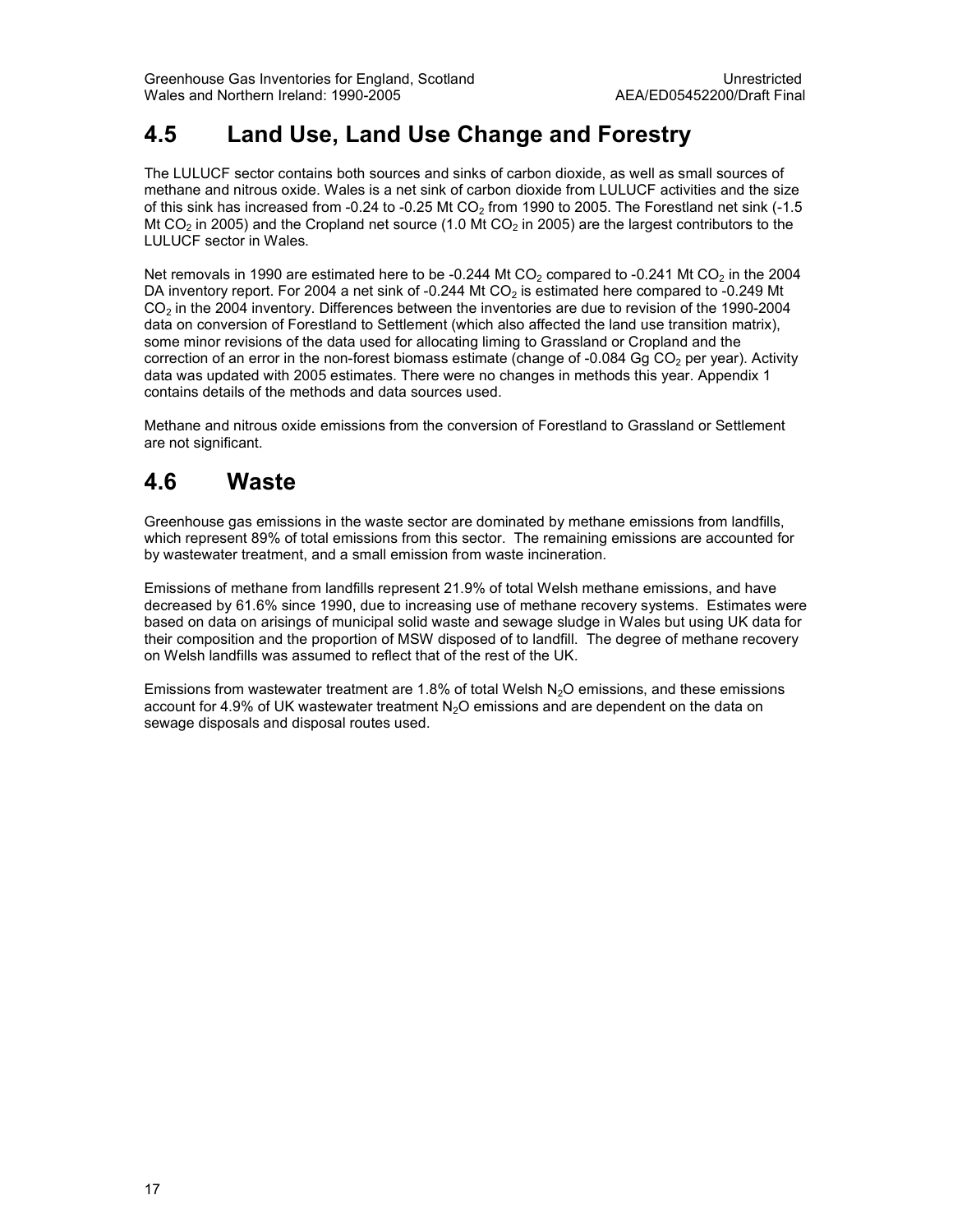## 5 Emissions in Northern Ireland

### 5.1 Summary of Main Emission Sources

The main emission sources for Northern Ireland in 2005 are summarised in Table 5.1 below, expressed as a percentage of the total Northern Irish GHG emissions in 2005 of 20.7 Mt  $CO<sub>2</sub>$ equivalent. Trends in Northern Irish GHG emissions since the base years of 1990 (for  $CO<sub>2</sub>$ , CH<sub>4</sub> and  $N<sub>2</sub>O$ ) and 1995 (for fluorinated gases) are as follows:

- $\triangleright$  CO<sub>2</sub> emissions have reduced by 4%
- $\triangleright$  CH<sub>4</sub> emissions have reduced by 11%
- $\triangleright$  N<sub>2</sub>O emissions have reduced by 18%
- $\triangleright$  HFC emissions have increased by 493%
- $\triangleright$  PFC emissions have reduced by 100%
- $\triangleright$  SF<sub>6</sub> emissions have increased by 566%
- $\triangleright$  Total GHG emissions (as CO<sub>2</sub>-equivalents) have reduced by 6%

Emissions in Northern Ireland are dominated by  $CO<sub>2</sub>$  from power stations, road transport and residential combustion, which together account for 61% of the total net emissions. Agricultural sources, including  $N_2O$  from soils, CH<sub>4</sub> from enteric fermentation, and  $CO_2$  from stationary combustion in this sector all appear in the list of the ten largest sources. Emissions of  $CO<sub>2</sub>$  from the cement industry are also significant for Northern Ireland.

| Summary of Main Emission Sources, Northern Ireland 2005 (kt CO <sub>2</sub> e) |                                      |                     |          |                                                         |  |
|--------------------------------------------------------------------------------|--------------------------------------|---------------------|----------|---------------------------------------------------------|--|
| Gas                                                                            | <b>Sector Name</b>                   | <b>IPCC</b><br>code | Emission | Percentage of total<br><b>GWP Weighted</b><br>Emissions |  |
| CO <sub>2</sub>                                                                | Power stations                       | 1A1a                | 5264     | 25%                                                     |  |
| CO <sub>2</sub>                                                                | Road Transport                       | 1A3b                | 4641     | 22%                                                     |  |
| CO <sub>2</sub>                                                                | <b>Residential Combustion</b>        | 1A4b                | 2686     | 13%                                                     |  |
| N <sub>2</sub> O                                                               | <b>Agricultural Soils</b>            | 4D                  | 2002     | 10%                                                     |  |
| CH <sub>4</sub>                                                                | Enteric fermentation - Cattle        | 4A1                 | 1872     | 9%                                                      |  |
| CO <sub>2</sub>                                                                | <b>Other Industrial Combustion</b>   | 1A <sub>2</sub> f   | 1291     | 6%                                                      |  |
| CO <sub>2</sub>                                                                | Land Converted to Cropland           | 5B <sub>2</sub>     | 1138     | 6%                                                      |  |
| CO <sub>2</sub>                                                                | <b>Land Converted to Settlements</b> | 5E2                 | 569      | 3%                                                      |  |
| CO <sub>2</sub>                                                                | Agriculture - Stationary Combustion  | 1A4c                | 382      | 2%                                                      |  |
| CO <sub>2</sub>                                                                | Cement - Decarbonising               | 2A1                 | 343      | 2%                                                      |  |

Table 5.1 Emissions Summary for Northern Ireland, 2005 (kt  $CO<sub>2</sub>e$ )

Note that in the sector discussion text below, the percentages quoted are derived from the pivot table inventory data (on the attached cd-rom) and do not in all cases match directly with percentages in the above table (which are quoted as % of the total of all six GHG emissions).

### 5.2 Energy

In Northern Ireland, emissions from the Energy sector represent 74% of total greenhouse gas emissions. This is much lower than the UK average contribution from this sector, which in 2005 was 86%. This is because, unlike the other DAs, Northern Ireland does not have any refineries, iron and steel industry, oil and gas terminals, coal mining, and because leakage from the gas supply network is minimal due to the relatively young age of the network.

In the 1990 to 2004 inventory report, road transport was the largest single source of  $CO<sub>2</sub>$  in Northern Ireland. Following revisions to the data supplied by DRDNI, this is no longer the case and in 2005 the largest source was power generation with road transport now the second largest source. Greenhouse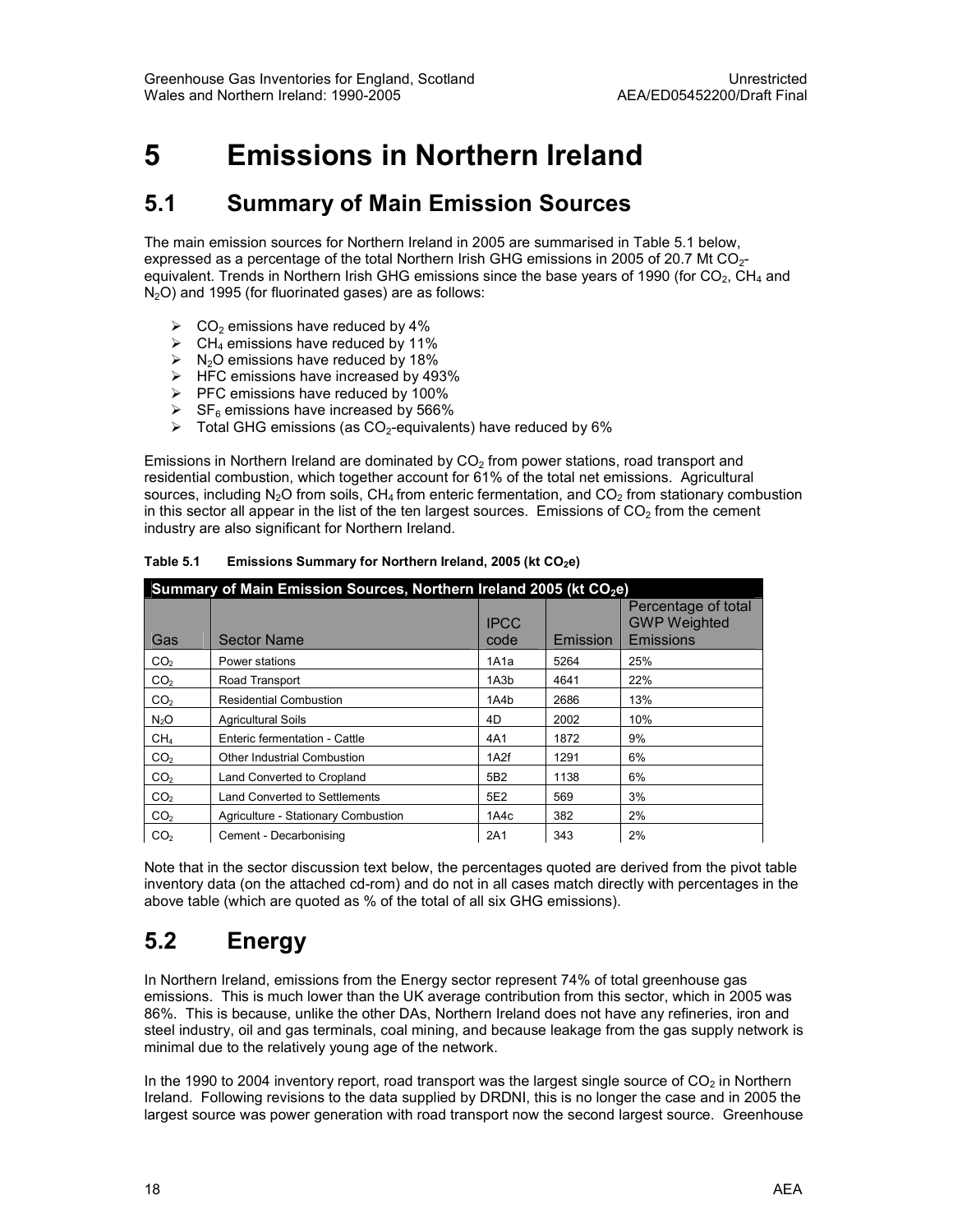gas emissions from power generation (mostly  $CO<sub>2</sub>$ ) represent 34% of total emissions from the energy sector, and 26% of total emissions.

The mix of generation capacity is quite different from the rest of the UK and from 1990 to 1995 consisted entirely of coal and oil fired stations. In 1996, the largest power station in Northern Ireland, Ballylumford, was converted from oil to use natural gas. The lack of nuclear and renewable generation up to 1996, together with the lack of natural gas contributed to the proportionately high emission from electricity generation. Moreover, the non-availability of natural gas led to a proportionately higher consumption of electricity than in the rest of the UK, also increasing emissions. The emission of  $CO<sub>2</sub>$ per unit energy produced is lower for natural gas than other fossil fuels. Natural gas has been supplied to some industrial, commercial and domestic users since 1999 and gas use continues to grow as the supply infrastructure is developed.

CO<sub>2</sub> emissions from electricity generation decreased by 3.6% between 1990 and 2005, largely due to the conversion to natural gas. However, the emissions have shown an 11.2% increase from 2004 to 2005, due to significant increases in emissions from Kilroot and Ballylumford.

Emissions from road transport represent 30.7% of the 2005 Northern Ireland  $CO<sub>2</sub>$  total, and this emission has risen by 44% since 1990, compared with a 9.6% increase for the UK over the same period (See also the discussion regarding road transport emission estimation methodology in Appendix 1.) Road transport is also becoming an increasingly significant source of  $N<sub>2</sub>O$  emissions, with emissions rising by several hundred per cent since 1990, to represent 7.3% of total  $N_2O$ emissions, and the largest combustion related source of  $N<sub>2</sub>O$  in Northern Ireland

Combustion emissions from Manufacturing Industry and Construction (IPCC Sector 1A2) account for 8.5% of the total Northern Ireland carbon dioxide emission compared with 15.3% for the UK. There is no iron and steel production in Northern Ireland, so the category is entirely 'Other Industry'. The Other Industry category (IPCC sector 1A2f) for Northern Ireland contributes 1.9% towards the UK Other Industry total, and has decreased by approximately 31.6% over the period 1990-2005, compared with a UK average 11% decrease for this sector. The calculation methodology for this sector has been revised significantly in the compilation of this latest inventory to use regional energy statistics that have been published for recent years by BERR. Despite the use of these new regional energy data, the emission estimates for this source are still subject to significant uncertainty. Further information regarding the estimation method and source data can be found in Appendix 1.

Other combustion emissions arise from the domestic, commercial and public sectors. The methodology for estimating emissions from solid and liquid fuel use in these sectors has also been revised this year to use the DBERR regional energy statistics, and for domestic sources, HECA data to ascertain trends in fuel switching.  $CO<sub>2</sub>$  emissions from domestic combustion sources are estimated to account for 17.8% of the Northern Irish  $CO<sub>2</sub>$  total. As a proportion of UK domestic emissions they are estimated to represent 3.2%, which is slightly higher than would be expected from Northern Ireland's population (2.9% of UK). The reason for this is the very limited availability of natural gas resulting in the high consumption of coal, burning oil and gas oil in the domestic sector, although natural gas is becoming more widely available and domestic  $CO<sub>2</sub>$  emissions have shown a decrease of 18.5% since 1990. Northern Ireland has a proportionately higher consumption of LPG (bottled gas) than the rest of the UK, but in absolute terms this is not a significant source of carbon dioxide emissions.

There are no emissions in the category Fugitive Emissions from Fuels, and there are therefore no significant sources of methane in the energy sector in Northern Ireland.

### 5.3 Industrial Processes

Total greenhouse gas emissions from the Industrial Processes sector in Northern Ireland contribute 3.2% to the over all emissions total, and more than half of these emissions (52%) are  $CO<sub>2</sub>$  from the cement industry. There are no sources of methane,  $N<sub>2</sub>O$  or PFCs in this sector in Northern Ireland in 2005, and the remainder of the emissions in this sector are made up of smaller  $CO<sub>2</sub>$  emission sources, and emissions of HFCs and  $SF<sub>6</sub>$ .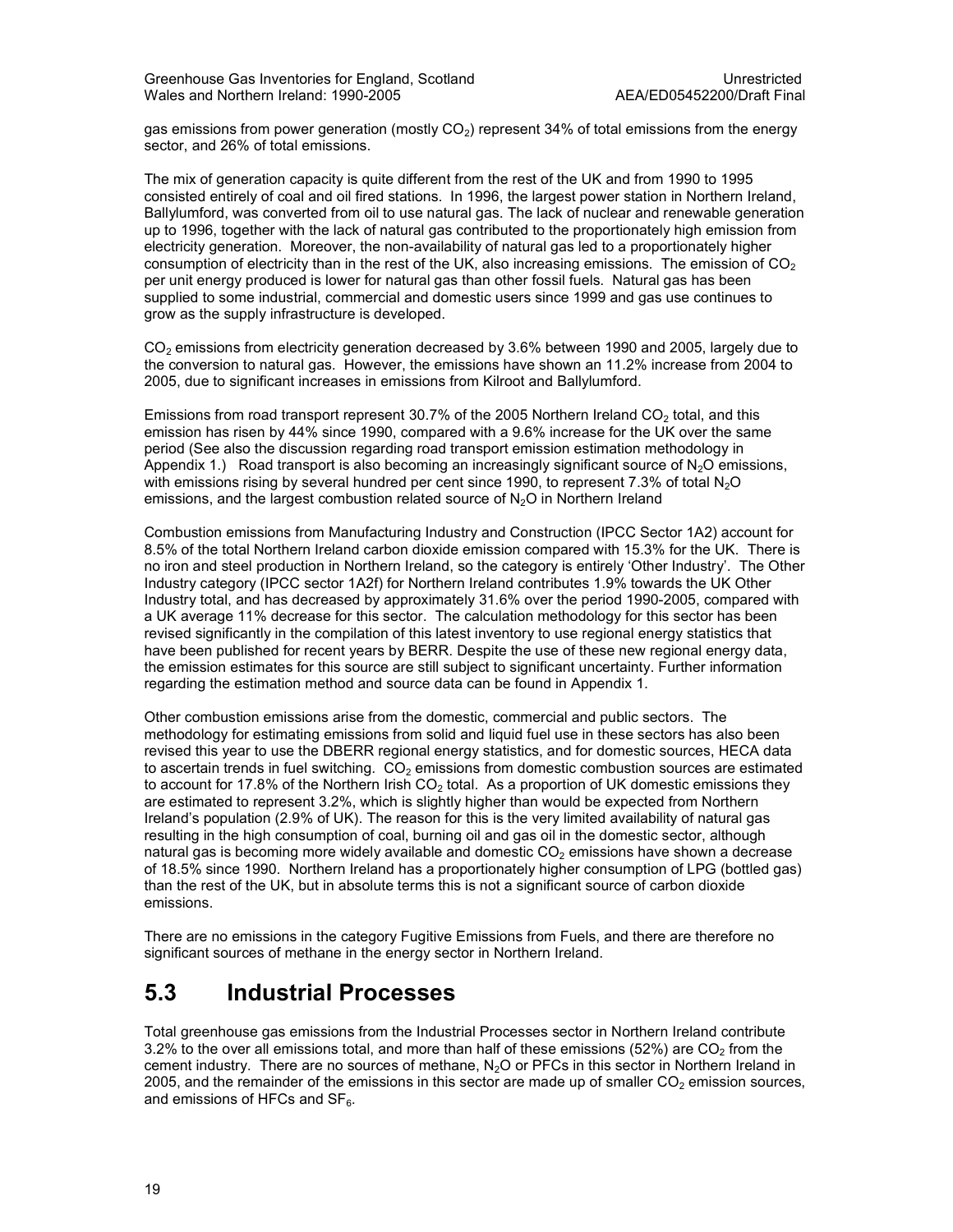Greenhouse Gas Inventories for England, Scotland<br>Wales and Northern Ireland: 1990-2005 Wales and Northern Ireland: 1990-2005

Total Northern Irish emissions of HFCs in 2005 were 2.5% of the UK Total (as CO<sub>2</sub> equivalent), and represent 36% of total greenhouse gas emissions in the Northern Ireland industrial processes sector. The largest source was refrigeration (including air conditioning) contributing 53.7% of the Northern Ireland HFC total due to losses from refrigeration and air conditioning equipment during its manufacture and lifetime. Aerosols contributed 33.8% to the total Northern Irish HFC emission in 2005, the main sources being industrial aerosols and medical use of metered dose inhalers. The remaining emission sources (foams, fire-fighting and solvents) contributed 12.5% of total Northern Irish HFC emissions. The total emission has increased from virtually zero in 1990 to 233kt CO<sub>2</sub> equivalent in 2005.

Northern Ireland  $SF_6$  emissions accounted for 1.1% of the UK total in 2005. The main sources of sulphur hexafluoride emissions are leakage from the electrical switching gear used in electricity transmission and the soles of certain brands of training shoes. The use of  $SF<sub>6</sub>$  in the electronics industry in Northern Ireland is negligible.

### 5.4 Agriculture

Emissions from agriculture represent 22% of total greenhouse gas emissions in Northern Ireland in 2005, which is a much higher proportion than the UK average (7%). This is because there are fewer industry and energy related emission sources in Northern Ireland than there are elsewhere in the UK, and hence agriculture emissions are comparatively more important.

Methane emissions from this sector arise from enteric fermentation in livestock (86%) and the management of animal wastes (14%). The largest single source of methane emissions in Northern Ireland is enteric fermentation from cattle. This source alone accounts for 67% of total methane emissions in Northern Ireland, and for 41% of total greenhouse gas emissions in the agriculture sector. These emissions are dependent on livestock numbers, and have increased by 4.5% since 1990, mainly influenced by an increase in cattle numbers. This is in contrast to the over all trend for the UK, which shows a decrease in emissions of methane from this source. Emissions from Northern Ireland represent 13% of total UK agricultural methane.

The largest source of  $N_2O$  emissions is also in the agriculture sector. Emissions in the agricultural soils sector account for 79% of the total Northern Irish N<sub>2</sub>O emission in 2005. A further breakdown of this emissions source is shown below.

[Note: numbers in brackets show the percentage of the total agricultural soils  $N_2O$ ]

- leaching of fertiliser nitrogen and applied animal manures to ground and surface water (30%)
- wastes from grazing animals (24%)
- synthetic fertiliser application (21%)
- manure used as fertiliser (15%)
- atmospheric deposition of ammonia ( $NH<sub>3</sub>$ ) and oxides of nitrogen (NOx) (8%)
- ploughing in crop residues (1%)
- improved grass (1%)
- histosols (i.e. high organic content soils) (0.2%)
- cultivation of legumes (<0.1%)

A relatively small emission (0.6 kt  $N<sub>2</sub>O$ ) comes from the treatment of animal wastes (Manure Management). Northern Irish agricultural nitrous oxide emissions have fallen by 12.5% between 1990 and 2005, and in 2005 represent around 8% of UK agricultural  $N_2O$  emissions.

### 5.5 Land Use, Land Use Change and Forestry

The LULUCF sector contains both sources and sinks of carbon dioxide, as well as small sources of methane and nitrous oxide. Northern Ireland is a net sink of carbon dioxide from LULUCF activities: the size of this sink has increased from -0.05 to -0.31 Mt  $CO<sub>2</sub>$  from 1990 to 2005. The Cropland net source (1.1 Mt CO<sub>2</sub> in 2005) and the Grassland net sink (-1.2 Mt CO<sub>2</sub> in 2005) are the largest contributors to the LULUCF sector in Northern Ireland. Net emissions from the Cropland category have diminished over time, while net removals from Grassland have increased.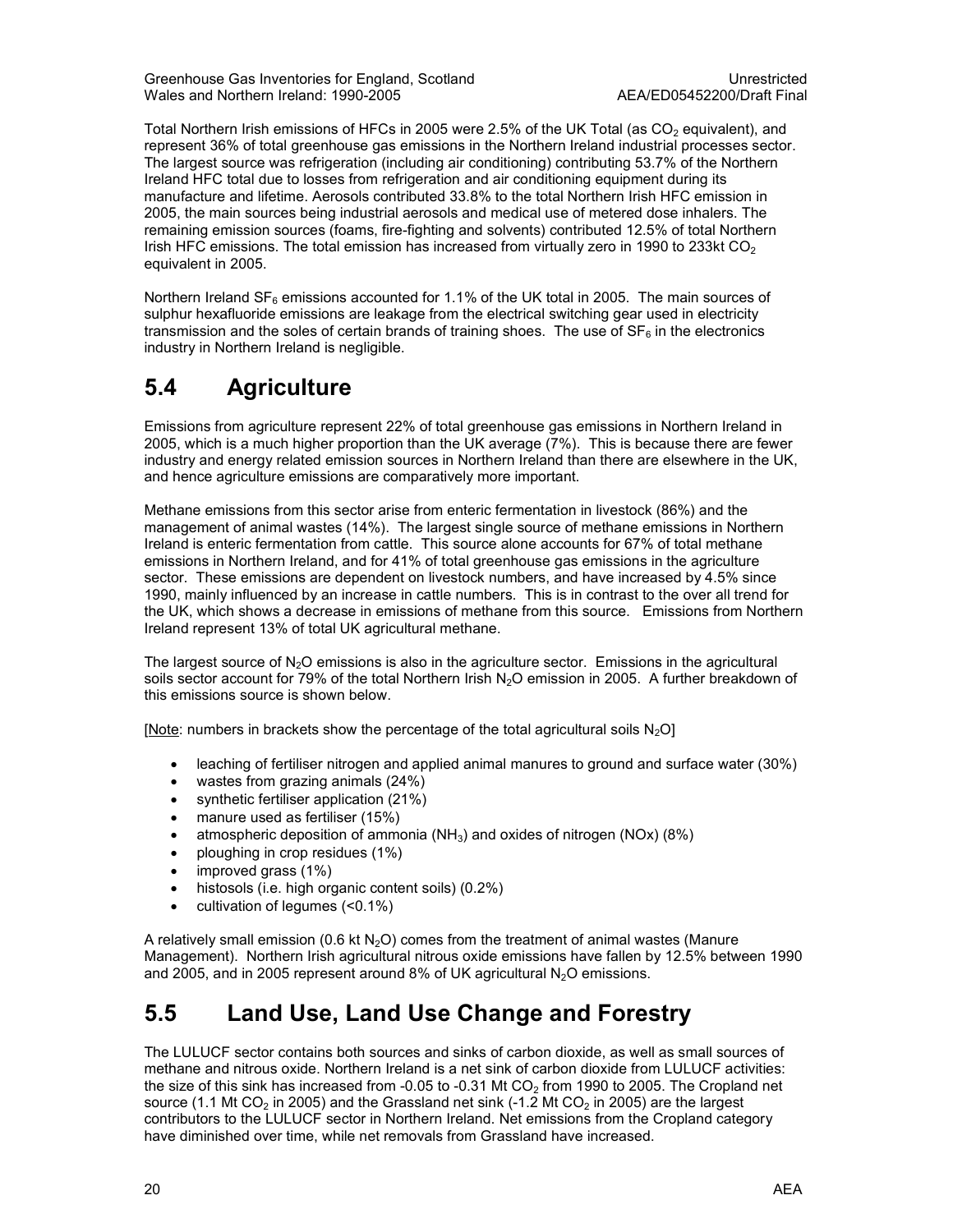Net removals in 1990 are estimated to be -0.045 Mt  $CO<sub>2</sub>$  here and in the 2004 DA inventory report. For 2004 a net sink of -0.300 Mt CO<sub>2</sub> is estimated here compared to a net source of -0.307 Mt CO<sub>2</sub> in the 2004 inventory. Differences between the inventories are due to a minor revision of the 1999-2004 forest planting data and some minor revisions of the data used for allocating liming to Grassland or Cropland. Activity data was updated with 2005 estimates. There were no changes in methods this year. Appendix 1 contains details of the methods and data sources used.

Methane and nitrous oxide emissions from the conversion of Forestland to Grassland or Settlement are not estimated for Northern Ireland due to a lack of data.

### 5.6 Waste

Emissions from the waste sector represent 2% of total greenhouse gas emissions in Northern Ireland, and 1.6% of total UK waste emissions.

These emissions are dominated by methane emissions from landfills, which comprise 81% of total greenhouse gas emissions in the waste sector. Estimates are based on data on arisings of municipal solid waste and sewage sludge in Northern Ireland using UK data for waste composition, percentage of MSW disposed to landfill, and proportion of methane recovery. On this basis, landfill emissions have fallen by 52% due to increasing use of methane recovery systems, reflecting the UK trend.

Emissions from wastewater treatment represent 2.9% of UK emissions from this source, which is consistent with the relative populations. Wastewater treatment is a relatively important source of  $N_2O$ emissions, representing 1.4% of total N<sub>2</sub>O emissions in Northern Ireland.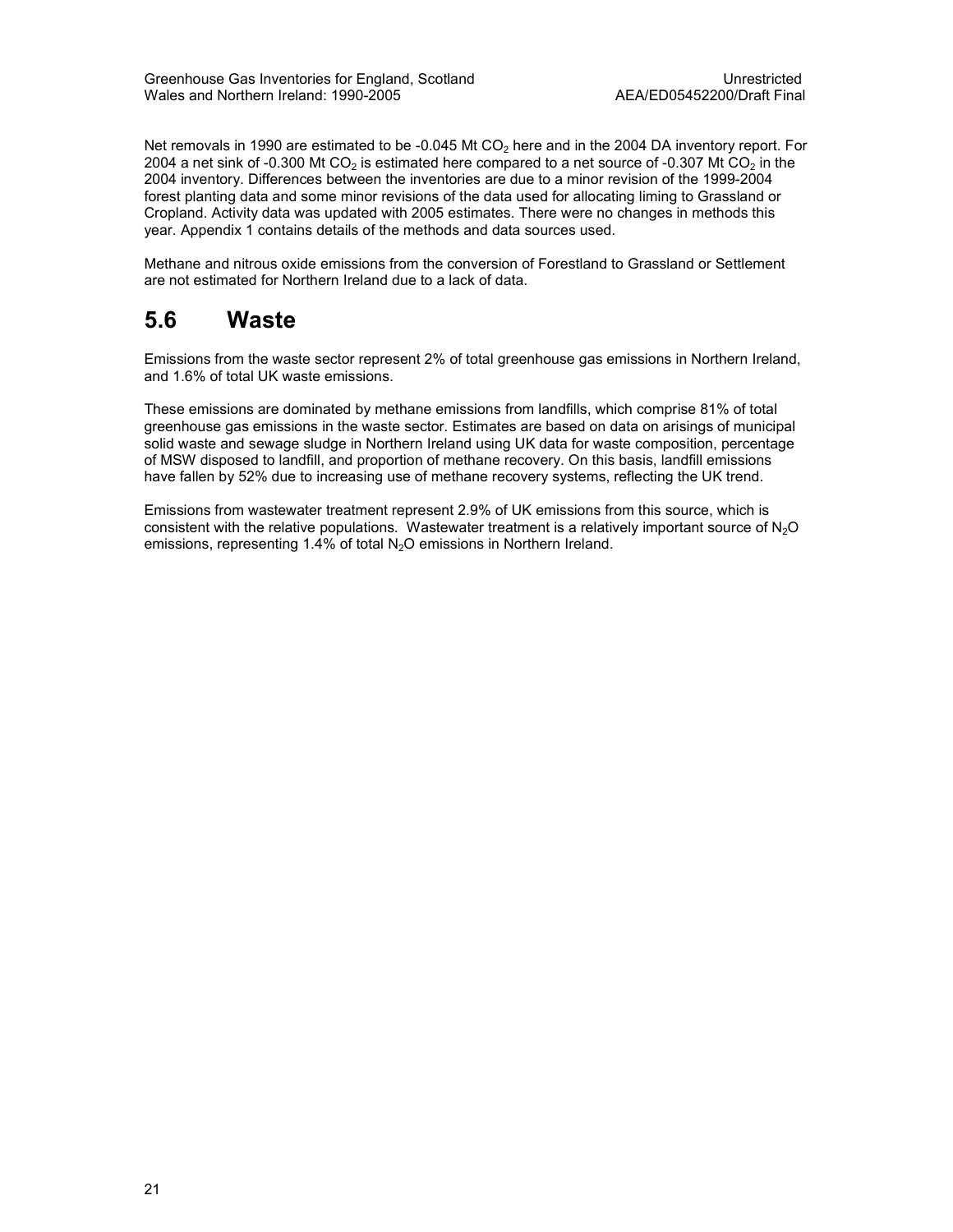## 6 Unallocated Emissions

Emissions from offshore oil and gas installations and domestic aviation emissions from flights originating in the Crown Dependencies (Channel Islands, Isle of Man) are accounted as "unallocated" emissions. As a proportion of the 2005 UK totals they account for the following:

| Carbon dioxide | $3.1\%$ | (up 30% since 1990)   |
|----------------|---------|-----------------------|
| Methane        | $1.8\%$ | (down 52% since 1990) |
| Nitrous oxide  | $0.9\%$ | (up 213% since 1990)  |

There are no unallocated emissions of halocarbons and sulphur hexafluoride.

.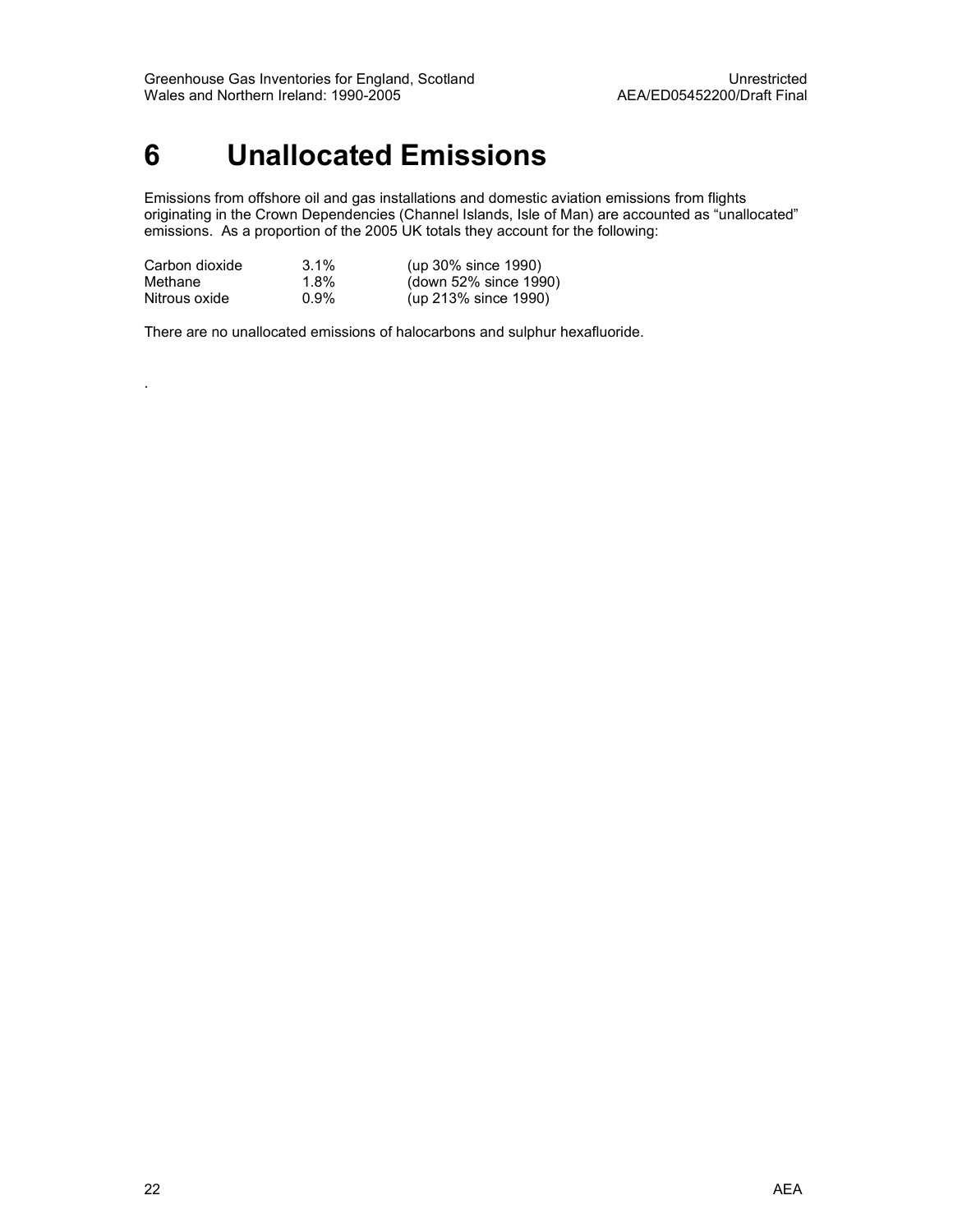## 7 Availability of Data & Changes to Inventory Methodologies

In order to estimate a complete greenhouse gas inventory for each constituent country of the UK, it would be necessary to have a complete set of activity data for each country to the same level of detail as that used for the UK Inventory. A complete set of such data is not available; in particular there are no comprehensive fuel use statistics for the constituent countries of the UK.

As environmental regulation and related monitoring mechanisms have developed within the UK, the availability of emissions and fuel use data has also developed. Each year the availability of data that could be used to inform or improve emission inventories is changing, but for many sources there is very limited data available to improve DA-estimates back to the Kyoto Protocol Base Years of 1990 (for  $CO<sub>2</sub>$ , CH<sub>4</sub> and N<sub>2</sub>O) and 1995 (for fluorinated gases). In 2005, the EUETS provided a new data source for fuel consumption on a site-by-site basis for many of the most energy intensive industrial installations in the UK, and these new data have been used in conjunction with existing point-source emissions data (from the EA, SEPA and NI DoE) to improve the DA GHG estimates.

The availability of data and estimation methodologies employed to disaggregate UK across the constituent countries to compile the DA inventories are discussed in Appendix 1 for each source sector.

### 7.1 Availability of Data by Sector

Generally, sufficient country-specific data are available for the following sectors:

- Agriculture (Defra)
- Land Use Change and Forestry (Centre for Ecology and Hydrology)
- Industrial Processes & Large Combustion Plant (for most of these, country data are available from producers, trade associations, the Environment Agency's Pollution Inventory, the Scottish Environmental Protection Agency's EPER inventory and the Northern Ireland Department of Environment's ISR inventory.)
- Road Transport (DfT. DRDNI) Detailed road count point data are available for major roads across the DAs. Estimates are made based on assessments of vehicle kilometre data, broken down at detailed vehicle-type level. Some improvements may be possible if more detail regarding local fleet composition was to be made available (a UK average fleet is assumed).

#### 7.1.1 Fuel Consumption

The availability of data across this wide-ranging sector of activity is very variable. The basis for all of the UK NAEI fuel consumption data are the Digest of UK Energy Statistics (DTI, 2006), and this publication does include some regional data such as coal production, domestic gas consumption and consumption of liquid fuels. The liquid fuel data consist of totals of different types of liquid fuel for Northern Ireland, Scotland and England & Wales combined. This regional data is of limited use, since it provides no sectoral split for final consumption of oils and the data are based on sales information from refineries, and does not track secondary sales across the UK fuel market.

UK National Grid provides gas sales statistics disaggregated by region and consumer size and Phoenix Gas provides data for natural gas consumption in NI disaggregated by type of consumer. Therefore for each constituent country the overall gas consumption data is of good quality, but there may be some mis-allocations between source sectors. For example, many of the smaller consumers may be either domestic or small commercial operations.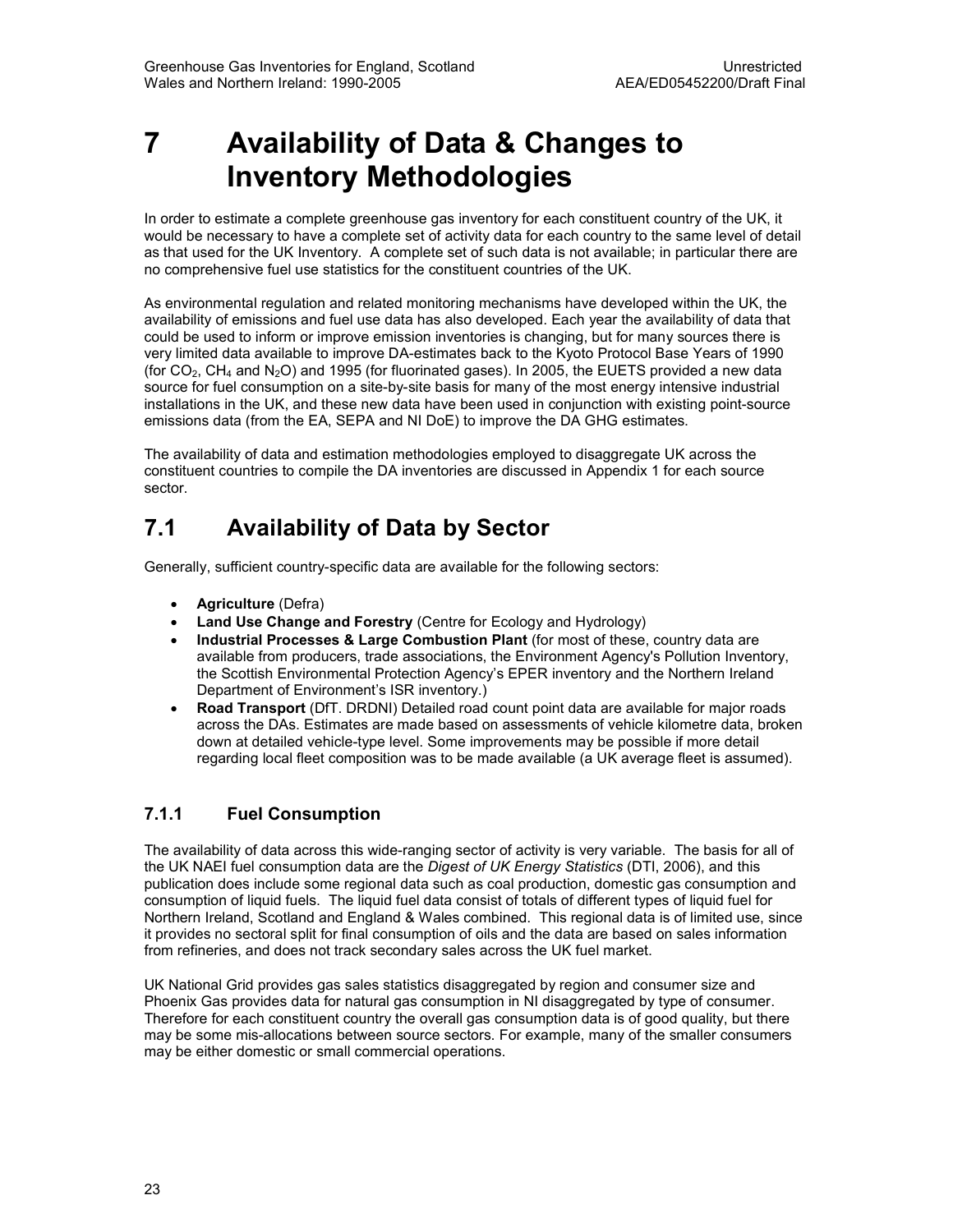Fuel consumption within the iron & steel industry is well documented by *Iron and Steel Industry* Statistics (ISSB, 2007). The ISSB data deal with primary iron and steel production but excludes most secondary processes. DUKES data are therefore also used to refine estimates for this sector.

Emissions from power generation and the cement and lime industry are calculated from emissions data within the Pollution Inventory (England & Wales) and point source data obtained directly from SEPA and DoE NI. However, there has only been a consistent UK-wide set of emissions data from these sources since 2002, and hence estimates for earlier years are more uncertain and are based on operator-supplied information, DTI fuel use data (e.g. for power stations) and plant production data from trade associations (e.g. cement industry data from the BCA). Data are now also available through the EU Emissions Trading Scheme for power generation and other large combustion sources. Emissions data for the refineries sector are provided annually by UKPIA, providing a detailed breakdown of plant-specific emission sources for each refinery in the UK. Once again, this detailed data has only been available for more recent years and historic emission estimates back to 1990 are based on industry estimates of plant production rather than on reported emissions or fuel use data, and hence are subject to greater uncertainty. The EUETS data for refineries has proven to be of little use in the improvement of the UK and DA inventories to date as different refinery operators use different approaches to fulfilling reporting requirements, providing an inconsistent picture of fuel use across this industry.

Detailed data are available for the offshore industry from the UKOOA EEMS database which includes installation and process-specific data for 1995, and 1998 to 2005 of varying coverage; earlier years in the UKOOA dataset are more sparsely populated and appear to be less consistent across the industry. All 1990 sector splits have been based on extrapolating back the 1995 sector splits. There are some data inconsistencies evident across the time-series of the EEMS data, and hence the trends in emissions from the oil & gas extraction sector are quite uncertain.

Northern Ireland produces an annual set of fuel statistics which includes sector-specific consumption data for coal and total consumption for oil products. However, the usefulness of these statistics is somewhat unclear, as the Annual Coal Enquiry in Northern Ireland does not provide a breakdown of solid fuel use by type (i.e. steam coal, anthracite, coke data are not provided separately) and there is no detail regarding use of different oil grades by end-users.

Up until 1994, the Welsh Office produced a fairly detailed set of fuel statistics based on DTI estimates. However this has been discontinued since the privatisation of the energy industries, due to concerns of commercial confidentiality.

Scotland does not publish fuel statistics. Limited data on coal production and gas consumption in 1990 has previously been provided and forms the basis of some extrapolated data estimations.

Hence the main sources where fuel use data have been estimated are:

- Domestic coal & oil
- Miscellaneous/Commercial and public sector coal & oil
- Agriculture sector coal & oil
- All fuel use within the "Other Manufacturing Industry" sector (excluding cement and autogeneration)

Various surrogates are used to estimate these sources:

- The regional disaggregation of agricultural sector fuel combustion emissions and oil consumption in the commercial and public service sectors are based on employment statistics.
- BERR (formerly DTI) Regional Energy Statistics have been used for solid and liquid fuels in the commercial, public, small industrial and domestic sectors.
- Domestic sector estimates are based on BERR Regional Energy Statistics and reported trends in fuel use from Northern Ireland Housing Condition Surveys, to ensure that the effects of the developing gas supply infrastructure in Northern Ireland is reflected in the inventory.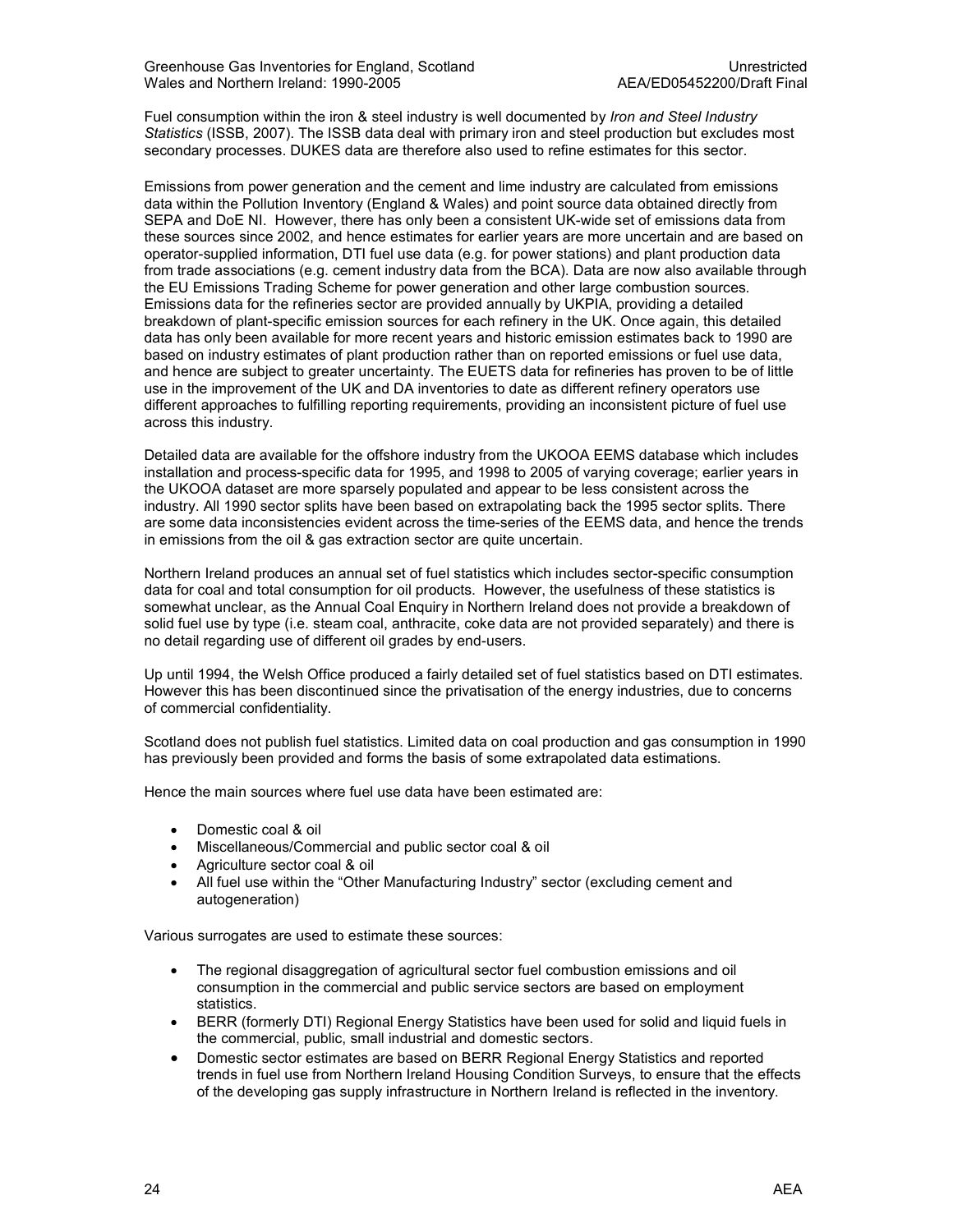### 7.2 Significant Changes to Inventory Methodology

A number of changes have been made to the estimates since the last study (Baggott et al 2006) due to revisions to:

- Carbon dioxide, methane and nitrous oxide emission estimates in the UK inventory; and
- disaggregation methodologies to derive DA inventories from the UK data.

The most significant changes are described below.

#### 7.2.1 Changes to the UK Greenhouse Gas Inventory

The National Inventory is updated each year to reflect changes in statistics for earlier years (for example, fuel statistics in DUKES may be revised from one year to the next), or changes to emission factors or methodologies. These changes are explained in the National Inventory Report (Baggott et al 2007), and a short summary of the most significant changes to this year's inventory is included below:

- Revisions to fuel oil statistics in the energy sector. This effects emissions from power generation from 2000 to 2004.
- Revisions to fuel use statistics in the rail sector. These are supplied to AEA by ATOC (the Association of Train Operating Industries), and were revised significantly between the 2004 and 2005 inventories. This has affected emissions in the rail sector, in addition to emissions in other sectors where gas oil is used, since the over all fuel use totals for the UK must agree with the National Statistics published in DUKES (DTI, 2006).
- Nitric and Adipic acid manufacture. One of the UK site operators has revised their N2O emission estimates following a review of their data management systems and assumptions, as part of an Improvement Condition under their IPPC authorisation regulated by the EA. This has led to a decrease in the estimated emissions of  $N_2O$  across the full time series.

#### 7.2.2 Revisions to Regional Disaggregation Methodologies

A number of methods have been revised regarding the split of UK data to produce GHG inventories for England, Scotland, Wales and Northern Ireland. We have an ongoing process of improvement in this regard and increasingly are working towards harmonisation of our approach with other inventory products such as mapping grids and local inventory models.

The key changes in the latest inventory compilation are:

- The methodology for disaggregating emissions from domestic aviation has been improved. These emissions were disaggregated for the first time in the 1990 – 2004 DA Inventories, using a basic methodology based on total aircraft movements at UK airports. This method has been refined this year, to be consistent with the methodology used for the UK inventory. Estimates for take off and landing and cruise cycles of domestic flights are now calculated using a database of aircraft movements, which includes details of flight origin, destination, aircraft type, fuel type and engine type, enabling pollutant-specific estimates of GHGs to be determined. Emissions from a given flight are allocated to the country of flight origin. This change has led to an increase in the emissions from this sector in Scotland, as it has highlighted the major domestic routes (i.e. Glasgow-London, Edinburgh-London).
- A new data source has been identified for emissions of methane from closed coal mines. Defra commissioned a report on emissions from this source, which was completed in May 2005, and was used in the compilation of the 2004 UK Inventory. Previously, the regional split of these emissions was based on the amount of coal produced. This year, information on the total methane reserves by site has been identified within the UK report and therefore this has been used to provide a more representative estimate for each constituent country.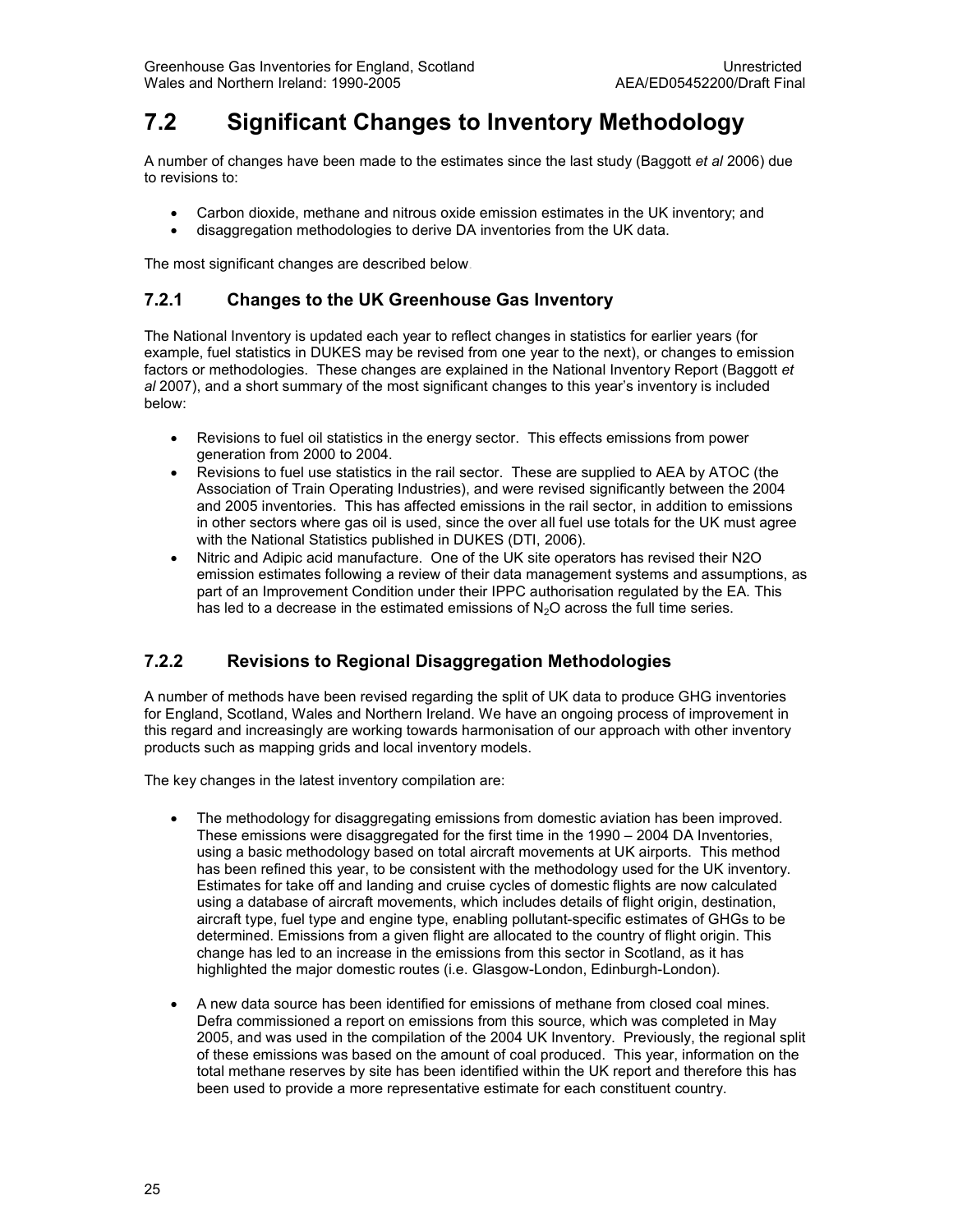• Emission estimates from domestic sources have been revised. Good quality data is available for gas and electricity use at high spatial resolution for this sector from the DTI and UK National Grid. However, "bottom-up" information for liquid and solid fuel use is not available on a consistent basis across the time-series and the information from sales data from collieries and refineries is subject to significant uncertainty.

For 2003 – 2004, BERR (formerly the DTI) have published regional energy statistics, which detail liquid and solid fuel use for this sector based on a modelled approach, which takes into account the availability of gas, smoke control areas and housing data to distribute the total UK fuel use to Local Authority areas. These data have been used to ascertain the distribution of these fuels in 2003 to 2005. The trend for Northern Ireland has been modelled on Housing Condition survey data from surveys in 1996, 2001 and 2004, which detail the fuel switching trends as the region's historic reliance on solid fuels has been replaced by a significant swing to oil and gas use. The trend in emissions from the other DAs follows the UK trend, which is based on DUKES fuel use data for the domestic sector.

- Emissions from liquid and solid fuels in small industrial and commercial combustion sources have been revised, based on the DTI regional energy statistics. Estimates for this sector are subject to significant uncertainty as a consistent time-series of fuel use at DA level is not available. It has therefore been assumed that the trend in all of the DAs follows the UK trend for these sources. This revision has had a disproportionately large effect on the Northern Ireland inventory, where the carbon dioxide inventory is more susceptible to revisions due to the smaller industrial economy evident in the region. It appears, however, from the DTI regional energy statistics dataset, that previous carbon dioxide inventories for Northern Ireland included over-estimates for these smaller-scale sources. It is anticipated that ongoing studies to research fuel use in the commercial sectors in Northern Ireland will provide further improvements to these estimates in future inventories.
- Emissions from peat use in combustion processes were distributed to the DAs based on the distribution of coal use in the 1990 to 2004 DA GHG Inventories. For this year, regional peat use data has been supplied by CEH. This has led to increased emissions in Northern Ireland, where much of the peat is used, although the total emission from this source is not very significant.
- Road traffic count data from DRDNI has been revised significantly this year, leading to a revision of road transport emissions in Northern Ireland.
- The methodology for disaggregating refinery emissions has been modified to incorporate plant specific data from UKPIA. This is a "fine tuning" of the previous method that used data from the PI, SPRI and ISR (EA, SEPA, NI DoE).

More information about the methodologies used is presented for each sector in Annex 1.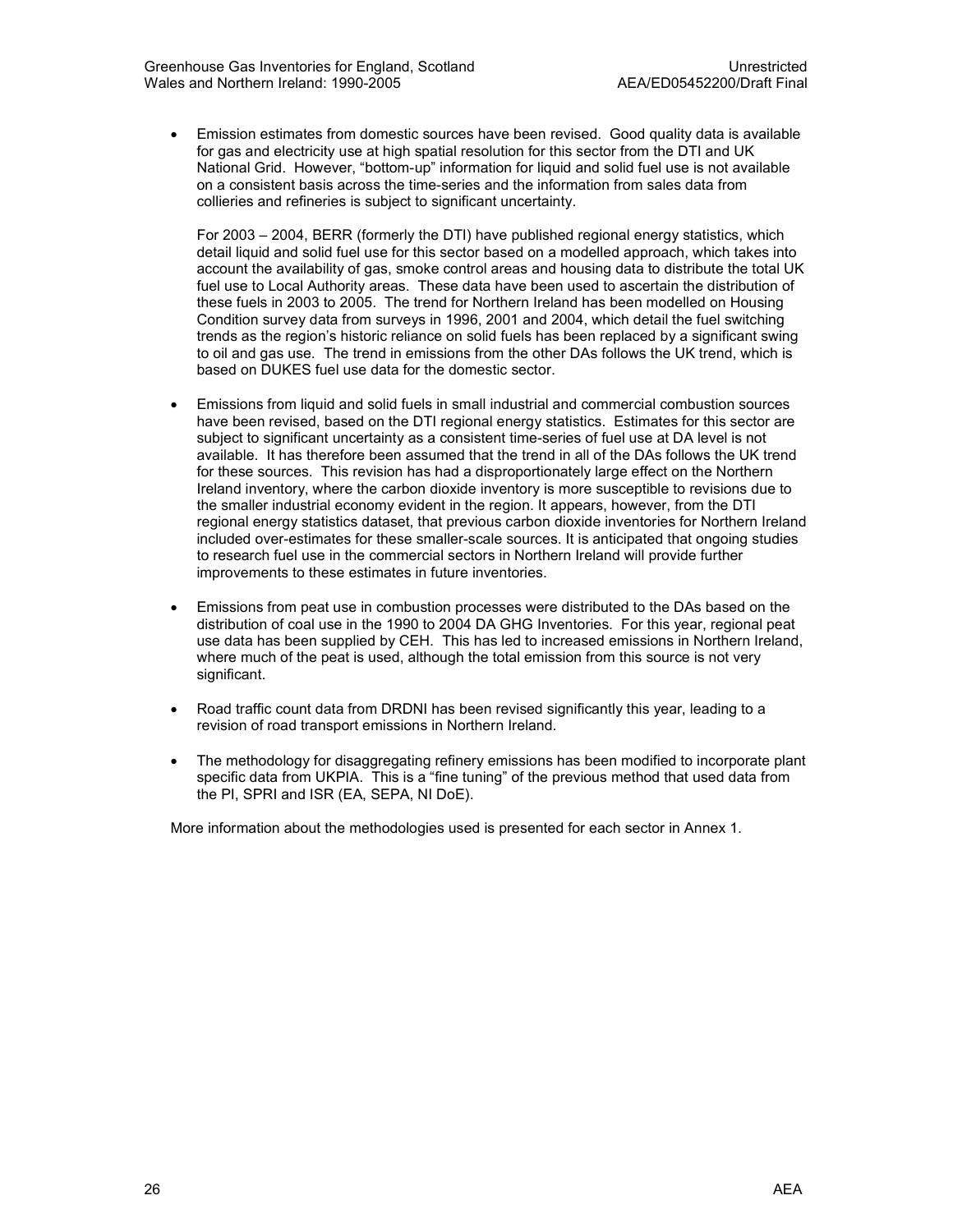## 8 Uncertainty in the Inventories

A study (Eggleston et al, 1998) estimated the uncertainty in the UK Inventory, and these estimates are revised annually in the compilation of the UK GHG inventory (Baggott et al, 2007) to account for data and methodological changes. Using the uncertainty method developed for the UK inventory, estimates of the uncertainty in the DA GHG inventories can also be calculated. These are presented in Table 8.1 below. The estimated uncertainty in the UK carbon dioxide has been revised significantly (as explained in Baggott et al, 2007). This reduced estimate for the UK inventory has therefore led to a reduction in the uncertainty estimates for the Devolved Administrations, in some cases.

As a result of the activity data gaps in the Devolved Administration inventories, the estimates will be more uncertain than for the UK inventory. The uncertainties in the emission totals have been estimated using a Monte Carlo simulation. In the calculations of uncertainties for the 1990-2005 DA GHG inventories, the assumptions under-pinning the additional uncertainty due to the use of proxy activity data for the DA inventories have been revised for all fuels and all sources. Expert judgement has been used to assess the degree of additional uncertainty due to the use of proxy activity data, informed by the comparison of the new datasets such as EUETS and the BERR regional energy statistics with historic data. In recent years the revisions to UK fuel use statistics (DUKES) have been significant for several fuels, notably coal, gas oil and fuel oil. Overall data quality and sector allocations are improving, but for some source sectors, significant uncertainties remain, even at UK level.

The uncertainty estimates for the 1990-2005 DA GHG inventories are reported in Table 8.1. The N<sub>2</sub>O distribution is heavily skewed $^6$ , so that 2.5% and 97.5% confidence limits are quoted.

| Uncertainties    |          |         |          |       |           |       |  |
|------------------|----------|---------|----------|-------|-----------|-------|--|
| <b>GHG</b>       | Units    | England | Scotland | Wales | N Ireland | UK    |  |
| CO <sub>2</sub>  | $±$ %    | 2       | 6        |       | 5         | 1.6   |  |
| Methane          | $±$ %    | 24      | 18       | 17    | 17        | 20.5  |  |
| N <sub>2</sub> O | Lower kt | 20.8    | 2.5      | 1.7   | 1.1       | 27.6  |  |
|                  | Upper kt | 320.8   | 67.6     | 47.1  | 36.5      | 473.9 |  |
| <b>HFC</b>       | $±$ %    | 23      | 19       | 19    | 19        | 19.1  |  |
| <b>PFC</b>       | $±$ %    | 16      | 10       | 10    | NA        | 10.1  |  |
| SF <sub>6</sub>  | $±$ %    | 23      | 20       | 20    | 20        | 20.0  |  |
| <b>Total</b>     | $±$ %    | 12      | 20       | 18    | 32        | 13.1  |  |

Table 8.1 Estimated Uncertainties in the DA GHG Inventories in 2005

#### Notes

- 1. Uncertainty is defined as  $\pm 2\times$ (standard deviation)/mean %, which closely approximates the 95% confidence interval
- 2. Emissions of PFC in Northern Ireland are zero.

The relatively high uncertainties in the Scottish  $CO<sub>2</sub>$  and GWP inventories reflect the large contribution made by Land Use, Land Use Change & Forestry (LULUCF) to the Scottish  $CO<sub>2</sub>$  inventory. The high uncertainty in the GWP inventory for Northern Ireland and Wales is a consequence of the relatively large contributions of methane and agricultural  $N_2O$ . The high uncertainty in the Northern Ireland  $CO<sub>2</sub>$ inventory reflects the relatively high contribution from the more uncertain, smaller combustion sources. The GWP inventory for England has lower uncertainty as a consequence of the relatively low contributions to the English inventories from high uncertainty sources such as LULUCF and agricultural  $N_2O$ .

1

 $6$  The upper and lower estimates do not lie at an equal distance from the mean and therefore these limits are given separately for  $N_2O$  as it is inappropriate to quote a single % figure.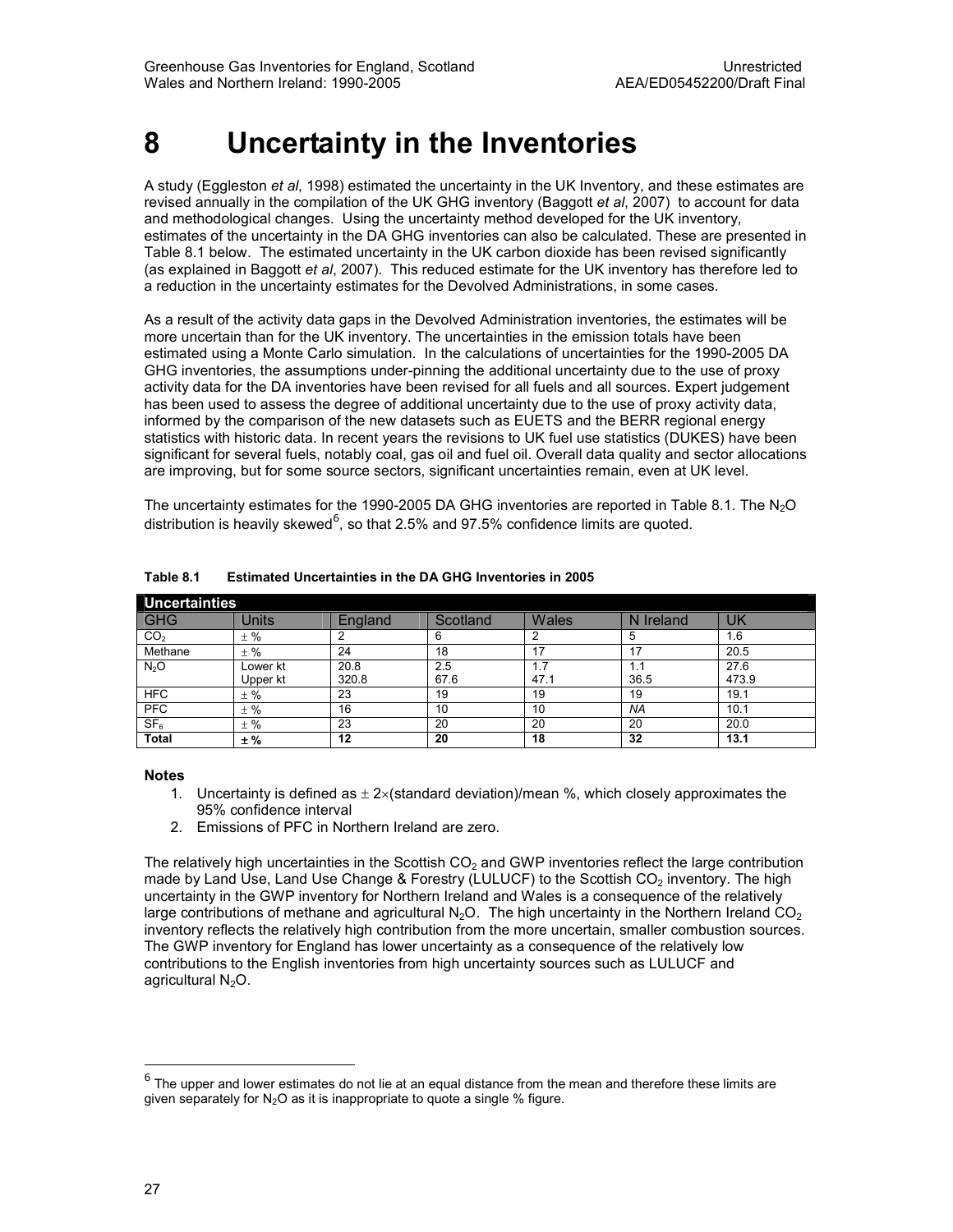## 9 Summary Graphs

Graphs illustrating the greenhouse gas emissions for the years 1990, 1995, and 1998 to 2005 for the Devolved Administration are shown in figures 9.1 to 9.6. All of the plots show net emissions as  $CO<sub>2</sub>$ equivalent.

The summary data and time-series trends illustrated by these graphs are also presented in more detailed country-specific tables in Appendix 2, including a breakdown of total greenhouse gas emissions by the following IPCC Source Categories:

- Energy
- Industrial Processes
- Agriculture
- Land Use, Land Use Change & Forestry
- Waste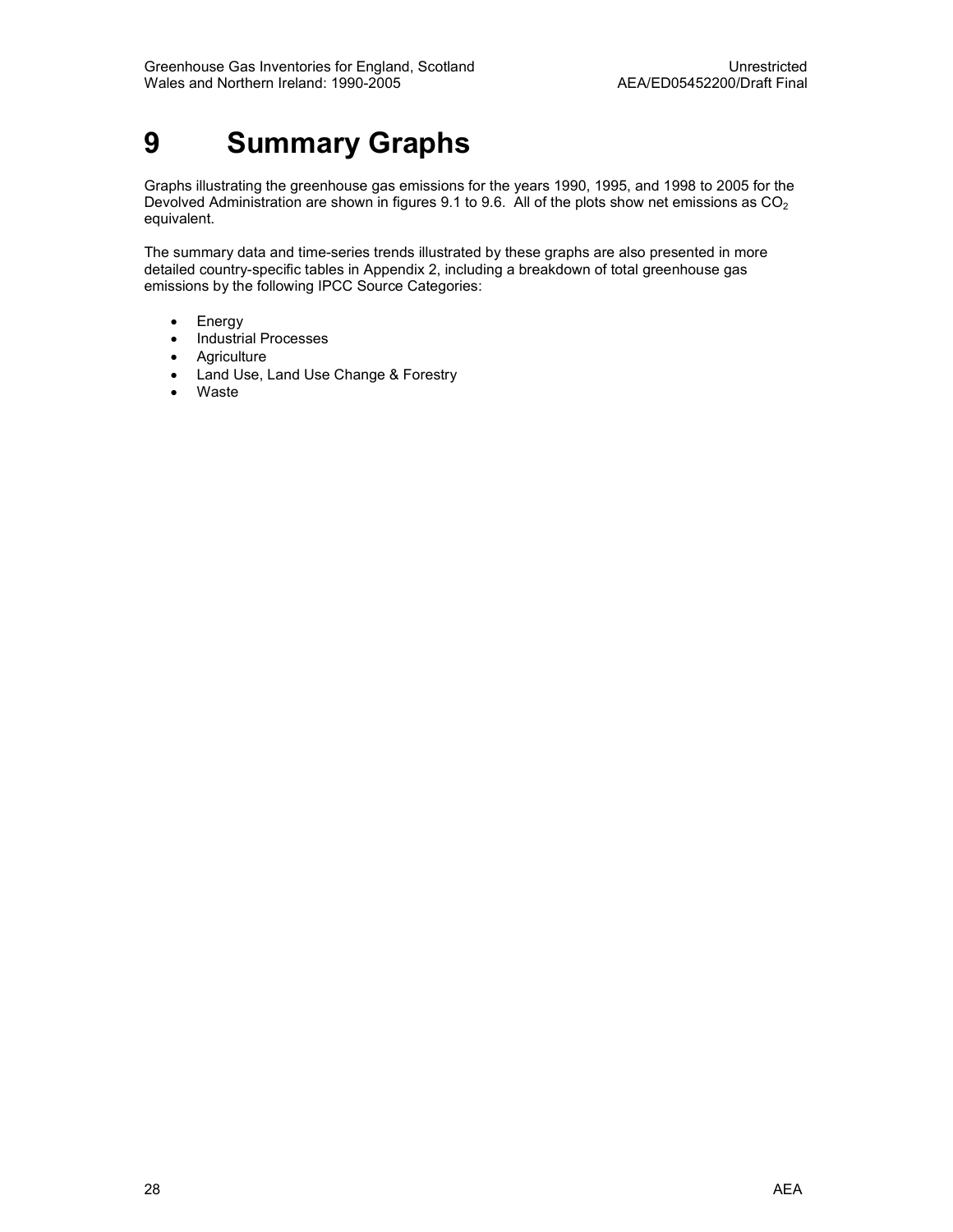#### Greenhouse Gas Inventories for England, Scotland Unrestricted Unrestricted Unrestricted Unrestricted Wales and Northern Ireland: 1990-2005

## AEA/ED05452200/Draft Final



#### Figure 9.1 Emissions of CO<sub>2</sub>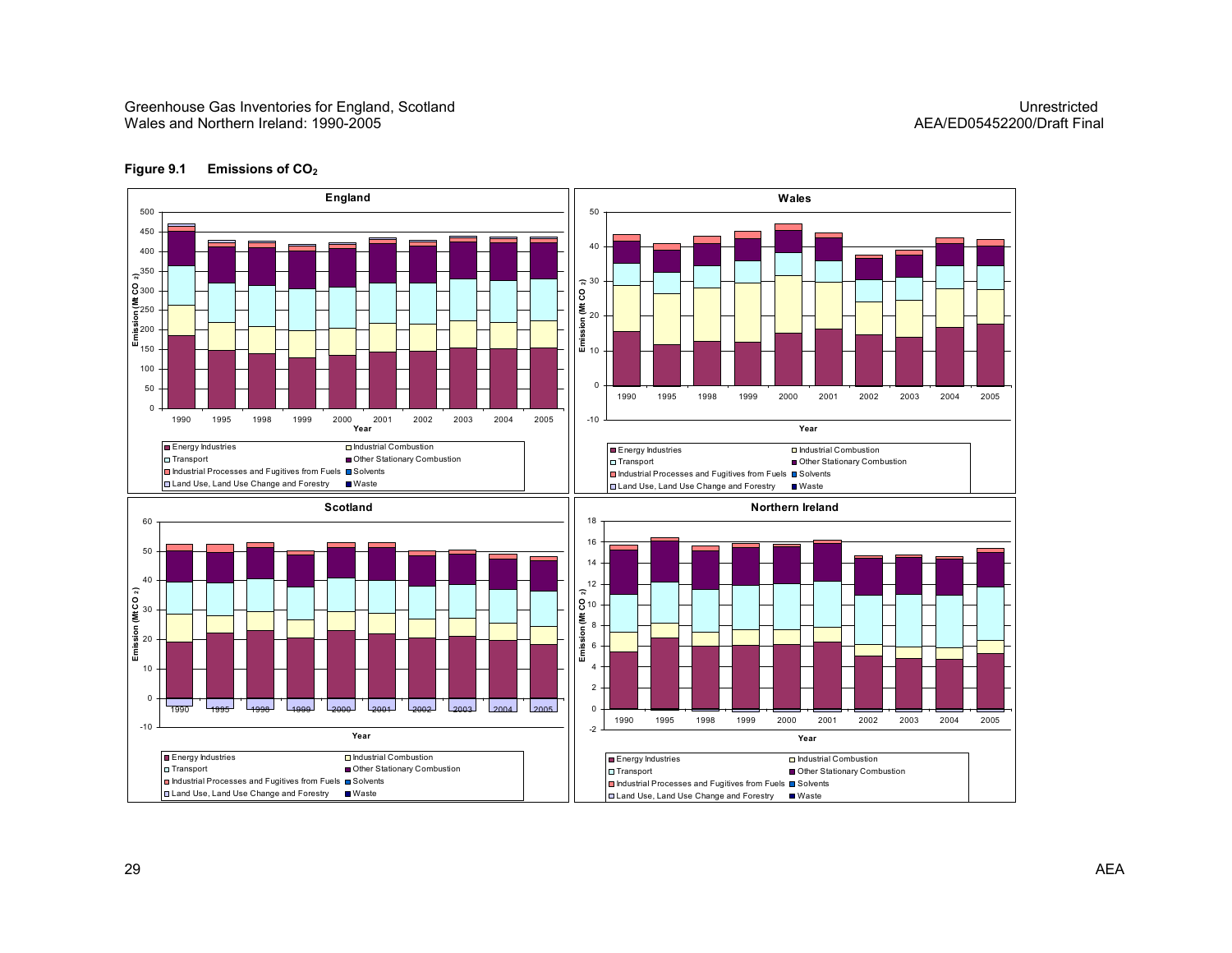

#### Figure 9.2 Emissions of Methane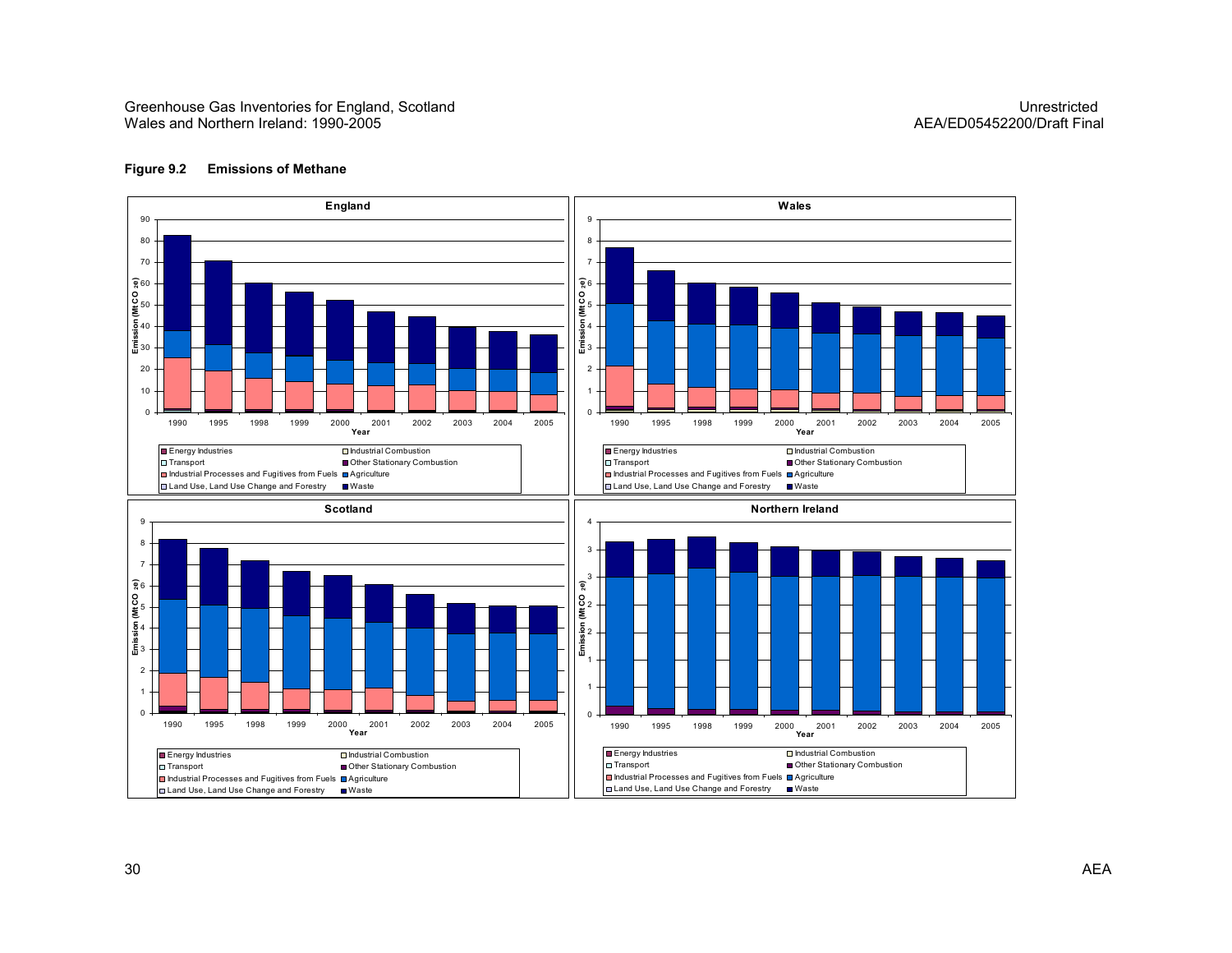Greenhouse Gas Inventories for England, Scotland Unrestricted Unrestricted Unrestricted Unrestricted Wales and Northern Ireland: 1990-2005

## AEA/ED05452200/Draft Final

#### Figure 9.3 Emissions of Nitrous Oxide

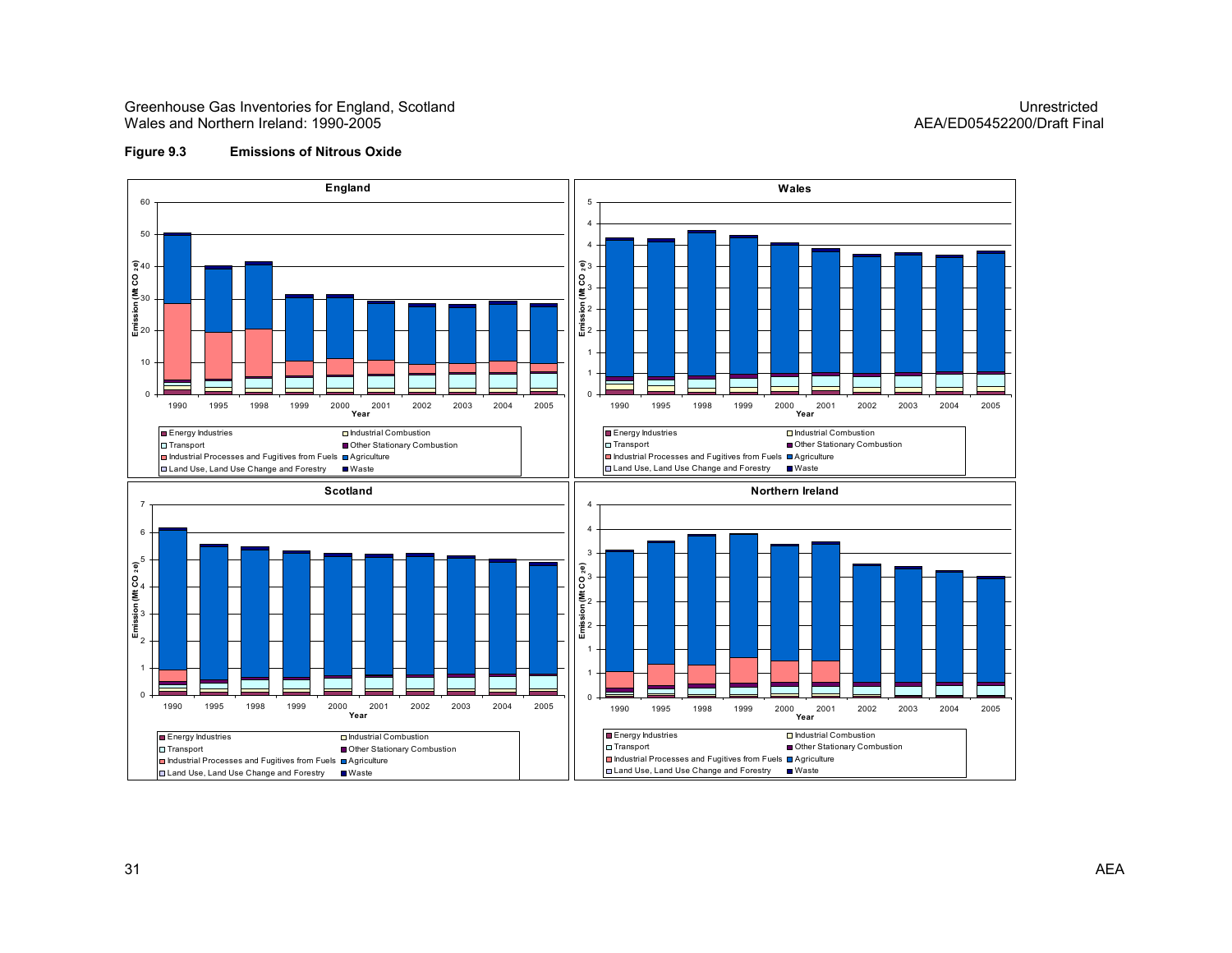Greenhouse Gas Inventories for England, Scotland Unrestricted Unrestricted Unrestricted Unrestricted Wales and Northern Ireland: 1990-2005

## AEA/ED05452200/Draft Final

#### Figure 9.4 Emissions of HFCs

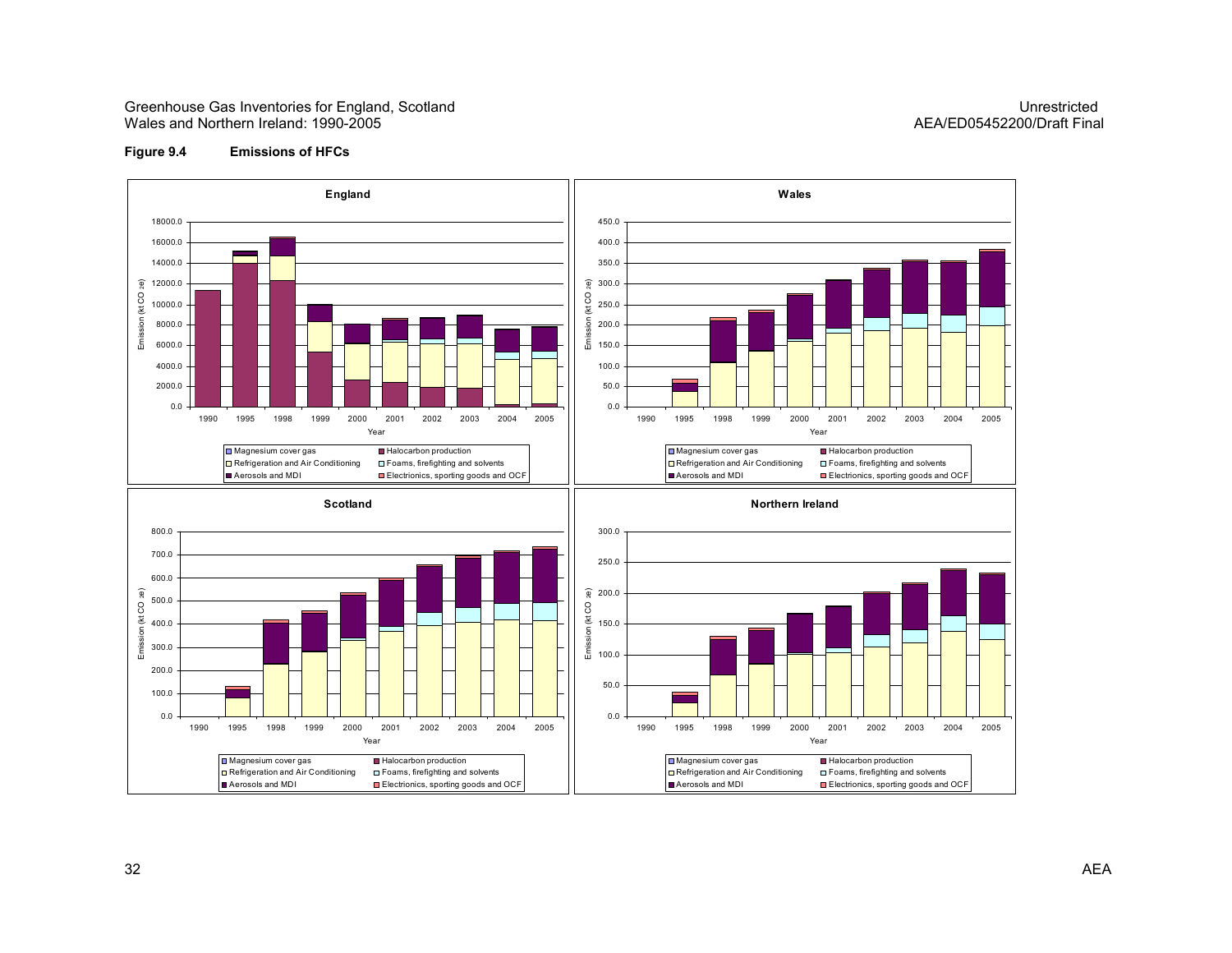#### Greenhouse Gas Inventories for England, Scotland Communication Communication Communication Communication Communication Communication Communication Communication Communication Communication Communication Communication Commu Wales and Northern Ireland: 1990-2005

## AEA/ED05452200/Draft Final

#### Figure 9.5 Emissions of PFCs

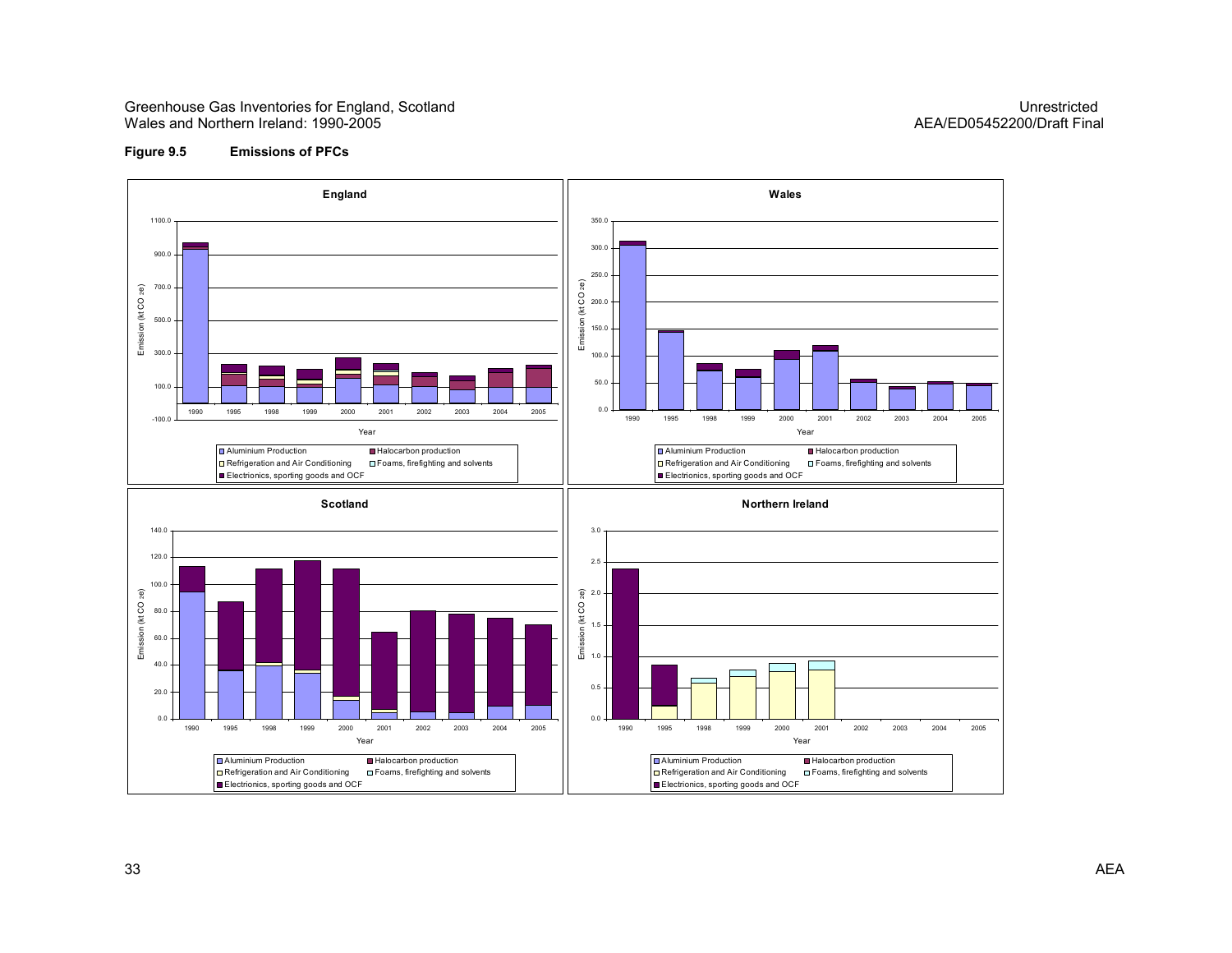#### Greenhouse Gas Inventories for England, Scotland Communication Communication Communication Communication Communication Communication Communication Communication Communication Communication Communication Communication Commu Wales and Northern Ireland: 1990-2005

## AEA/ED05452200/Draft Final

#### Figure 9.6 Emissions of  $SF_6$

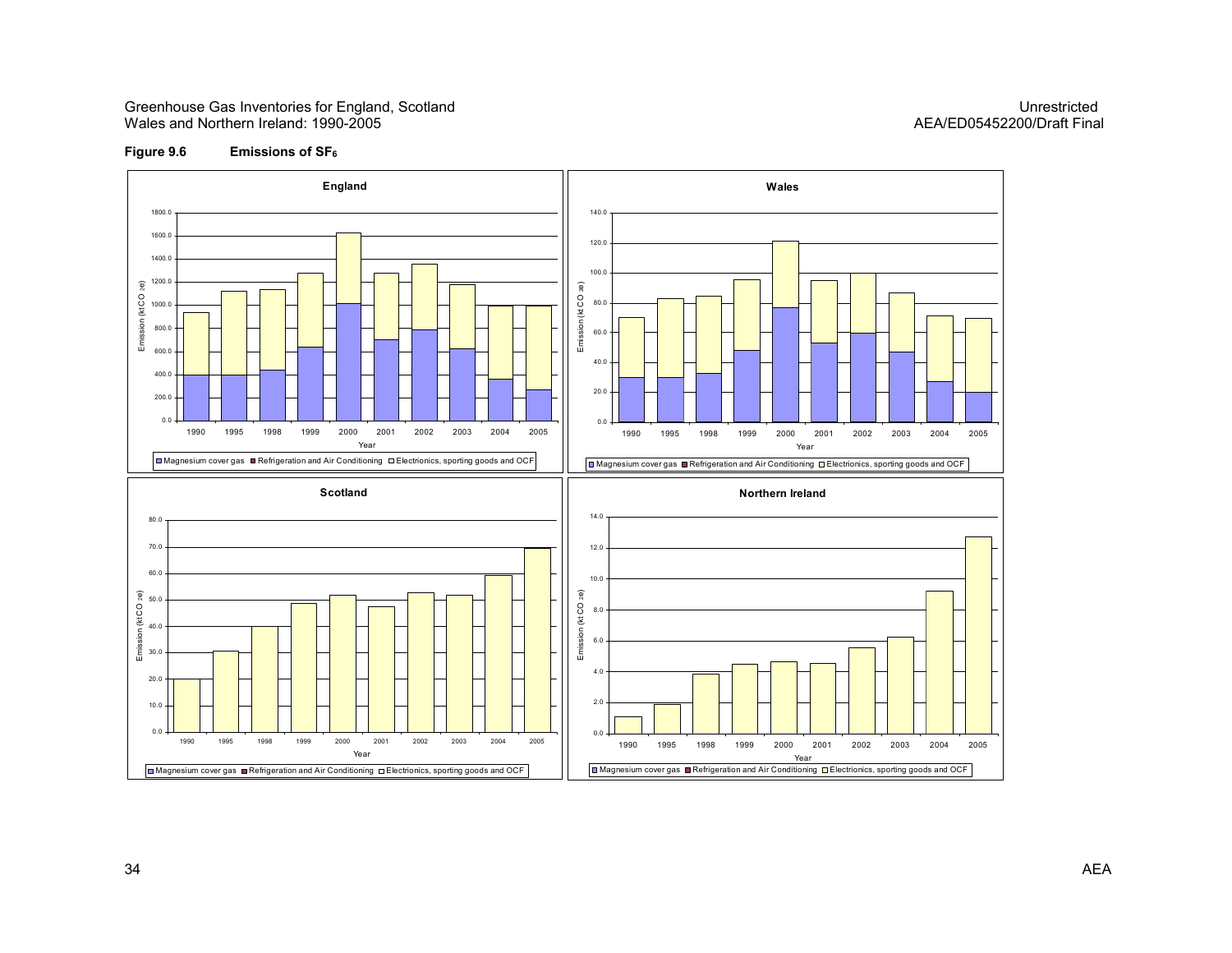## 10 References

Adger, N, Subak, S. (1995) "Carbon fluxes resulting from Land Use Change: Land Use Data and Policy." In: Carbon Sequestration in Vegetation and Soils (Ed. by MGR Cannell), DOE/ITE Contract EPG 1/1/3. Interim Report March 1995. Department of Environment, London.

AES Drax (2004), Power station fuel consumption, Personal Communication.

Alcan (1998, 2000, 2002, 2004, 2006), Personal Communication.

Agricultural Industries Confederation (2006). Fertiliser Statistics 2006 Report www.agindustries.org.uk

ATOC (2006), Fuel use by train operating companies, 2005, personal communication.

Baggott S, Cardenas L, Garnett E, Jackson J, Mobbs DC, Murrells T, Passant N, Thomson A, Watterson J (2007) "UK Greenhouse Gas Inventory, 1990 to 2005 Annual Report for submission under Framework Convention on Climate Change." AEA Energy & Environment, AEA Technology, April 2007.

Baggott SL, Cardenas L, Downes M, Garnett E, Jackson J, Li Y, Passant N and Thomson A (2006), "Greenhouse Gas Inventories for England, Scotland, Wales and Northern Ireland: 1990-2004."

Barlow, TJ, Hickman, AJ, Boulter, P, "Exhaust Emission Factors 2001: Database and Emission Factors", TRL Report PR/SE/230/00, September 2001

Bell, DM (2006), ISR and Power Station Fuel Consumption, Personal Communication, Northern Ireland Department of Environment.

BGS (1991, 1996, 2004, 2006), United Kingdom Minerals Yearbook, British Geological Survey, Natural Environment Research Council.

BP (2004), Grangemouth Refinery, Personal Communication.

Bradley, I (1997) "Carbon loss from drained lowland fens." In: Carbon Sequestration in Vegetation and Soils (Ed. by MGR Cannell), DOE/ITE Contract EPG 1/1/3. Final Report March 1997. Department of Environment, London.

Bradley, R. I., Milne, R., Bell, J., et al. (2005). A soil carbon and land use database for the United Kingdom. Soil Use and Management, 21, 363-369.

British Cement Association (2005), Personal Communication.

British Glass (2001), Emissions from the UK Glass Industry. Report prepared for NETCEN.

British Glass (2006), Production Statistics for UK Glass Industry, Personal Communication.

Brown, KA, Smith, A, Burnley, SJ, Campbell, DJV, King, K, Milton, MJT (1999) "Methane Emissions from UK Landfills", AEA Technology, AEAT-20624, Culham

BSFP (1991, 1996, 2005), British Survey of Fertiliser Practice for 1990, 1995, 1998-2005.

Cannell, MGR, Dewar, RC, Pyatt, DG, (1993) "Conifer plantations on drained peatland in Britain: a net gain or loss of carbon?" In: Forestry 66, 353-368.

Cannell, M. G. R. and Dewar, R. C. (1995). The Carbon Sink Provided by Plantation Forests and Their Products in Britain. Forestry, 68, 35-48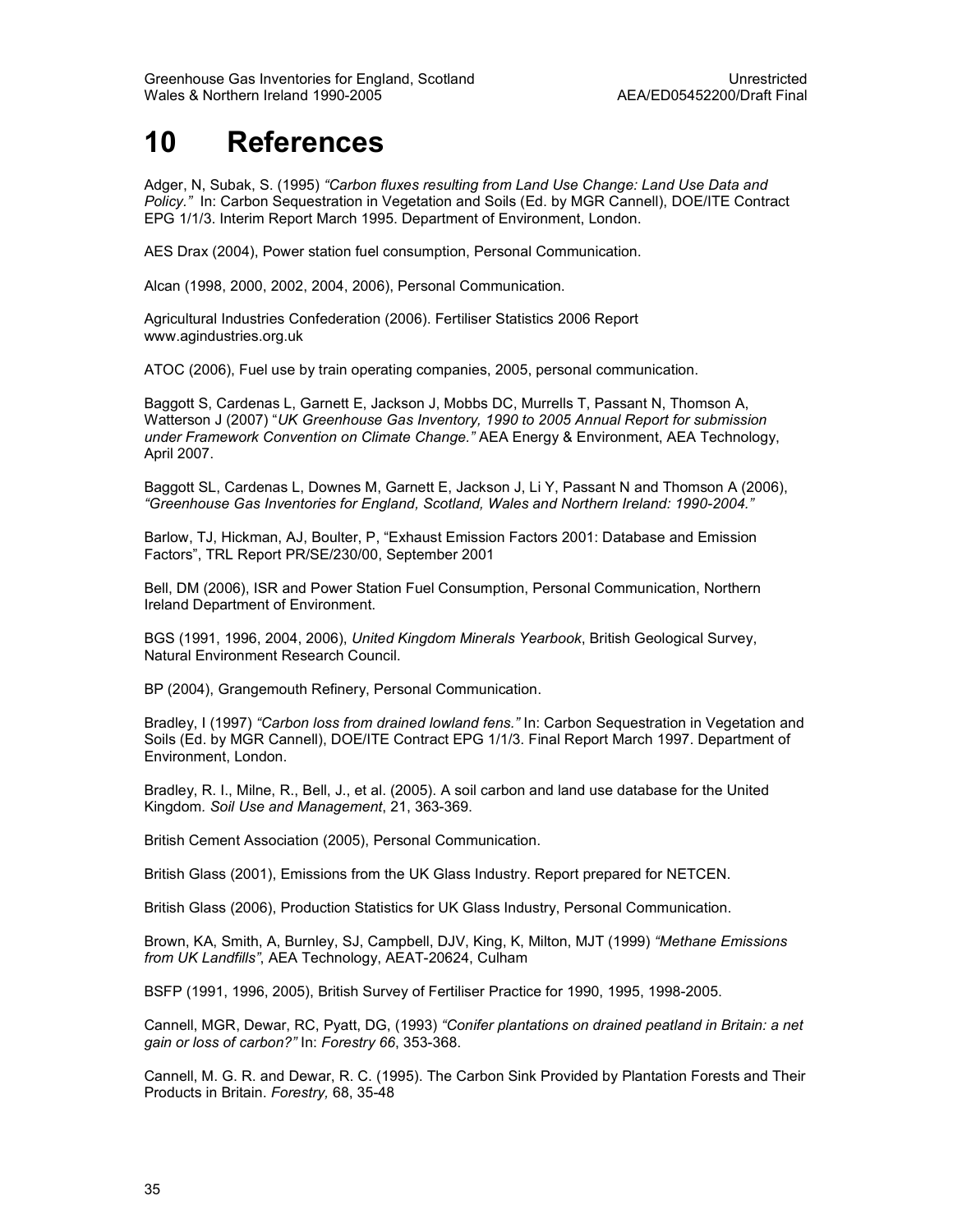Cannell, MGR, Milne, R, Hargreaves, KJ, Brown, TAW, Cruickshank, MM, Bradley, RI, Spencer, T, Hope, D, Billett, MF, Adger, WN & Subak, S (1999) "National inventories of terrestrial carbon sources and sinks: the UK experience." In: Climatic Change 42, 505-530

Civil Aviation Authority (2006), database of UK flight information.

Coal Authority (2006), Regional Coal Production, Personal Communication.

Cooper, A. and McCann, T. (2002). Technical Report of the Northern Ireland Countryside Survey. University of Ulster.

Cruickshank, MM, Tomlinson, RW (1997) "Carbon loss from UK peatlands for fuel and horticulture." In: Carbon Sequestration in Vegetation and Soils (Ed. by MGR Cannell), DOE, Contract EPG 1/1/3. Final Report March 1997. Department of Environment, London.

Cruickshank, MM, and Tomlinson, RW, (2000) "Change in soil carbon storage in Northern Ireland: estimated by the IPCC default and matrix methods." In.: Carbon Sequestration in Vegetation and Soils (Ed. by R. Milne), DETR Contract EPG 1/1/39. Final Report April 2000. (Available at http://www.nbu.ac.uk/ukcarbon/)

DANI (1991, 1996, 1999), The Agricultural Census in Northern Ireland: Results for June 1990, 1995, 1998.

DARDNI (2000, 2001), The Agricultural Census in Northern Ireland: Results for June 1999, 2000.

Department of Communities and Local Government (2006). Land use change in England to 2005. Additional tables LUCS-21A. UK Government, London

DEFRA (2003a), Sewage Sludge Disposal Tables produced for Digest of Environmental Statistics.

DEFRA (2001) June Agricultural Census for 2000. Department for Environment, Food and Rural Affairs.

DEFRA (2006a), Agricultural Census Statistics for UK, Annual Reference Tables, Labour Force. DEFRA Agricultural Statistics website.

DEFRA (2006b), 2005 EUETS emissions and fuel use data by site, personal communication.

DETR (1997), Digest of Environmental Statistics, The Stationary Office.

Dewar, R. C. and Cannell, M. G. R. (1992). Carbon Sequestration in the Trees, Products and Soils of Forest Plantations - an Analysis Using UK Examples. Tree Physiology, 11, 49-71.

DfT (2006a) "Vehicle Licensing Statistics: 2005 data" Transport Statistics Bulletin

DfT (2006b) "Transport Statistics Great Britain: 2006 edition", The Stationary Office

DfT (2006c) "Road Traffic Statistics: 2005" Transport Statistics Bulletin

DLTR (2004), Aircraft Movement data, Personal communication.

DOE, (1993), UK Sewage Sludge Survey, CES Limited, HMSO

DoRDNI (2006a) "Northern Ireland Transport Statistics 2005-2006", Central Statistics and Research Branch, Department of Regional Development in Northern Ireland. (Available at http://csrb.drdni.gov.uk/statistics/statistics.asp)

DoRDNI (2006b), "Traffic and Travel Information Report, 2005" and communication with David Compston, Department for Regional Development, Northern Ireland, Road Services Headquarters, October 2006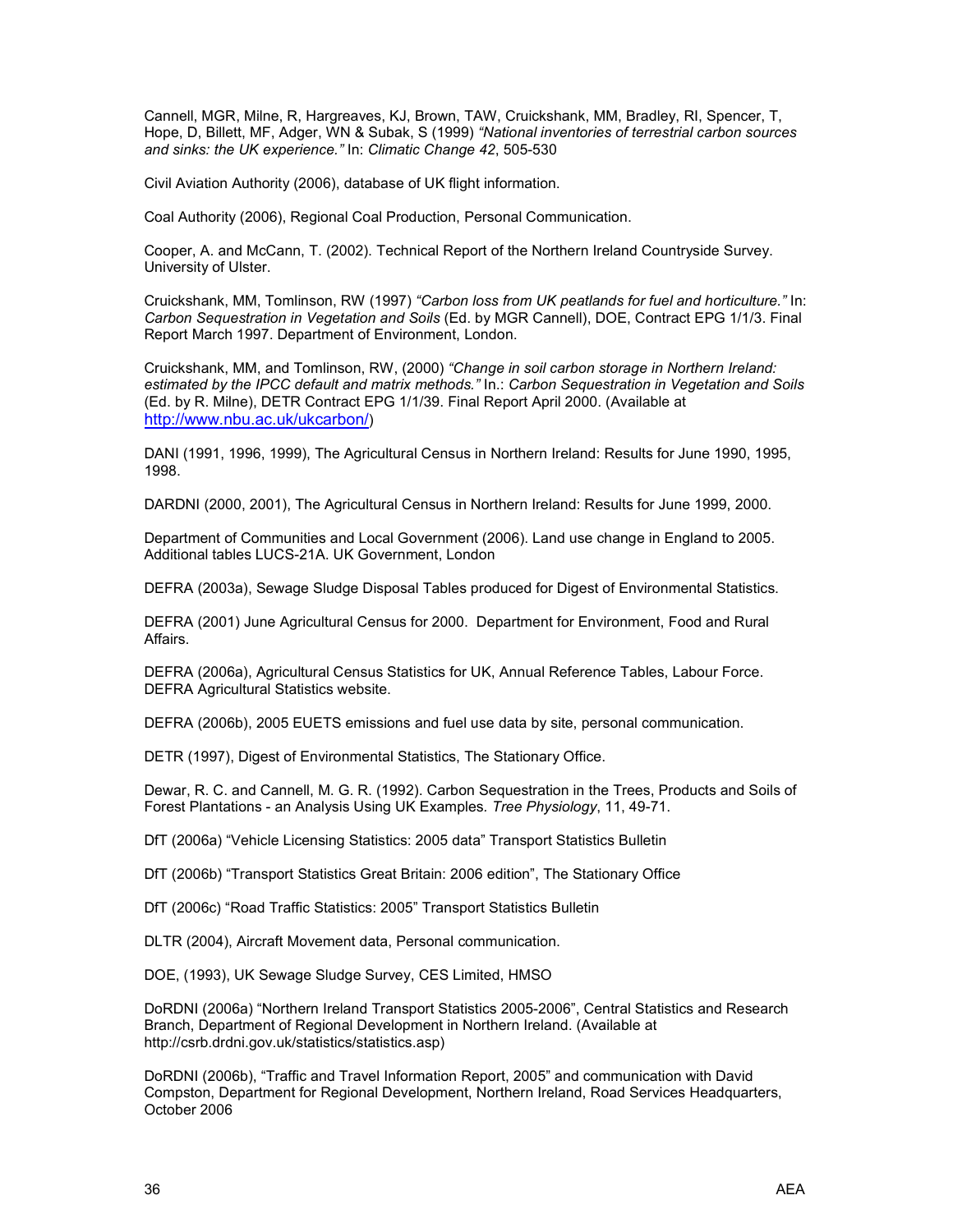DTI (2006a), "Digest of UK Energy Statistics" Department of Trade and Industry, HMSO.

DTI (2006b), Regional Energy Statistics – Transport & Residual Fuels, Energy Trends.

DTI (2006c), Local gas use data by LDZ, personal communication.

DTI (2001a), Development of UK Oil and Gas Resources, Department of Trade and Industry, The Stationary Office.

Edwards, P. N. and Christie, J. M. (1981). Yield models for forest management. Forestry Commission Booklet. 48. Forestry Commission, Edinburgh.

EFW (2001), Energy for Waste, Current and Projected Energy for Waste Capacity in UK as at December 2000.

Eggleston, HS, Salway, AG, Charles, D, Jones, BMR, Milne, R (1998), "Treatment of Uncertainties for National Estimates of Greenhouse Gas Emissions", National Environmental Technology Centre, AEA Technology, Report AEAT - 2688.

Electricity Association (2004), Electricity transmission data, Personal Communication.

Environment Agency (1999), UK Sewage Sludge Survey, Regional Presentation, WRc, R&D Project Record P2/065/1

Environment Agency (1999a, 2000-2007), database of emissions to atmosphere from authorised processes in England & Wales, as reported to the Pollution Inventory (data for 1998-2005).

European Environment Agency (2000), "COPERT III: Computer Programme to Calculate Emissions from Road Transport - Methodology and Emission Factors (Version 2.1)", L. Ntziachristos and Z Samaras, European Topic Centre on Air Emissions, European Environment Agency, November 2000

Haines-Young, R. H., Barr, C. J., Black, H. I. J., et al. (2000). Accounting for nature: assessing habitats in the UK countryside. DETR Countryside Survey 2000, London.

Hargreaves, KJ, Milne, R and Cannell, MGR, (2003). "Carbon balance of afforested peatland in Scotland" In: Forestry 76, 299 - 317

Haydock et al (2003) "Emissions & Projections of HFCs, PFCs and  $SF<sub>6</sub>$  for the UK and Constituent Countries", AEA Technology.

HECA NI (2005), Housing Condition Surveys 1996, 2001, 2004, personal communication

Hobson, J, Palfrey, R, Sivil, D, Palfrey, E, Day, M, (1996) "Control Measures to Limit CH<sub>4</sub> Emissions from Sewage and Sludge Treatment and Disposal", WRc, Report No DOE 4118.

IPCC, (1997a), IPCC Revised 1996 Guidelines for National Greenhouse Gas Inventories, Volume 1, Greenhouse Gas Inventory Reporting Instructions, IPCC WGI Technical Support Unit, Hadley Centre, Meteorological Office, Bracknell, UK.

IPCC, (1997b), IPCC Revised 1996 Guidelines for National Greenhouse Gas Inventories, Volume 2, Greenhouse Gas Inventory Workbook, IPCC WGI Technical Support Unit, Hadley Centre, Meteorological Office, Bracknell, UK.

IPCC, (1997c), IPCC Revised 1996 Guidelines for National Greenhouse Gas Inventories, Volume 3, Greenhouse Gas Inventory Reference Manual, IPCC WGI Technical Support Unit, Hadley Centre, Meteorological Office, Bracknell, UK.

IPCC, (1996), Climate Change 1995. The Science of Climate Change. Contribution of Working Group 1 to the Second Assessment Report of the Intergovernmental Panel on Climate Change. Ed. Houghton, JT, Cambridge University Press.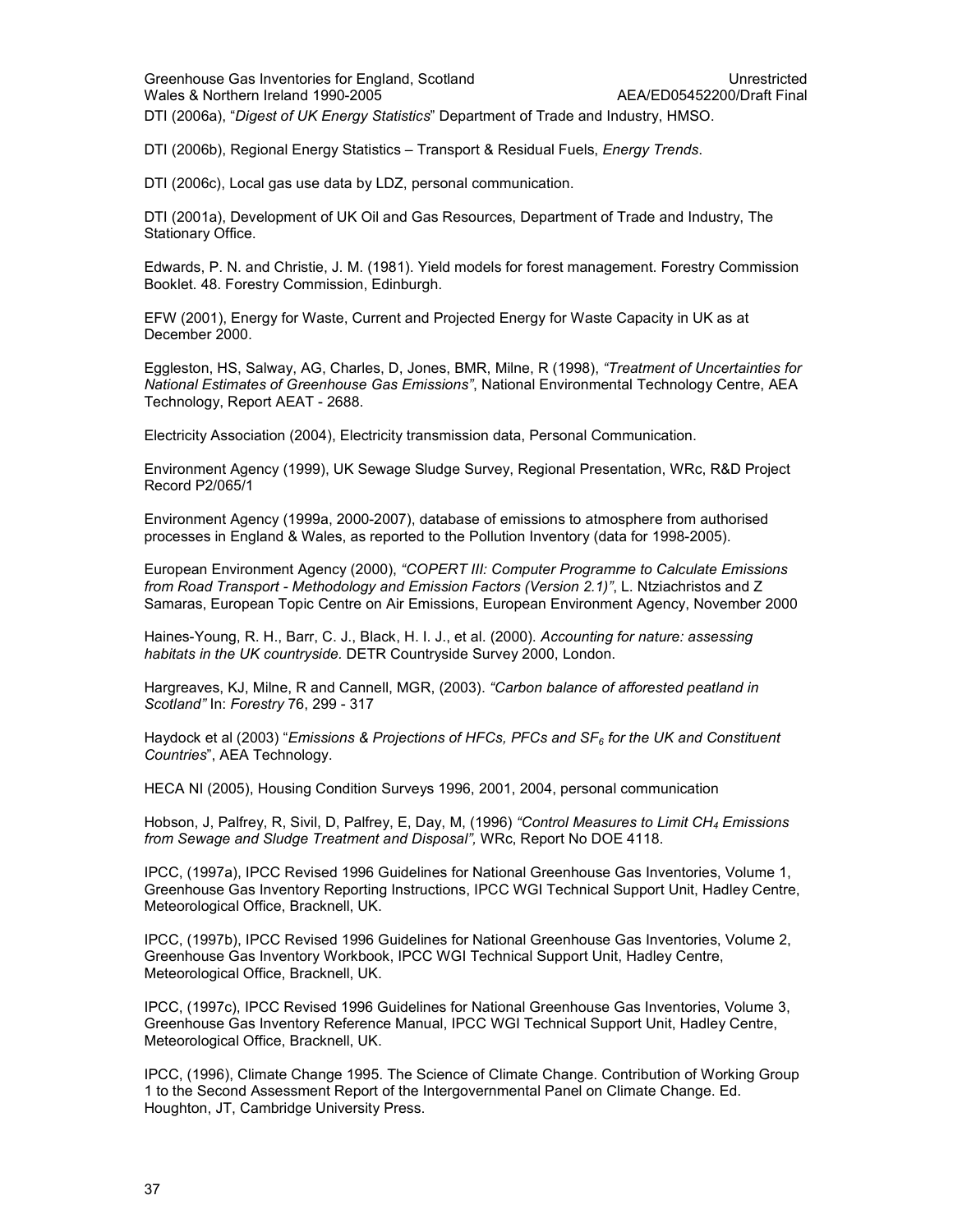IPCC (2003). Good Practice Guidance for Land Use, Land-Use Change and Forestry. Institute for Global Environmental strategies (IGES) for the Intergovernmental Panel on Climate Change, Kanagawa, Japan.

ISSB, (2007) Iron & Steel Industry Annual Statistics for the UK, Consumption by Product by Region, personal communication.

Levy, P and Milne, R, (2003) Deforestation rates in the United Kingdom. In: UK Emissions by Sources and Removals by Sinks due to Land Use, Land Use Change and Forestry Activities. Annual report (2003) for DEFRA Contract EPG1/1/160 (Ed. by R. Milne). (Available at http://www.nbu.ac.uk/ukcarbon/ )

Levy, P.E. and Milne, R. (2004) Estimation of deforestation rates in Great Britain. Forestry, 77, 9 –16.

LQM (2003) Methane emissions from landfill sites in the UK. Final report. January 2003. Report for the UK Department for Environment, Food and Rural Affairs. Authors: Gregory, R.G., Gillett, A.G., Bradley, D. LQM report 443/1. DEFRA contract EPG 1/1/145.

LRC (1999), Personal Communication from L Saddler, London Research Centre

MAFF (1991, 1996,1999, 2000) June Agricultural Census for 1990, 1995, 1998 and 1999. Ministry of Agriculture, Fisheries and Food

MCG, (1999), UK Emissions of HFCs, PFCs and  $SF_6$  Potential Emission Reduction Options. A study for the Department of the Environment carried out by March Consulting Group. Telegraphic House, Waterfront Quay, Salford Quays, Manchester

Milne, R and Brown, TA (1997) Carbon in the vegetation and soils of Great Britain. Journal of Environmental Management, 49, 413 - 433.

Milne, R., Mobbs, D.C. and Thomson, A.M. (2006) Land Use Change and Forestry: The 2004 UK Greenhouse Gas Inventory and projections to 2020. In: UK Emissions by Sources and Removals by Sinks due to Land Use, Land Use Change and Forestry Activities. Annual report (2006) for DEFRA Contract CEPG1/GA01054 (Ed. by R. Milne & D.C. Mobbs). (Available at http://www.nbu.ac.uk/ukcarbon/ )

Milne, R, Brown, TAW and Murray, TD (1998) The effect of geographical variation in planting rate on the uptake of carbon by new forests of Great Britain. Forestry, 71, 298 – 309.

MLC (1986). Monitoring Landscape Change. Report prepared by Hunting Surveys & Consultants Ltd for Department of the Environment and the Countryside Commission.

Mobbs, D (2006) Regional peat consumption data, 1990-2005, (CEH) personal communication.

National Grid (2006), natural gas leakage from high pressure, low pressure distribution systems and from Above Ground Installations, personal communcation.

NIO (1996, 2001, 2002, 2003, 2004, 2005, 2006), Northern Ireland Abstract of Statistics

Northern Gas Networks (2006) Natural Gas leakage from LDZ and AGIs, personal communication

ONS (2007), Datasets available pertaining to a wide range of industrial and population-related activities via the publications "Annual Abstract of Statistics" and "Regional Trends", Office for National Statistics.

ONS (2000a), IDBR, Employment Database

Patel, NM (2000), Personal Communication, Strategic Consultancy, AEA Technology

Phoenix Natural Gas (2006), Gas consumption and leakage data, Personal Communication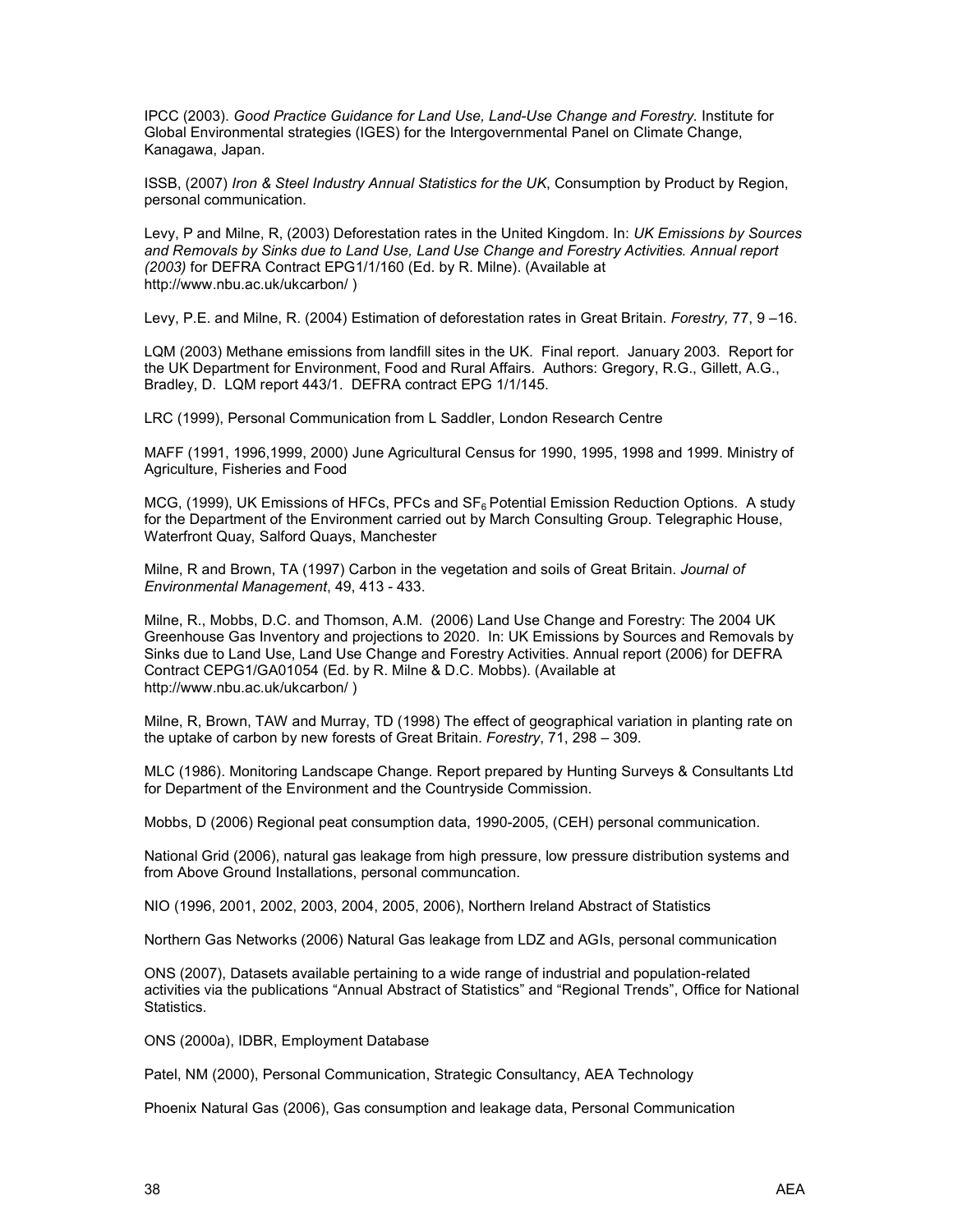#### Greenhouse Gas Inventories for England, Scotland Unrestricted Unrestricted Wales & Northern Ireland 1990-2005 AEA/ED05452200/Draft Final

RCEP (1993), Royal Commission on Environmental Pollution, 17th Report, Incineration of Waste, HMSO, London

RWE Innogy (2006), Power station annual fuel consumption, Personal Communication.

Sage, PW, (2001), Methane from Abandoned Coal Mines in the UK, AEA Technology, Report AEAT/ENV/R/0500, Harwell

Scotia Gas Networks (2006) Natural Gas leakage from LDZ and AGIs, personal communication

Scottish Executive Rural Affairs Department (2000). Economic Report on Scottish Agriculture: 2000 edition.

Scottish Office (1991, 1996, 1999, 2000). Economic Report on Scottish Agriculture 1990, 1995, 1998, 1999.

Scottish Power plc (2006), annual Power Station Fuel Consumption, Personal Communication

Scottish and Southern Energy plc. (2006). Power Station Fuel Consumption, Personal Communication.

SEPA (2002), Scottish Waste Data Digest 2001

SEPA (2006), Annual atmospheric emissions data for authorised processes in Scotland, from SEPA's Pollution Release Inventory, Personal Communication.

SMMT (2002), Regional car sales, Personal Communication.

SO (1996), Economic Report on Scottish Agriculture, 1996

SO, (1999), Scottish Energy Statistics. Paper supplied by G Winter, Scottish Office.

Sylvester-Bradley, R., Lunn, G., Foulkes, J., et al. (2002). Management strategies for high yields of cereals and oilseed rape. In HGCA R&D Conference - Agronomic Intelligence: The basis for profitable production, pp. 8.1-8.17. Home-Grown Cereals Authority.

Thomson, A.M. and van Oijen, M. (eds.) (2007). Inventory and projections of UK emissions by sources and removals by sinks due to land use, land use change and forestry. Annual contract report to Defra, June 2007. At http://www.edinburgh.ceh.ac.uk/ukcarbon/reports.htm.

Transco / National Grid Transco (2004) Historic Gas Demands by Load Category, Personal Communication.

Translink (2006), Annual fuel consumption, Personal Communication.

UKOOA, (1999), Personal communication from P Russell, UKOOA Limited (Environment Committee)

UKOOA (2006), Environmental Database for annual Emissions and Discharges from Offshore Installations, from the EEMS reporting inventory.

UKPIA (2006), Personal Communication, United Kingdom Petroleum Industry Association Ltd

Wales & West Utilities (2006) Natural Gas leakage from LDZ and AGIs, personal communication

White Young Green (2005), Methane Emissions from Abandoned Coal Mines, research report to Steve Cornelius, Defra.

Williams, A, (1993), Methane Emissions, Watt Committee Report Number 28, The Watt Committee on Energy, London.

WO, (1998), Digest of Welsh Historical Statistics 1974-1996, The Welsh Office